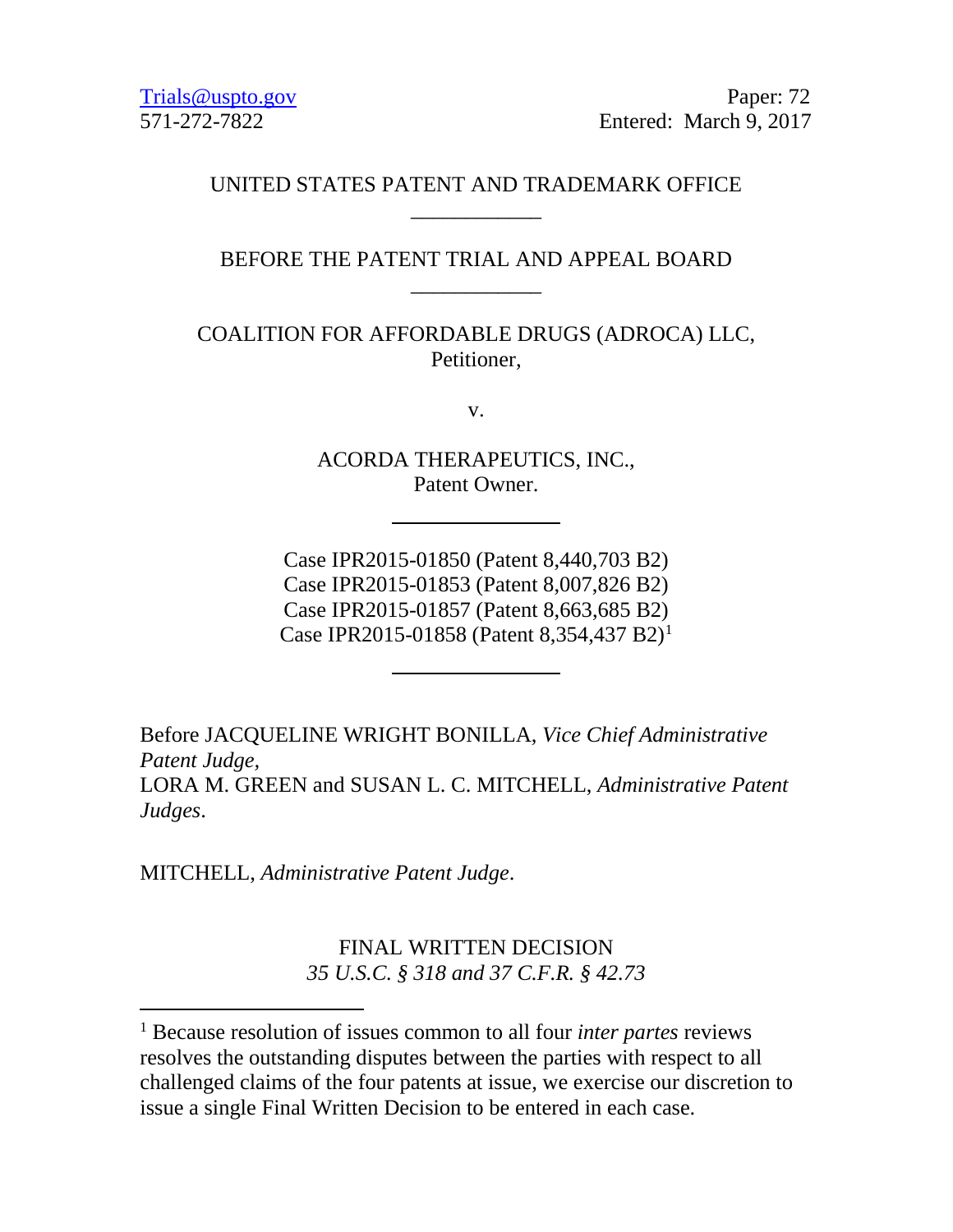## I. INTRODUCTION

This is a Final Written Decision in four *inter partes* reviews IPR2015-01850, IPR2015-01853, IPR2015-01857, and IPR2015-01858. IPR2015-01850 involves review of claims 1–52 of U.S. Patent No. 8,440,703 B2 (Ex. 1001, "the '703 patent). As this case is representative of the dispositive issues in all four *inter partes* reviews, we will refer to the papers in IPR2015-01850 unless otherwise indicated.

Coalition for Affordable Drugs (ADROCA), LLC ("Petitioner"), filed a Petition (Paper 2, "Pet.") on September 2, 2015, requesting an *inter partes* review of claims 1–52 of the '703 patent. Patent Owner, Acorda Therapeutics, Inc. ("Patent Owner") filed a Preliminary Response (Paper 10, "Prelim. Resp.") on December 14, 2015. On March 11, 2015, we instituted trial on the following grounds:

| Reference(s)                       | <b>Basis</b> | <b>Claims Challenged</b>        |
|------------------------------------|--------------|---------------------------------|
| $S-1^2$                            | \$103        | $1-7, 10, 11, 26-33, 44-46, 52$ |
| $\vert$ S-1 and Hayes <sup>3</sup> | § 103        | 8, 9, 12–21, 34–41, 47–49       |

<span id="page-1-0"></span> $2$  Acorda Therapeutics, Inc., Registration Statement under the Securities Act of 1933 (Form S-1) (Sept. 26, 2003) ("S-1") (Ex. 1003).

<span id="page-1-1"></span><sup>3</sup> Keith C. Hayes et al., *Pharmacokinetic Studies of Single and Multiple Oral Doses of Fampridine-SR (Sustained-Release 4-Aminopyridine) in Patients With Chronic Spinal Cord Injury*, 26 CLIN. NEUROPHARMACOLCOY 185–92 (2003) ("Hayes") (Ex. 1005).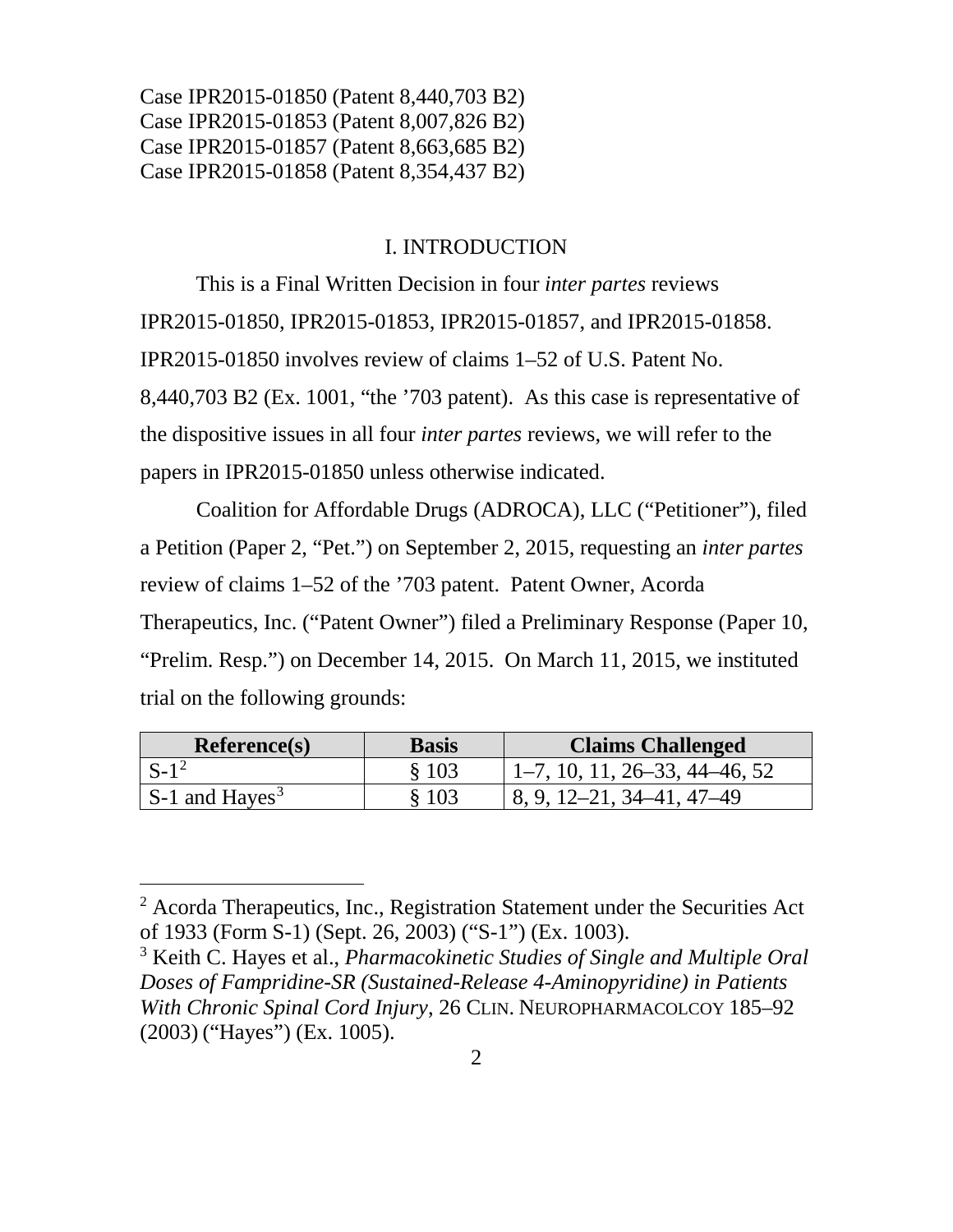| <b>Reference(s)</b>                 | <b>Basis</b> | <b>Claims Challenged</b>      |
|-------------------------------------|--------------|-------------------------------|
| $\vert$ S-1 and Juarez <sup>4</sup> | \$103        | $\vert$ 22–25, 42, 43, 50, 51 |

Paper 14 ("Dec. Instit."), 21. As discussed in more detail below, every instituted ground in all four *inter partes* reviews relies on S-1, either alone or in combination with other references.

Subsequently, Patent Owner filed a Response (Paper 34, "PO Resp."), and Petitioner filed a Reply (Paper 43, "Reply").<sup>[5](#page-2-1)</sup>

Petitioner filed a Motion to Exclude (Paper 56) certain of Patent Owner's exhibits and testimony by Dr. Gregory K. Bell. Paper 56, 1, 15. Patent Owner filed an Opposition to the Motion to Exclude (Paper 60), and Petitioner filed a Reply (Paper [6](#page-2-2)4).<sup>6</sup>

<span id="page-2-0"></span> 4 Haydee Juárez et al., *Influence of Admixed Carboxymethylcellulose on Release of 4-Aminopyridine from Hydroxypropyl Methylcellulose Matrix Tablets*, 216 INT'L J. PHARM., 115–25 (2001) ("Juarez") (Ex. 1006).

<span id="page-2-1"></span><sup>&</sup>lt;sup>5</sup> Both Patent Owner and Petitioner filed the Response and Reply, respectively, as confidential with accompanying motions to seal. *See* Papers 28, 29, 44, 45. Because we do not need to refer to any confidential information in our Final Written Decision, we will reference the public versions of the Response and Reply.

<span id="page-2-2"></span><sup>6</sup> Petitioner and Patent Owner filed Objections to Evidence, *see* Papers 35, 47, and Patent Owner filed Observations regarding the Cross-Examination of Dr. Fairweather, Dr. Pleasure, and Ms. Distler, to which Petitioner filed a response, *see* Papers 58, 63, respectively (public versions). We have reviewed these papers and will give the evidence the appropriate weight in light of these observations and objections. We do not need to refer to any confidential information in our Final Written Decision.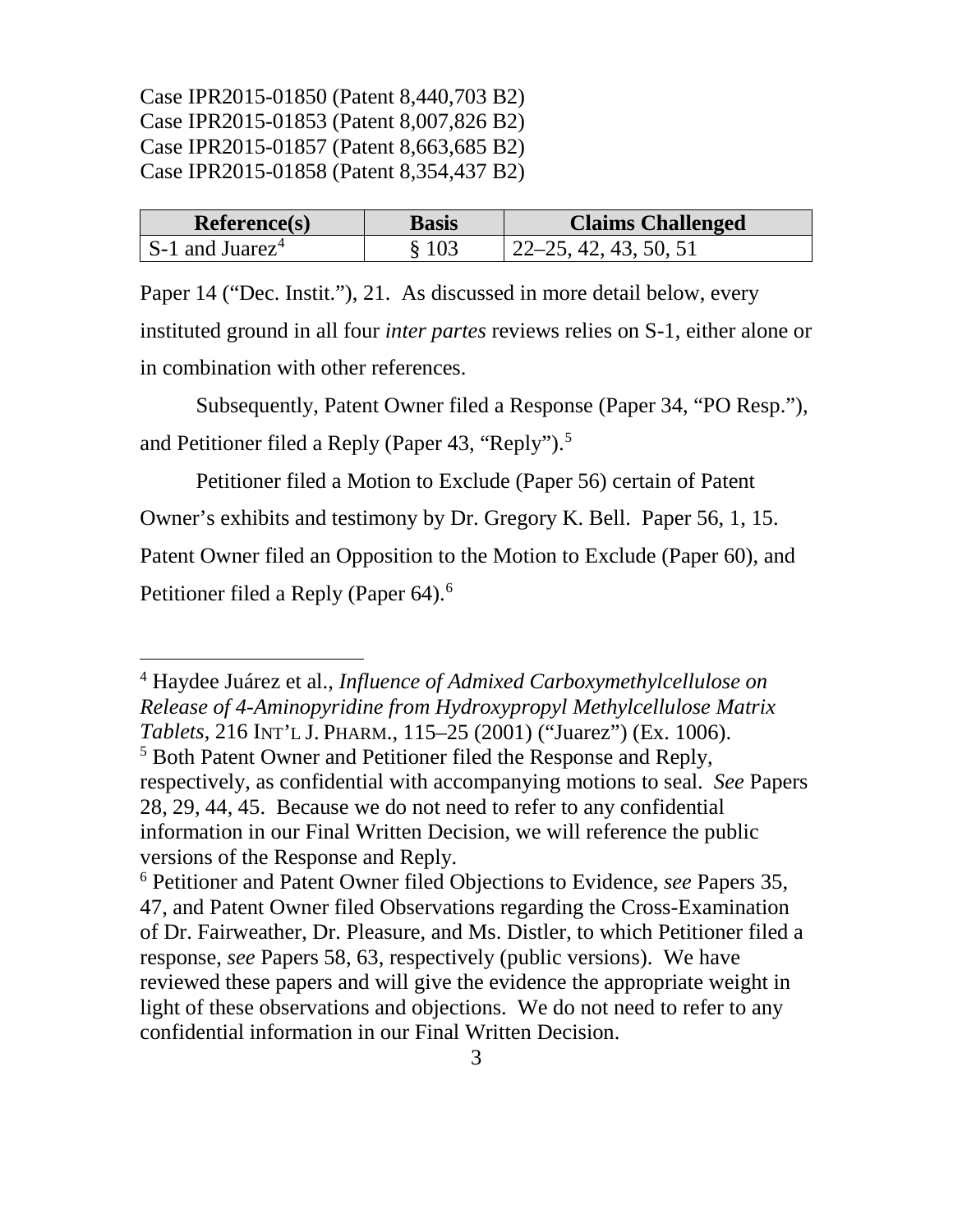A final hearing was conducted on January 19, 2016. Paper 68 ("Tr."). We have jurisdiction under 35 U.S.C. § 6. Petitioner bears the burden of proving unpatentability of the challenged claims, and that burden never shifts to Patent Owner. *Dynamic Drinkware, LLC v. Nat'l Graphics, Inc.*, 800 F.3d 1375, 1378 (Fed. Cir. 2015). To prevail, Petitioner must establish facts supporting its challenge by a preponderance of the evidence. *See* 35 U.S.C. § 316(e); 37 C.F.R. § 42.1(d). This Final Written Decision is issued pursuant to 35 U.S.C. § 318(a) and 37 C.F.R. § 42.73.

For the reasons that follow, we determine that Petitioner has not demonstrated by a preponderance of evidence that claims 1–52 ("the challenged claims") are unpatentable on the instituted grounds.

#### *A. Related Proceedings*

The parties identify a number of judicial matters involving the patents in the four *inter partes* proceedings at issue in this Final Written Decision, including, among others, *Acorda Therapeutics, Inc. v. Mylan Pharm. Inc.*, No. 1:14-cv-00935 (D. Del); *Acorda Therapeutics, Inc. v. Mylan Pharm. Inc.*, No. 1:14-cv-00139 (N.D. W. Va.); *Acorda Therapeutics, Inc. v. Accord Healthcare Inc.*, No. 1:14-cv-00932 (D. Del.); and *Acorda Therapeutics Inc. v. Mylan Pharm. Inc.*, Case 15-124 (Fed. Cir.). Pet. 2–3; Paper 5, 3–5. The parties also identify Case No. IPR2015-00817, previously denying *inter partes* review of U.S. Patent No. 8,007,826 patent, as well as Case No.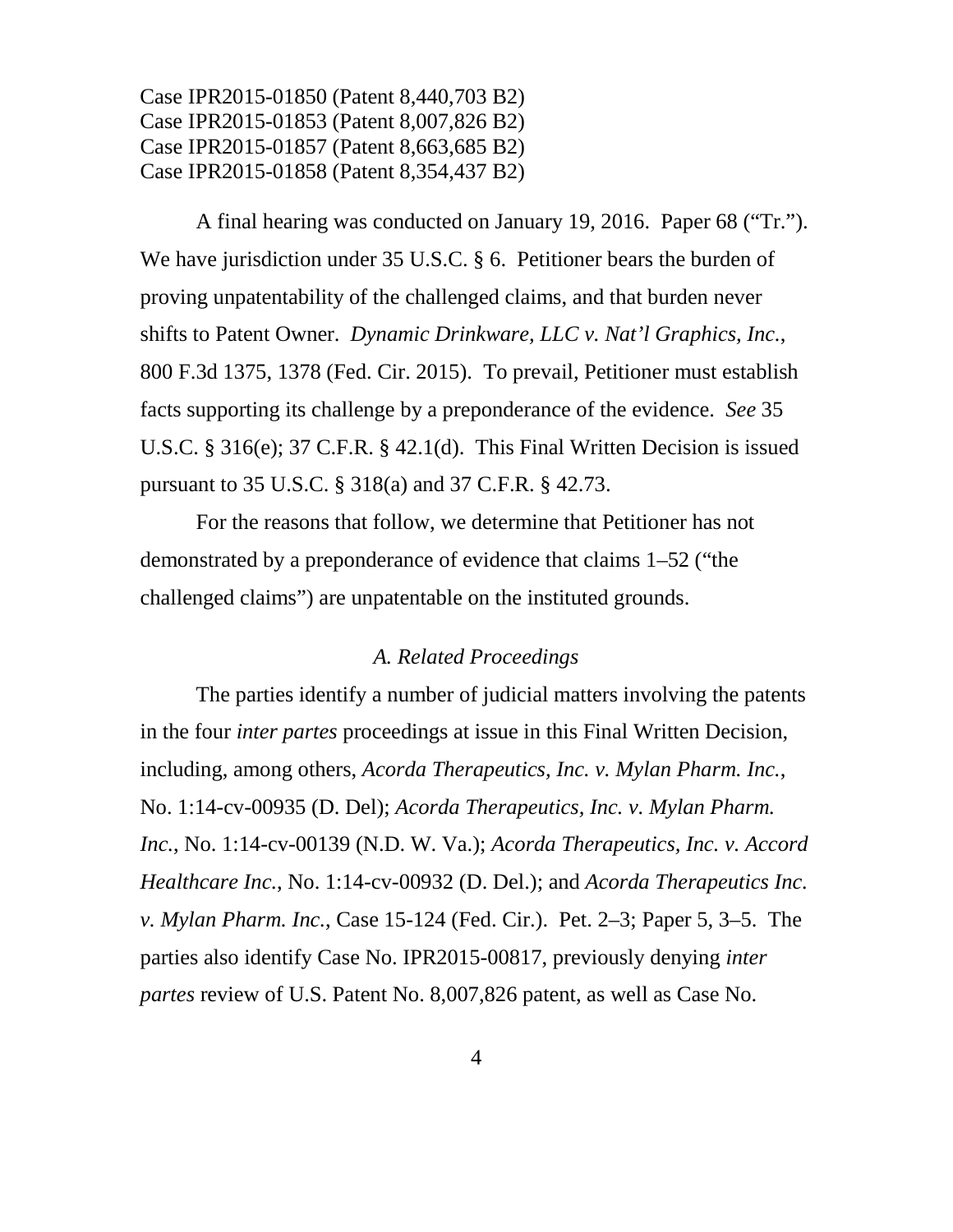IPR2015-00720, previously denying *inter partes* review of U.S. Patent No. 8,663,685. Pet. 3; Paper 5, 2–3.

#### *B. The '703 Patent (Ex. 1001)*

The '703 is directed to a sustained release oral dosage of an aminopyridine pharmaceutical composition that can be used to treat individuals affected with neurological disorders. Ex. 1001, 1:14–16. The most preferred aminopyridine is 4-aminopyridine ("4-AP" or "fampridine"). *Id.* at 1:35–41, 2:29–32. According to the '703 patent, its pharmaceutical composition can be used to treat spinal cord injury, multiple sclerosis ("MS"), Alzheimer's disease, and amyotrophic lateral sclerosis ("ALS"). *Id*. at 2:23–27. The composition is said to maximize therapeutic effects while minimizing side effects. *Id*. at 1:17–18.

In one embodiment of the '703 patent, the composition is administered to patients with MS to increase their walking speed. *Id*. at 3:65–4:3. The composition is administered twice daily in an amount of less than about 15 milligrams of aminopyridine, preferably about 10 to 15 milligrams of aminopyridine. *Id*. at 4:1–5. In other embodiments, the composition is said to improve lower extremity muscle tone and lower extremity muscle strength in patients with MS. *Id*. at 4:6–19. The '703 states that in responsive patients (approximately 37%), "treatment with fampridine at doses of 10–20 mg produced a substantial and persistent improvement in walking." *Id*. at 29:23–26.

5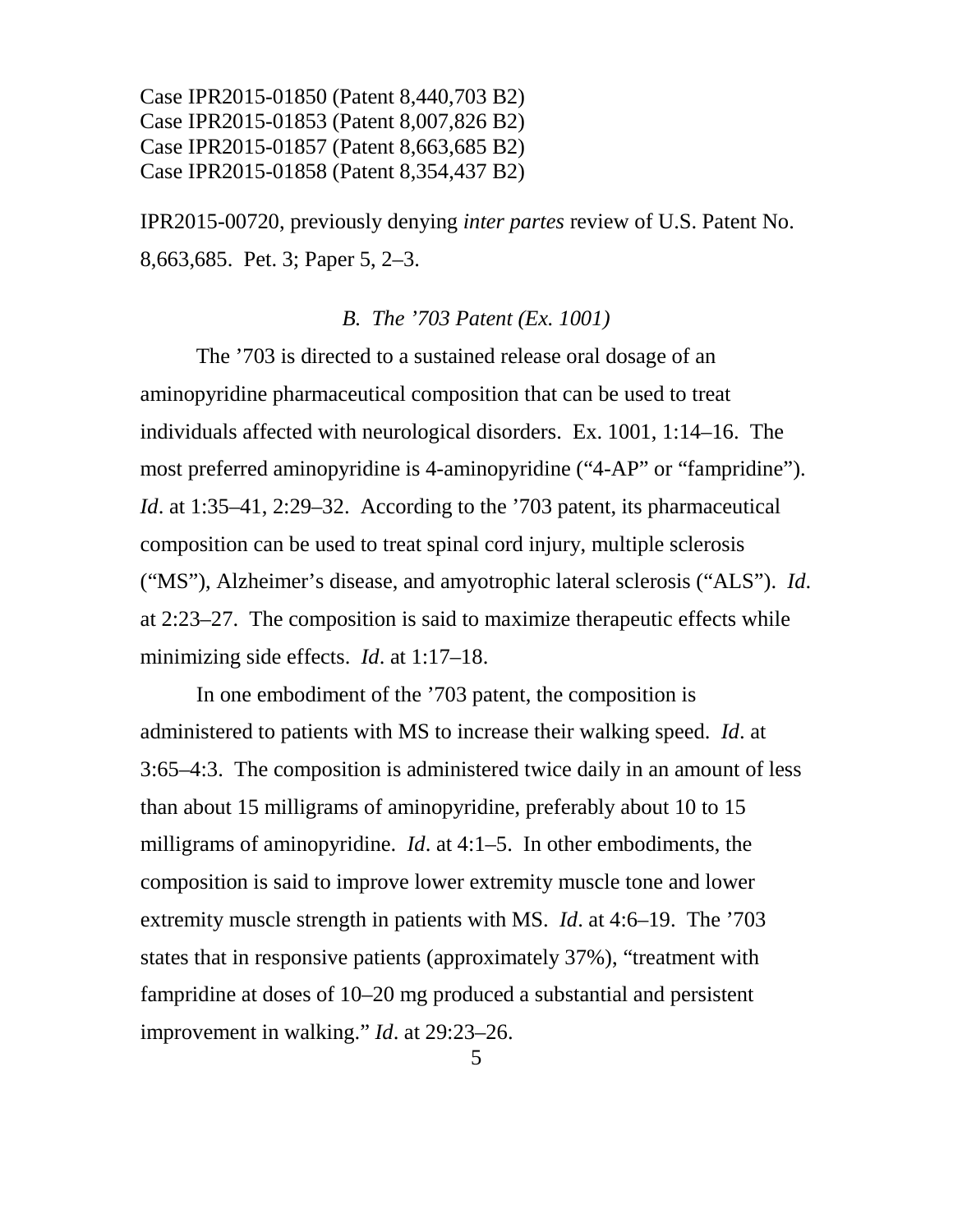#### *D. Illustrative Claim*

The '703 patent contains fifty-two claims, all of which are challenged by Petitioner. All fifty-two claims are directed to methods of improving lower extremity function in an MS patient in need thereof. Claims 1 and 2 are the only independent claims. Claims 1 and 2 are illustrative of the challenged claims and are reproduced below:

1. A method of improving lower extremity function in a human multiple sclerosis patient in need thereof comprising orally administering to said patient a sustained release composition of less than 15 milligrams of 4-aminopyridine twice daily for a time period of at least two weeks, wherein the amount of said 4 aminopyridine administered to said patient in each said administering step is the same over said time period.

2. A method of improving lower extremity function in a human multiple sclerosis patient in need thereof comprising orally administering to said patient a sustained release composition of 10 milligrams of 4-aminopyridine twice daily for a time period of at least two weeks.

*Id*. at 29:55–67.

#### II. ANALYSIS

## *A. Claim Construction*

In an *inter partes* review, claim terms in an unexpired patent are interpreted according to their broadest reasonable construction in light of the specification of the patent in which they appear. 37 C.F.R. § 42.100(b); *Cuozzo Speed Techs., LLC v. Lee*, 136 S. Ct. 2131, 2142–46 (2016)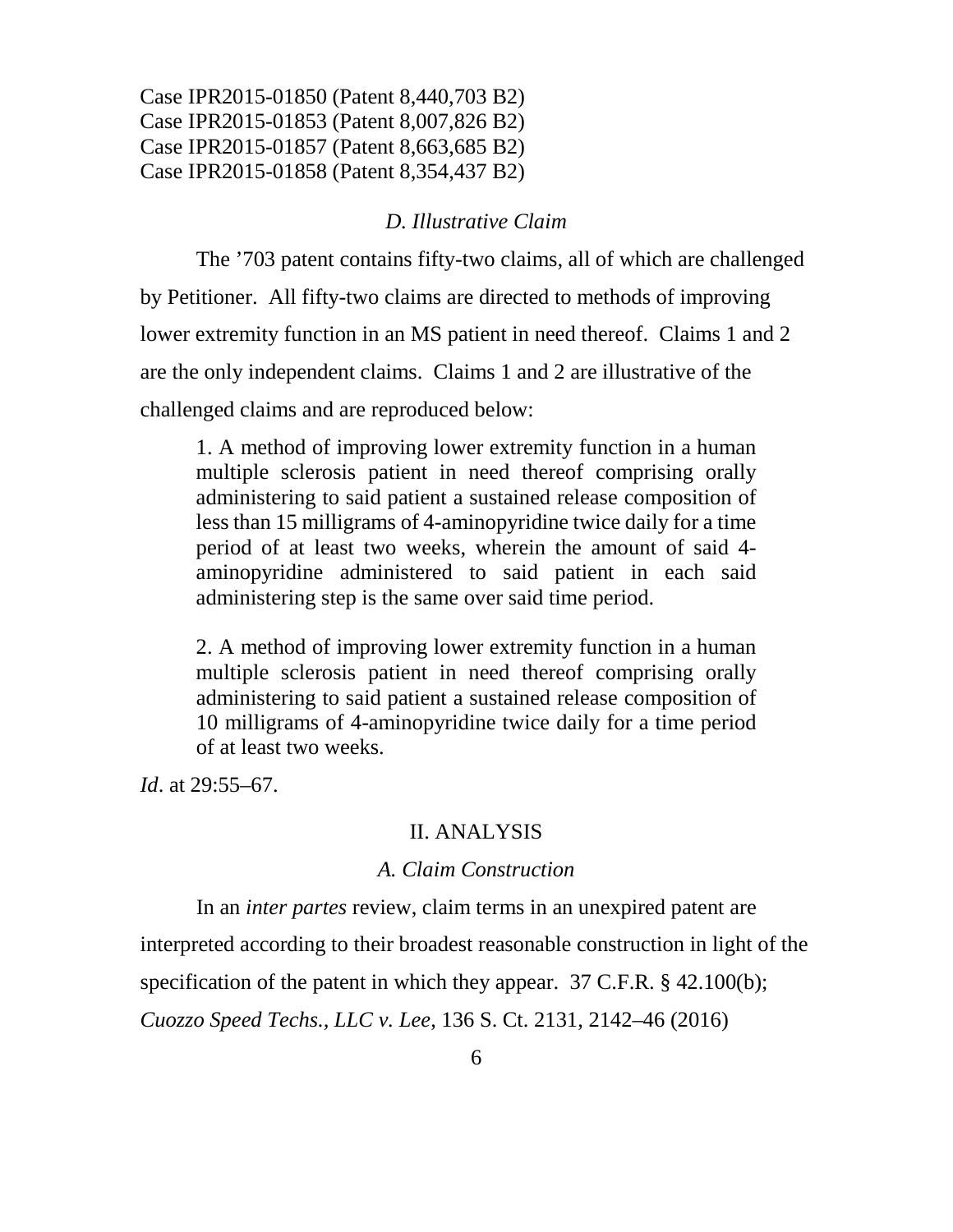(concluding that 37 C.F.R. § 42.100(b) "represents a reasonable exercise of the rulemaking authority that Congress delegated to the Patent Office"). Under that standard, claim terms generally are given their ordinary and customary meaning, as would be understood by one of ordinary skill in the art in the context of the entire disclosure. *In re Translogic Tech., Inc.*, 504 F.3d 1249, 1257 (Fed. Cir. 2007).

Petitioner asserts constructions for the following claim terms, "less than 15 milligrams," "release profile," "matrix," "improving walking," and "initiating treatment." Pet. 18–19. Patent Owner contends that Petitioner has failed to provide an explanation as to why the identified claim terms require construction and why the Board should depart from the plain and ordinary meaning of the terms. Prelim. Resp. 17, n.4.

In the Institution Decision, we agreed with Patent Owner and determined that it was unnecessary to construe explicitly the claim terms for purposes of the Institution Decision. S*ee* Dec. Instit. 6 *(citing Wellman, Inc. v. Eastman Chem. Co.*, 642 F.3d 1355, 1361 (Fed. Cir. 2011) ("[C]laim terms need only be construed 'to the extent necessary to resolve the controversy.'") (quoting *Vivid Techs., Inc. v. Am. Sci. & Eng'g, Inc*., 200 F.3d 795, 803 (Fed. Cir. 1999))). We also determine here that we need not construe expressly any claim term in order to issue a Final Written Decision regarding the patentability of the challenged claims.

7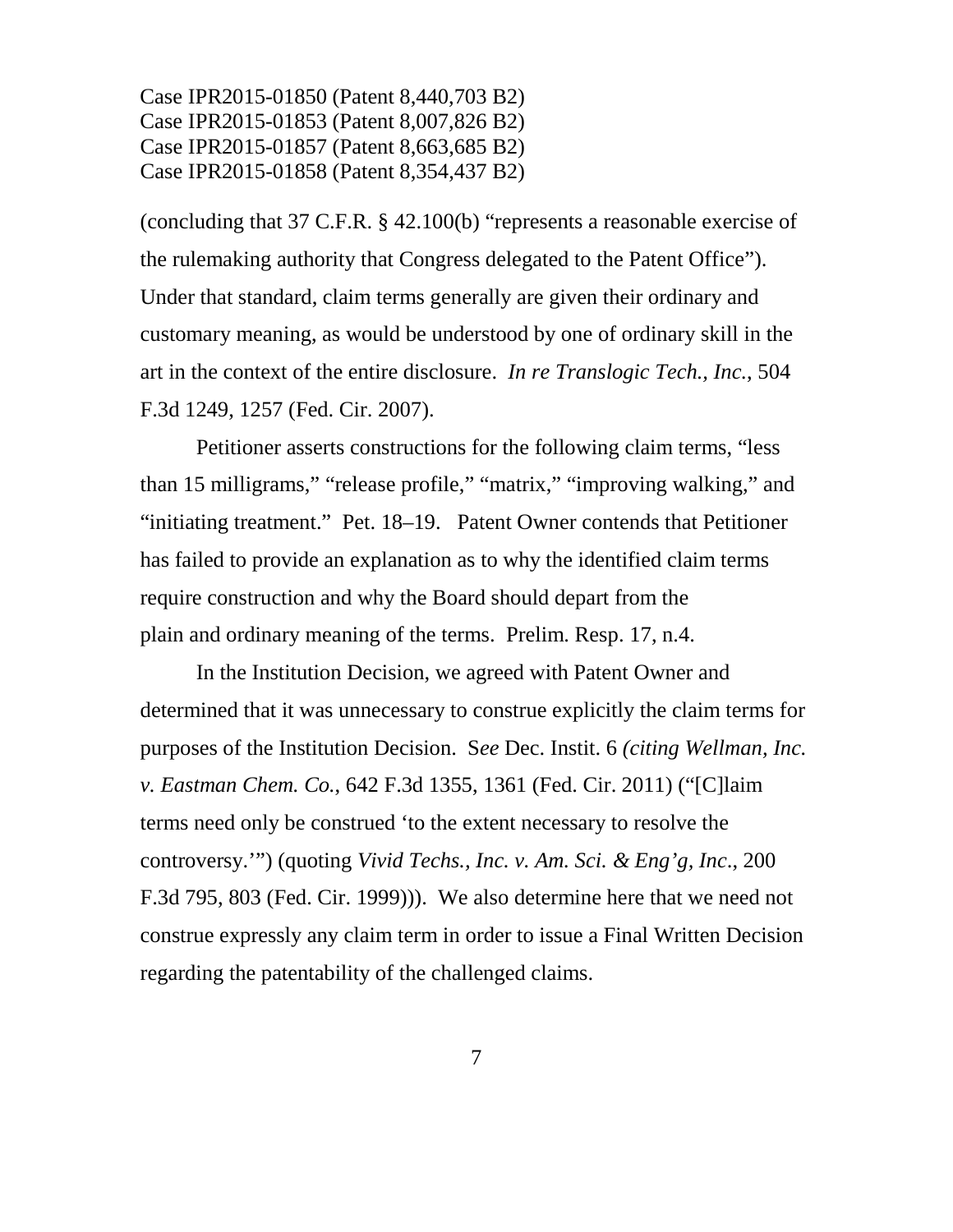#### *B. The Asserted References*

*1. S-1 (Ex. 1003)*

S-1 is an Acorda prospectus SEC filing that describes Acorda's initial public offering of common stock and Acorda's desire to list their common stock on the Nasdaq National Market. Ex. 1003, 2[7](#page-7-0) . S-1 describes Acorda as a late-stage biopharmaceutical company dedicated to identification, development and commercialization of therapies that improve neurological function. *Id*. at 5. Acorda's therapies are focused on treating people suffering from spinal cord injury, multiple sclerosis and related disorders of the nervous system. *Id*. S-1 states that Fampridine-SR is Acorda's lead product candidate and that laboratory studies have shown that fampridine improves impulse conduction in nerve fibers that have been damaged, such as in the case of MS. *Id*. at 6. Fampridine-SR was developed by and manufactured for Acorda by Elan. *Id*. at 34.

Fampridine-SR is described as suitable for twice daily dosing for both SCI (spinal cord injury) and MS. *Id*. at 34. S-1 states that it is believed that Fampridine-SR represents a "fundamental shift in the treatment of both SCI and MS because it may improve neurological function rather than only treating the symptoms or slowing the progression of these diseases." *Id*.

<span id="page-7-0"></span> $7$  We cite exhibit page numbers as indicated by Petitioner on the bottom right of Exhibit 1003, rather than page numbers designed in S-1 itself.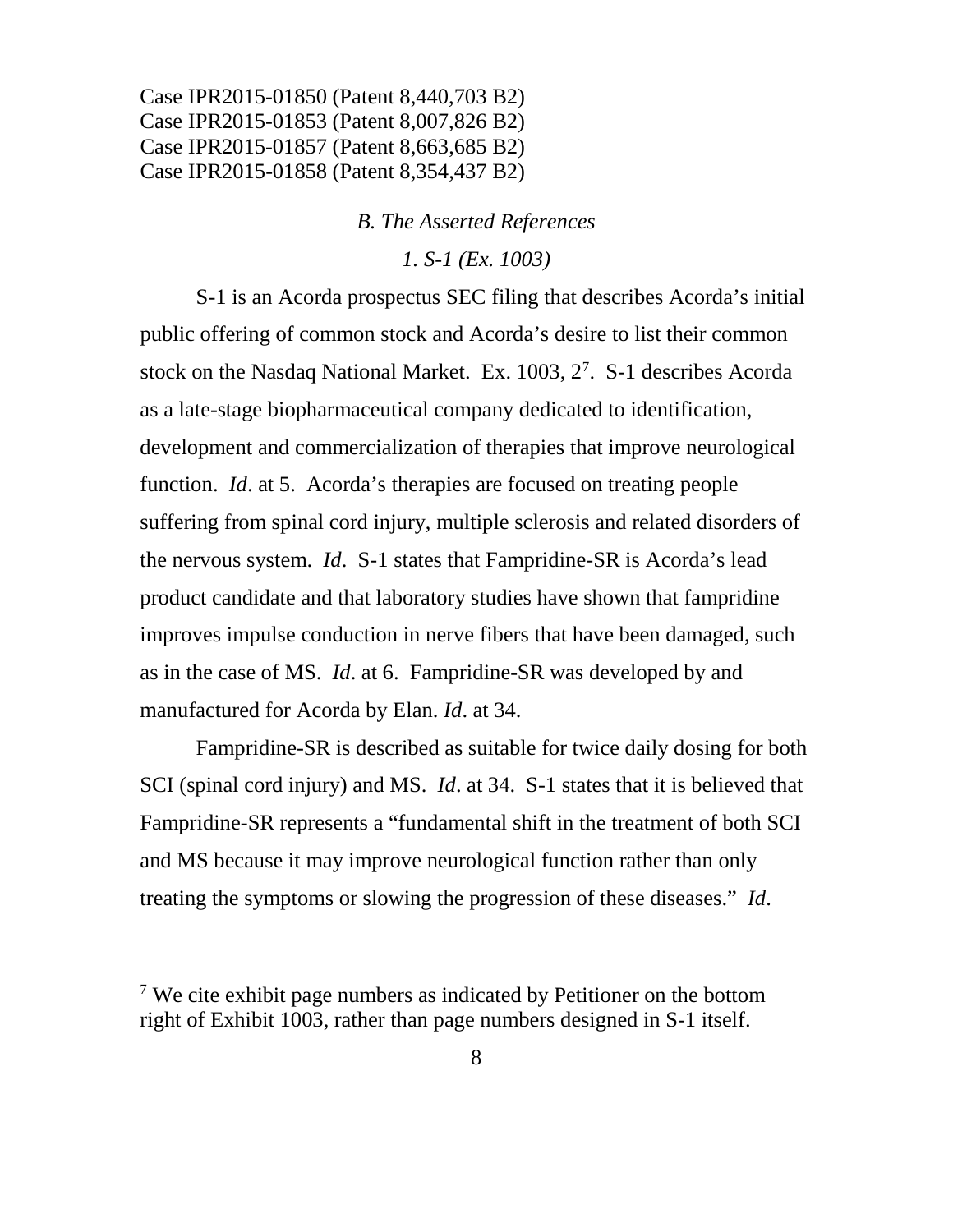Specifically, S-1 teaches that fampridine is able to block exposed myelin potassium channels in MS patients, thereby permitting the axons in nerve fibers to transmit nerve impulses again. *Id*.

S-1 states that clinical trials of Fampridine-SR have demonstrated improved neurological function in people with chronic SCI or MS. *Id*. at 6. S-1 states that eight clinical trials have been conducted with Fampridine-SR for SCI and six clinical trials for MS. *Id*. S-1 further states that in Phase 2 clinical trials, treatment with Fampridine-SR has been associated with a variety of neurological benefits in people with SCI or MS. *Id*. S-1 also states that Acorda was conducting a late Phase 2 clinical trial in people with MS for the improvement of walking speed. *Id*. According to S-1, Acorda has performed clinical trials of Fampridine-SR in chronic SCI and MS to establish the "pharmacokinetics, safety, and optimal dosing of the drug, as well as to assess its efficacy." *Id*. at 34. S-1 states that clinical trials of Fampridine-SR therapy have shown "a statistically significant improvement in walking speed and leg strength" in MS patients. *Id*. at 35.

S-1 describes the design and results of a clinical trial designated "MSF201" as follows:

In 2001, we completed a double-blind Phase 2 clinical trial of Fampridine-SR in Multiple Sclerosis, MS-F201. The clinical trial was designed to determine the optimal dose level of Fampridine-SR and to evaluate possible ways in which to measure the effect of the drug on symptoms of the disease, including motor strength, timed walking, and self-reported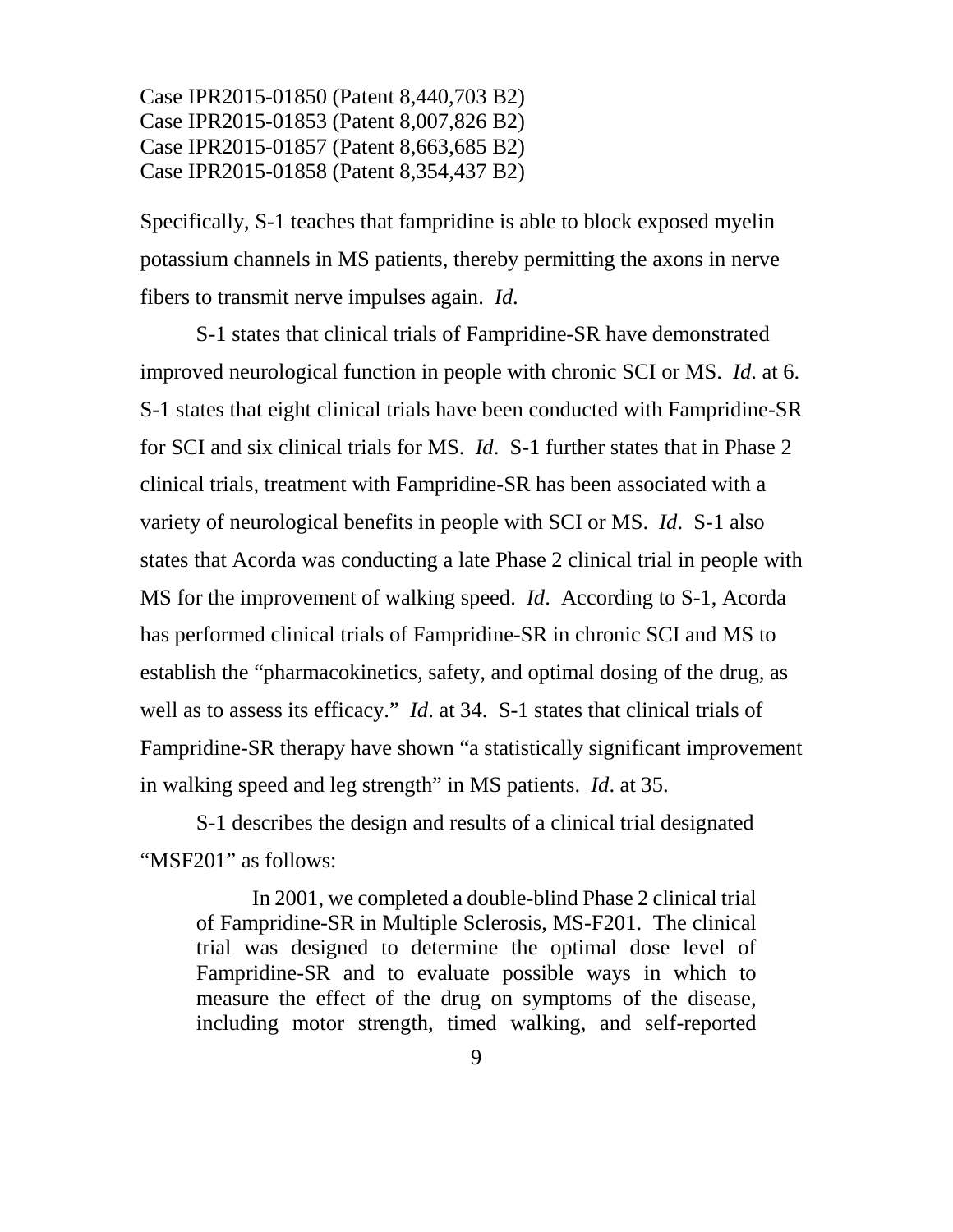> fatigue. The clinical trial involved a total of 36 MS subjects in four major academic MS research centers. A total of 25 subjects received Fampridine-SR in doses increasing from 10 mg to 40 mg twice per day over eight weeks of treatment, and 11 subjects were given placebo over the same period. This treatment period was preceded by a series of baseline evaluations over the course of four weeks to allow the subjects to become adjusted to the clinic visits and allow the various measurements to stabilize. A one week blinded treatment with placebo preceded the first drug administration to look for potential placebo effects on the various outcome measures.

> The clinical trial demonstrated that doses up to 25 mg twice a day were well tolerated, and were associated with statistically significant improvements in walking speed and leg muscle strength. Most of the improvement in strength and walking speed was apparent within the first three weeks of the Fampridine-SR treatment, at doses from 10 to 25 mg twice a day.

*Id*. at 37.

S-1 also describes a current late Phase 2 clinical trial, "MS-F202," that was designed, based on extensive consultations with expert MS neurologists and the FDA, to provide support for an NDA for the use of Fampridine-SR in MS. *Id*. The MS-F202 trial was designed to "compare three doses of 10, 15 and 20 mg, twice per day, and assess their relative safety and efficacy over a treatment period of 12 weeks." *Id*. at 37. The primary endpoint of the MS-F202 trial involved timing subjects completing a 25 foot walk. *Id*. The trial enrolled approximately 200 subjects in 24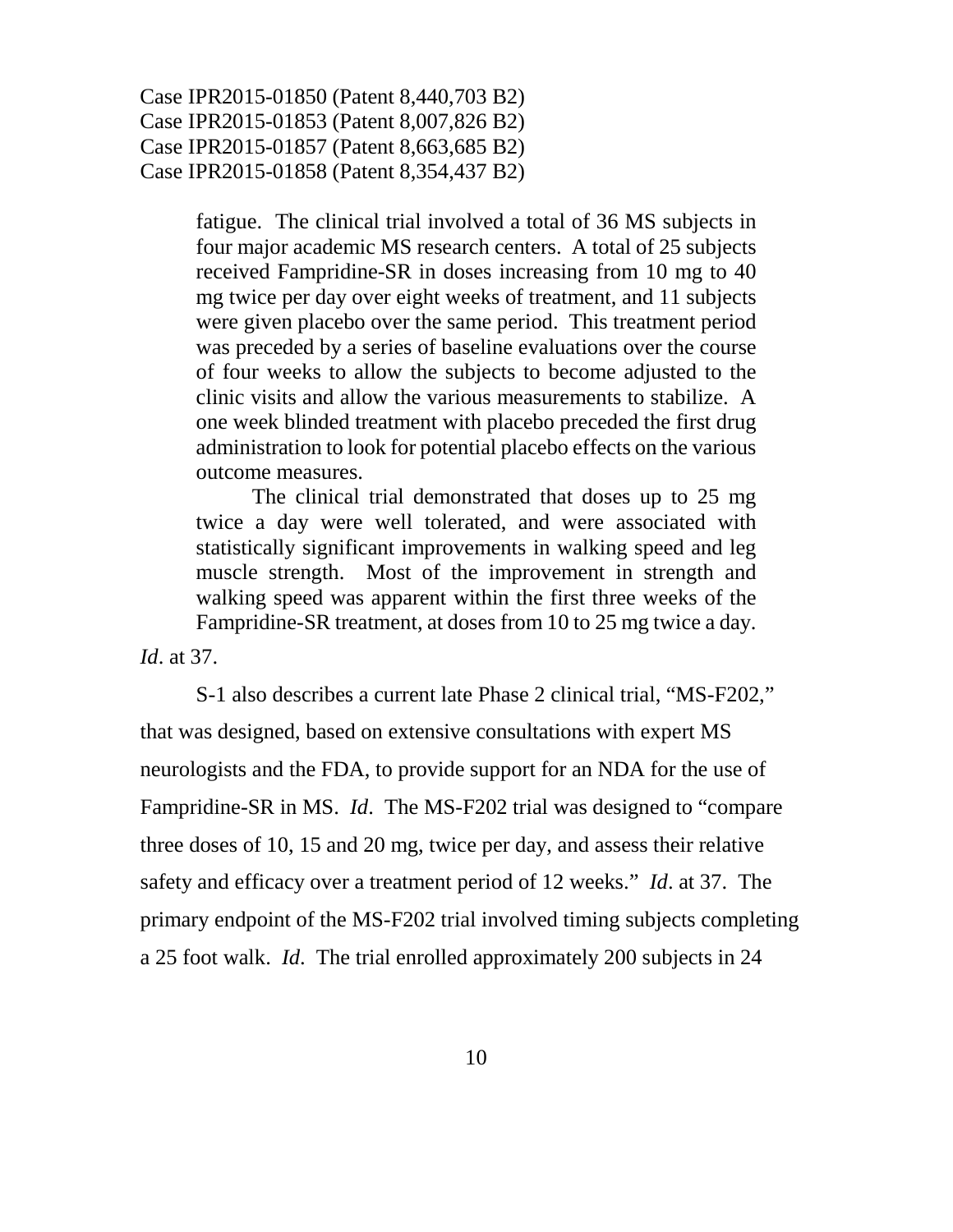major MS centers in July 2003 and was to conclude by the end of March 2004. *Id*.

## *2. Hayes (Ex. 1005)*

Hayes is entitled "Pharmacokinetic Studies of Single and Multiple Oral Doses of Fampridine-SR (Sustained-Release 4-Aminopyridine) in Patients With Chronic Spinal Cord Injury." Ex. 1005, 1. Hayes states that "[t]wo studies were conducted to determine the pharmacokinetics and safety profile of an oral, sustained-release (SR) formulation of fampridine (fampridine-SR,  $10-25$  mg) administered as a single dose (n = 14) and twice daily for 1 week ( $n = 16$ ) in patients with chronic, incomplete SCI," i.e., spinal cord injury. *Id*. at 1, Abstract.

Hayes discloses that "[c]linical trials have confirmed that administration of fampridine results in symptomatic improvements in patients with SCI and multiple sclerosis." *Id*. at 1 (citations omitted). Hayes discusses its "first study [that] evaluated single oral doses of fampridine-SR (10 mg, 15 mg, 20 mg, and 25 mg) in 14 patients with SCI," and its "second study [that] examined multiple oral doses (10 mg, 15 mg, 20 mg, and 25 mg, twice daily, each given for 1 week) of fampridine-SR in 16 patients with SCI." *Id*. at 2.

In relation to the second study, Hayes discloses that 16 patients "received doses of orally administered fampridine-SR tablets at each dose level (10, 15, 20, and 25 mg) twice daily for 6 consecutive days and then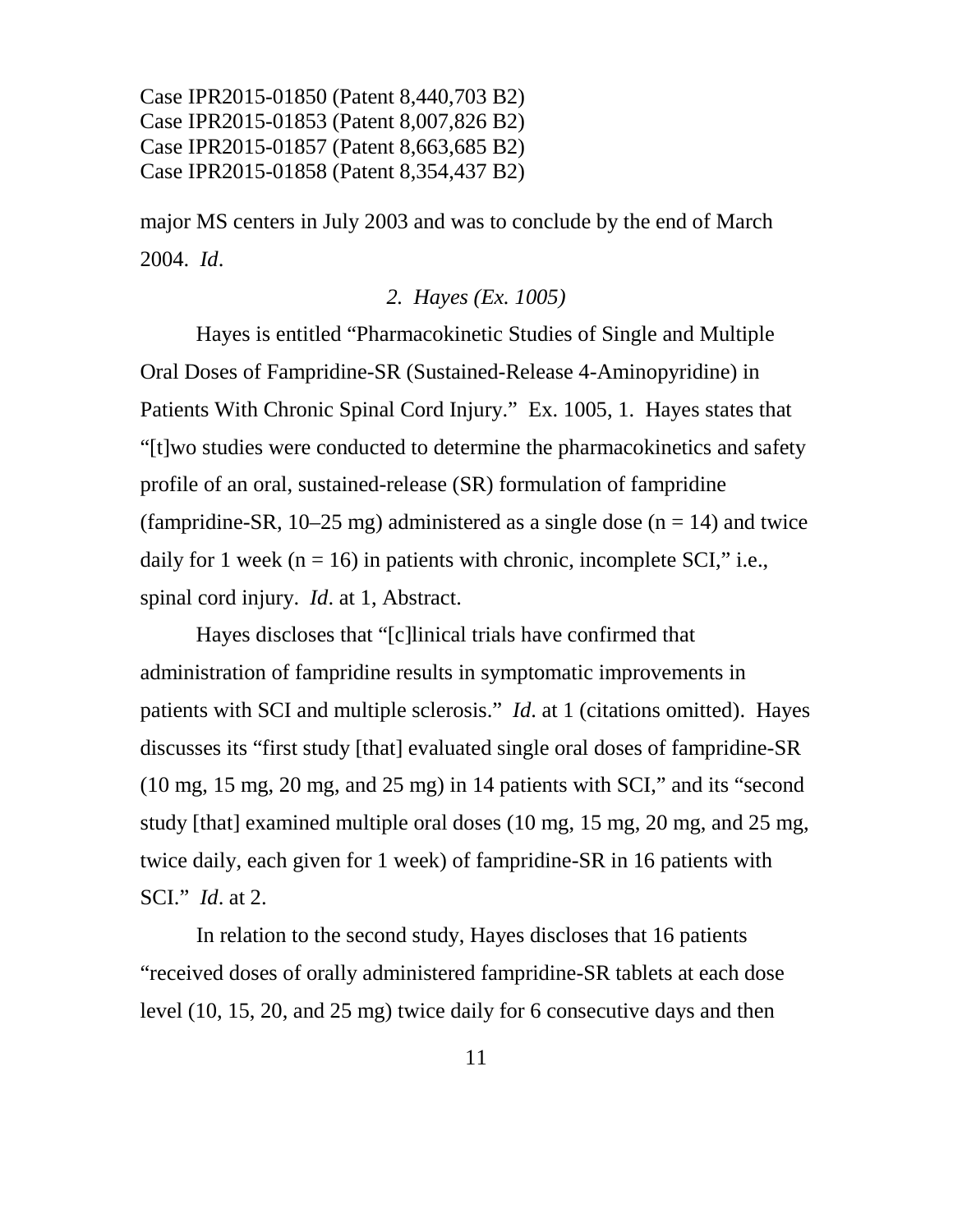once daily on the seventh day," and "[d]osing at each level was performed in an ascending manner over 4 weeks with no intervening washout period." *Id*. Thus, at one point, patients received 10 mg of Fampridine-SR tablets twice daily for six days as part of this study.

In relation to a number of measured pharmacokinetic parameters in the second study, as presented in Figure 1B and Table 3, Hayes states that "[s]teady state was achieved by day 5 (4 days of fampridine-SR dosing) after twice-daily administration of fampridine-SR." *Id*. at 4. Figure 1B presents the mean fampridine plasma concentration versus time over 24 hours for each dosage, including 10 mg, given twice daily. *Id*. at 5. Table 3 presents the "Mean (±standard deviation) pharmacokinetic parameters of fampridine-SR after multiple-dose administration" for each dosage, including 10 mg given twice daily. *Id*. at 7. Such parameters for the 10 mg dosage twice daily dosage include: C<sub>maxss</sub>, ng/mL of  $32.2 \pm 8.9$ , C<sub>minss</sub>, ng/mL of  $14.0 \pm$ 4.4, C*avss*, ng/mL of 20.8 ± 5.7, and t*max*, h of 2.7 ± 1.0. *Id*.

## *3. Juarez (Ex. 1006)*

Juarez describes the use of mixtures of polymers to achieve a variety of release properties. Ex. 1006, 1. In particular, Juarez describes testing the matrix release behavior of tablets of 4-aminopyridine with hydroxypropyl methylcellulose ("HPMC"). *Id*. at 2. Juarez states that the purpose of the HPMC matrix is to "prolong delivery with zero-order kinetics to maintain a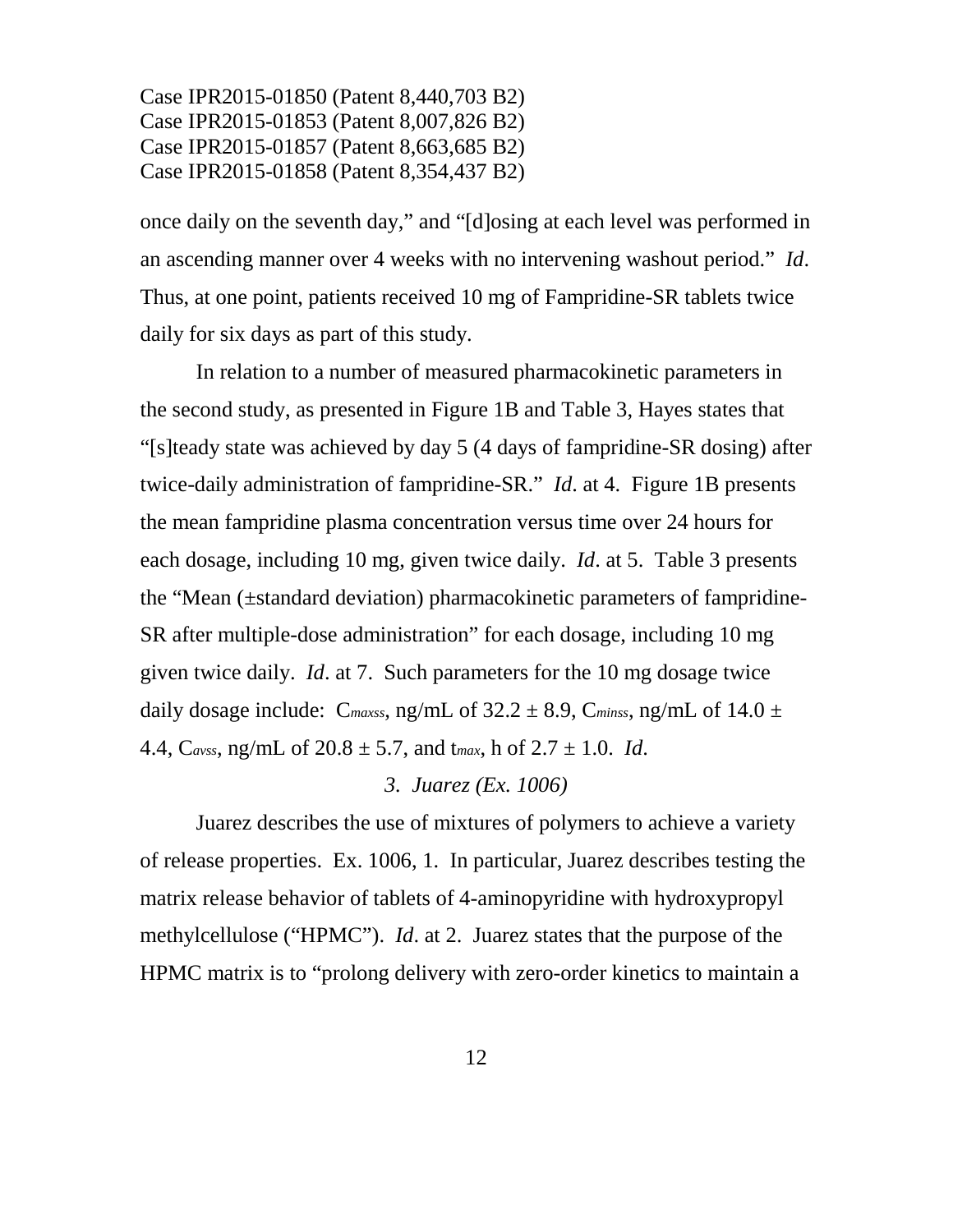constant in vivo plasma drug concentration, and with this to maintain a constant pharmacological effect." *Id*. at 2.

## *C. Asserted Obviousness over S-1*

Petitioner challenges claims 1–52 of the '703 patent as rendered obvious over S-1, either alone or in combination with Hayes or Juarez. Pet. 20. In support, Petitioner provides a detailed explanation, as well as a claim chart, as to how each claim limitation is taught. *Id.* at 30–60. Petitioner also relies on the Declarations of Scott Bennett (Ex. 1016), an academic librarian, and Dr. Samuel J. Pleasure, a Professor of Neurology (Ex. 1023), and James Polli, a Professor of Pharmaceutical Sciences (Ex. 1044). *See generally,* Pet. 11–56.

A patent claim is unpatentable under 35 U.S.C. § 103(a) if the differences between the claimed subject matter and the prior art are such that the subject matter, as a whole, would have been obvious at the time the invention was made to a person having ordinary skill in the art to which said subject matter pertains. *KSR Int'l Co. v. Teleflex Inc*., 550 U.S. 398, 406 (2007). The question of obviousness is resolved on the basis of underlying factual determinations including: (1) the scope and content of the prior art; (2) any differences between the claimed subject matter and the prior art; (3) the level of ordinary skill in the art; and (4) objective evidence of nonobviousness. *Graham v. John Deere Co.*, 383 U.S. 1, 17–18 (1966).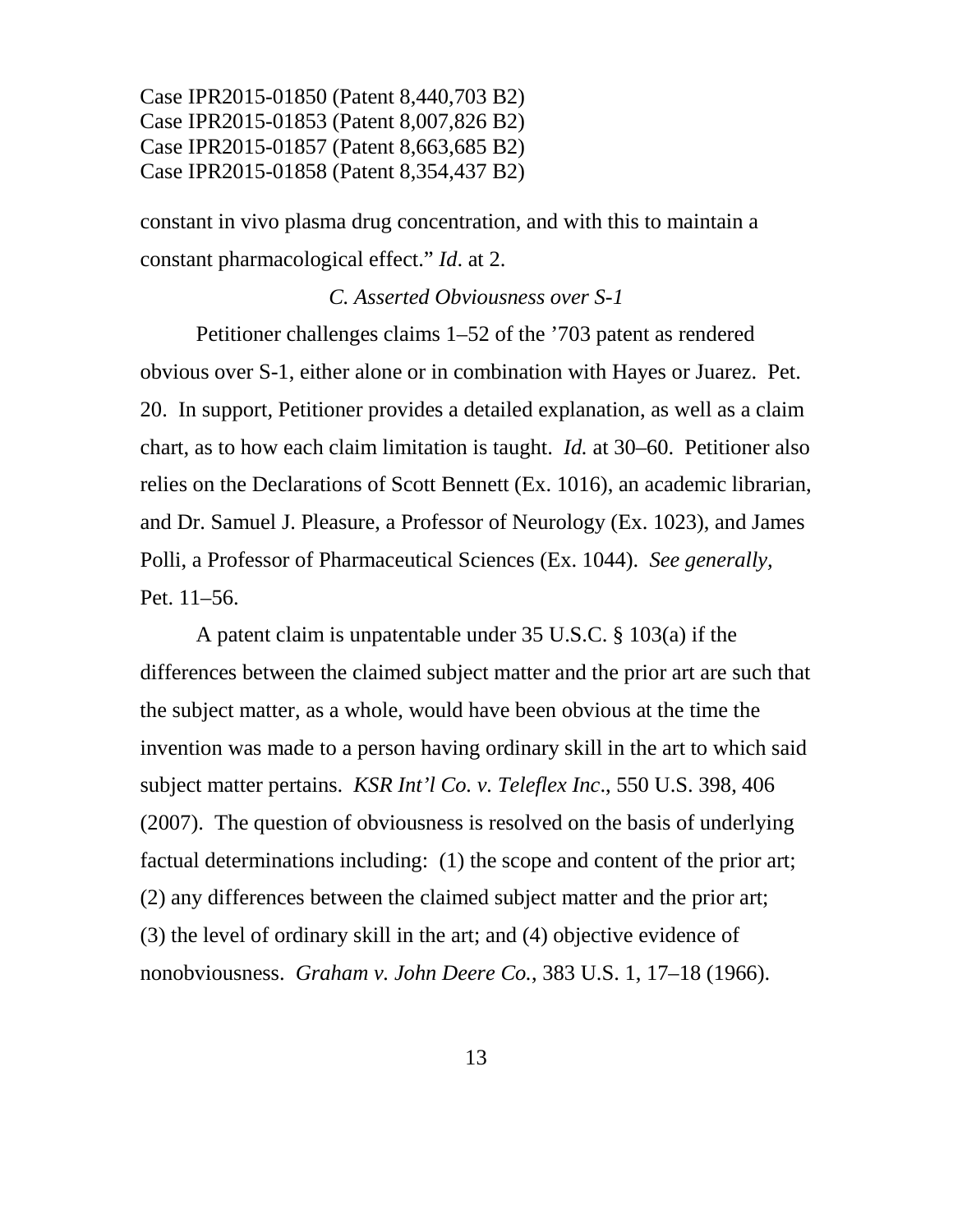In that regard, an obviousness analysis "need not seek out precise teachings directed to the specific subject matter of the challenged claim, for a court can take account of the inferences and creative steps that a person of ordinary skill in the art would employ." *KSR*, 550 U.S. at 418; *see Translogic*, 504 F.3d at 1259.

#### *1. Level of Skill*

Petitioner's declarants, Drs. Pleasure and Polli, testify that a person of ordinary skill in connection with the '703 patent would have had an M.D. or Ph.D. in neuroscience or a related field with an understanding of pharmacokinetics and at least some experience in providing drug therapy to MS patients. Ex. 1023 ¶ 16, Ex. 1044 ¶ 13. Additionally, Drs. Pleasure and Polli testify that a person of ordinary skill in the art would have had access to a person having an advanced degree in pharmaceutics or pharmaceutical formulation, specifically oral sustained release formulations, or at least five years of experience in formulating sustained oral release drug products and may work as part of a multi-disciplinary team. Ex. 1023 ¶¶ 16–17; Ex. 1044 ¶¶ 13–14. Patent Owner does not dispute this recitation of the level of ordinary skill in the art. *See* Ex. 2042 ¶ 68 n.5. We adopt the level of ordinary skill in the art identified by Drs. Pleasure and Polli as it is consistent with the prior art of record. *See Okajima v. Bourdeau*, 261 F.3d 1350, 1355 (Fed. Cir. 2001) (stating level of ordinary skill in the art may be reflected by the prior art of record); *In re GPAC Inc*.,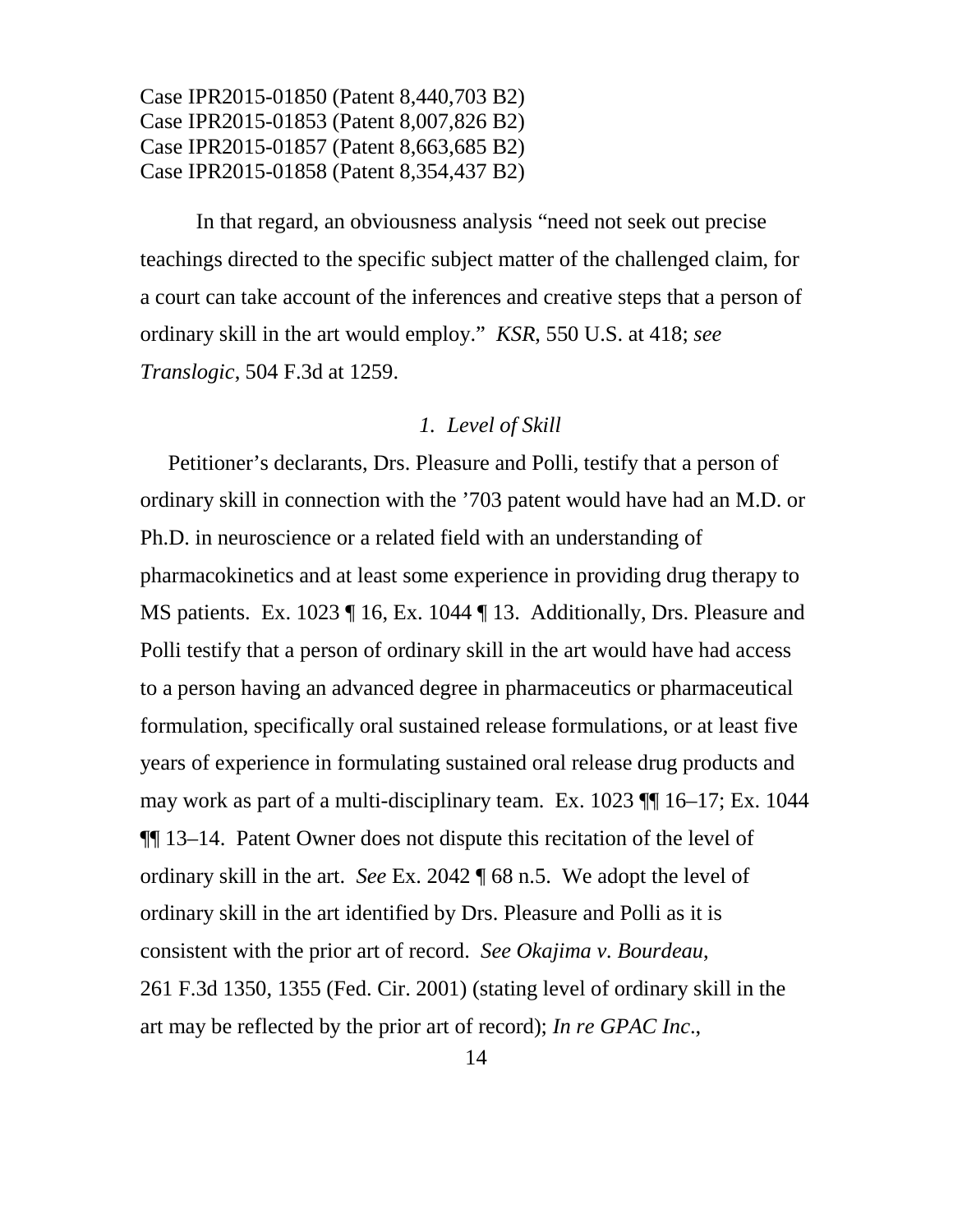57 F.3d 1573, 1579 (Fed. Cir. 1995); *In re Oelrich*, 579 F.2d 86, 91 (CCPA 1978).

## *2. Decision on Institution*

In our Decision on Institution, we determined that S-1 is a printed publication based on the evidence of record at the institution stage. Specifically, we stated that there was sufficient evidence of record before us "to demonstrate that a person of ordinary skill in the art would have been aware of Acorda's clinical trials and would have monitored and sought information about such studies by looking for and accessing statements and publications by Acorda and its researchers." Dec. Instit. 14. We also noted that Acorda would have an opportunity at trial to provide further evidence concerning its S-1document. *Id*.

Turning to the merits of the asserted challenges based on the record at the institution stage, we determined that, based on the teachings of S-1 in light of Dr. Pleasure's testimony, that "one of ordinary skill in the art would have combined the known elements 10 mg dosage, twice daily for more than 2 weeks, in an MS patient for the stated purpose of improving lower extremity function, including improvement in walking speed and muscle strength." *Id*. at 17. As to the challenges combining the teachings of S-1 and Hayes or Juarez, we concluded on the record at institution that

Petitioner has provided sufficient and credible evidence to demonstrate that one skilled in the art would have combined the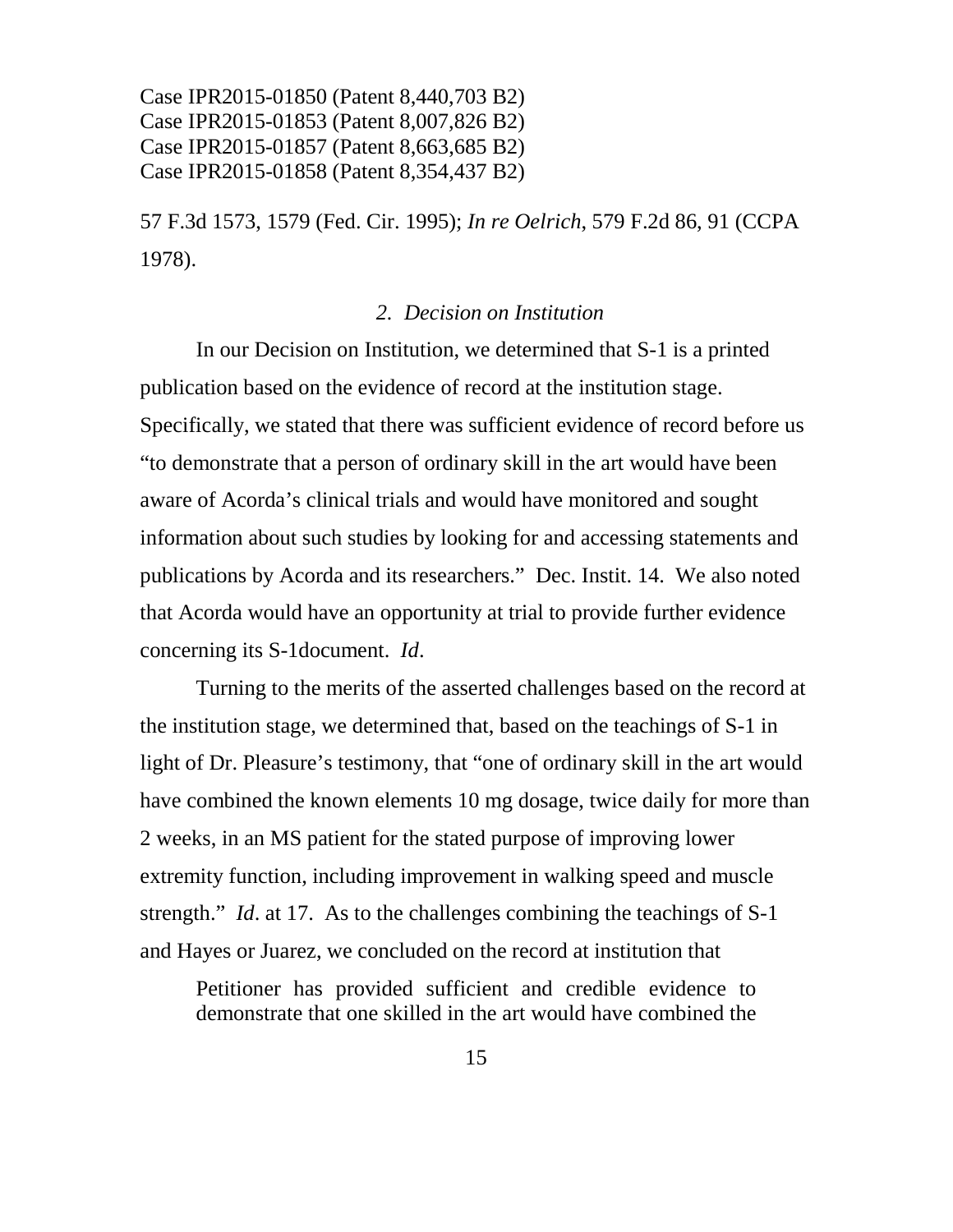> references for the purpose of forming a polymeric delayed release tablet with 4-AP to maintain *in vivo* plasma concentrations (S-1 and Juarez) and the purpose of achieving Hayes' extended release profile with 4-AP (S-1 and Hayes).

*Id*. at 20.

We also specifically stated that "[f]or purpose[s] of this Decision we need not determine whether the '703 patent is entitled to priority benefit of the provisional application as the S-1 prospectus is statutory prior art under either effective filing date." *Id*. at 12, n.2.

During trial after institution, Patent Owner presented evidence that S-1 could potentially qualify as prior art only under 35 U.S.C. § 102(a), but not § 102(b), and because S-1 corresponds to the inventors' own work, S-1 does not qualify as prior art against the '703 patent under § 102(a) either. *See* PO Resp. 1–22. In this Final Written Decision, we will first address the status of S-1 as prior art under  $\S$  102(a) or (b).

# *3. Petitioner's Arguments Regarding Prior Art Status of S-1*

Petitioner asserts that at least claims 1–30 and 32–52 are not entitled to the benefit of the filing date of the provisional application to which the '703 claims priority. Pet. 10. The '703 patent claims the benefit of provisional application No. 60/560,894, filed on April 9, 2004 ("the Provisional"). Ex. 1001 ¶ 60.

Petitioner offers three reasons why the Provisional does not provide support for claims 1–30 and 32–52. Pet. 10–17. First, Petitioner asserts that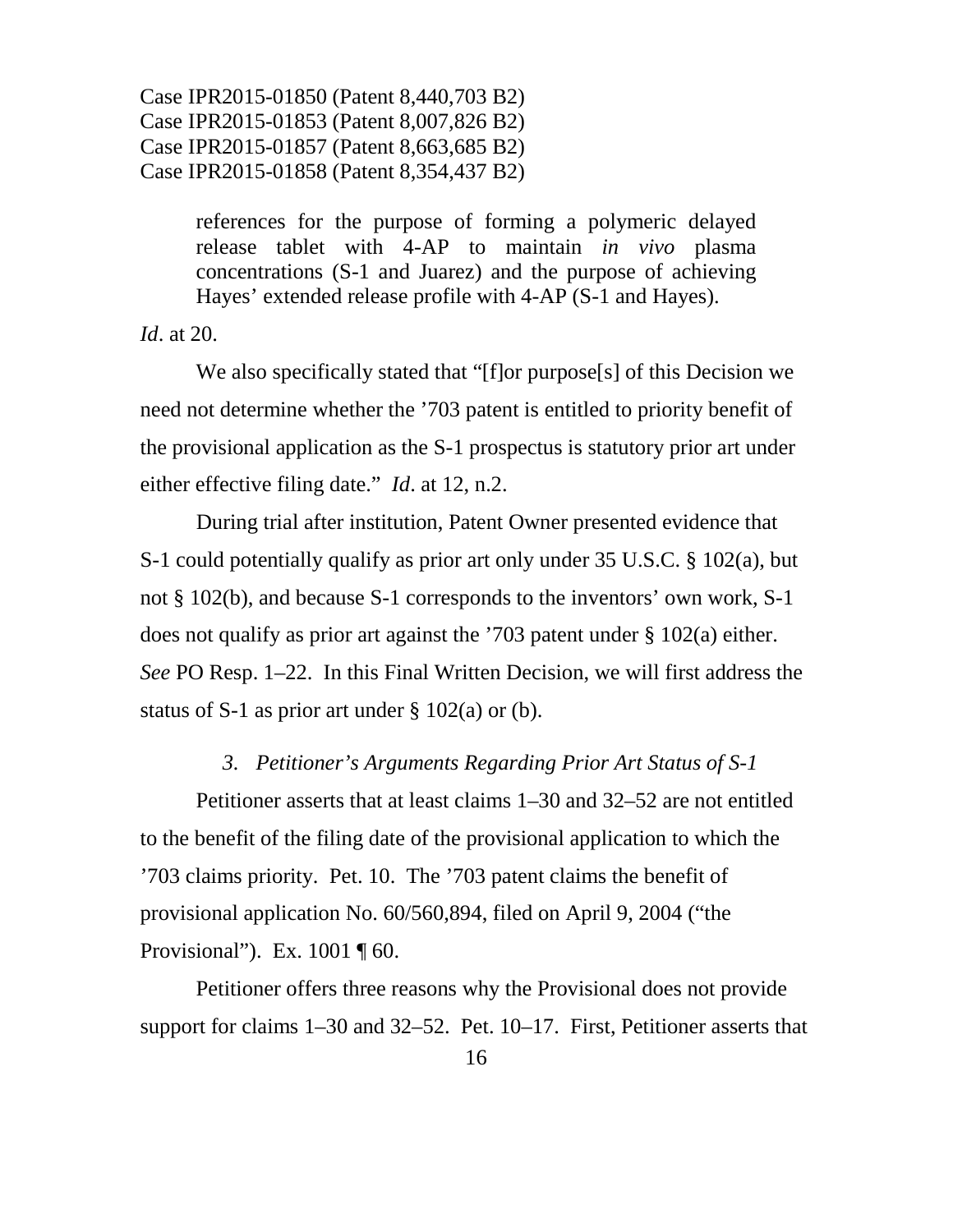claims 1–30 and 32–52 all require that 10 mg or less than 15 mg of 4-AP be administered twice daily, and that the claimed time period for administration for all of these claims is "at least two weeks" or "more than two weeks" (i.e., the so-called "two-week limitations"). Pet. 11. Petitioner refers to Example 11, including a graphically depicted Study Design, presented in the Provisional and concludes "the disclosure of a *12-week* 'treatment period' to improve lower extremity function in MS patients does not adequately disclose to a POSA that the challenged claims' two-week limitations were necessarily present from the Provisional's disclosure." *Id.*

Petitioner notes that graphically depicted Example 11 Study Design has five time periods that include a "2-week *upward titration* (10/15 mg bid or placebo)" followed by a "12-week stable *treatment period*." Pet. 11–12. Petitioner further explains that there is no disclosure of "*any* data for the first two weeks of the 12-week treatment period" because data is provided only for Visit 4 at the end of the upward titration period and not again until Visit 7, which appears to take place no earlier than week 4 of the 12-week treatment period. *Id*. at 12 (citing Ex. 1023 ¶¶ 41–42). Petitioner concludes that "[a]s a result, this disclosure is not a full, clear, concise, and exact disclosure of the challenged claims' two-week limitations—and 'a POSA would not immediately discern that the Provisional necessarily disclosed the two-week limitations based on reviewing the Provisional.'" *Id*. (citing Ex. 1023 ¶¶ 43, 36).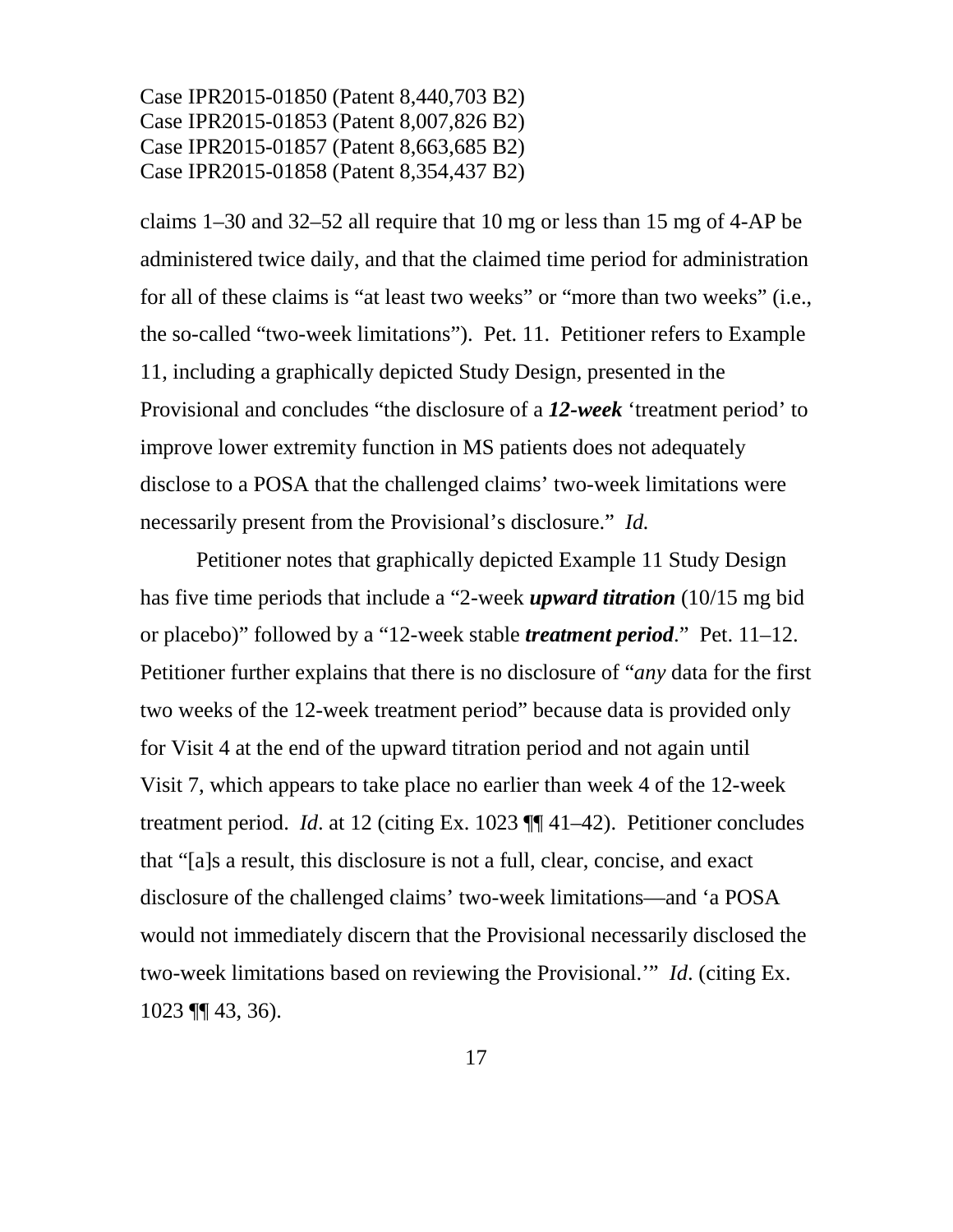Petitioner asserts also that the two-week limitations are not met during the two-week upward titration period. Pet. 12–14. Noting that the current explanation for the upward titration period in the '703 patent is absent from the Provisional, Petitioner's declarant states: "At best, a POSA would have understood this disclosure to mean that the '2-week upward titration' period involved administering SR 4-AP BID at a dose of 10 mg for some portion of the 2-week period, follow[ed] by an upward dose of 15 mg for the remaining portion of the 2-week period, to ensure patients do not have an adverse reaction." Pet. 13 (quoting Ex. 1023 ¶ 47). Therefore, Petitioner concludes that the "two-week limitations" were not necessarily present in the Provisional's disclosure because the claims require administering *the same dose* of 4-AP for at least two weeks or more than two weeks, not for some portion of the two weeks. *Id.* at 14.

Regarding Petitioner's second reason as to why the Provisional does not provide support for claims 1–30 and 32–52, Petitioner asserts that the Provisional's single data point other than the 15 mg dosing data point in the 12-week period, *i.e.*, a 10 mg dosing, is insufficient to disclose the full scope of the claimed range of "less than 15 milligrams," which would encompass from "between 0 and 15 mg." Pet. 15.

Finally, for claims  $14-15$  and  $35-36$  that require a  $C_{avSS}$  range of 15 ng/ml to 35 ng/ml in MS patients receiving 10 mg (or less than 15 mg) 4-AP BID, Petitioner asserts the Provisional does not provide adequate support for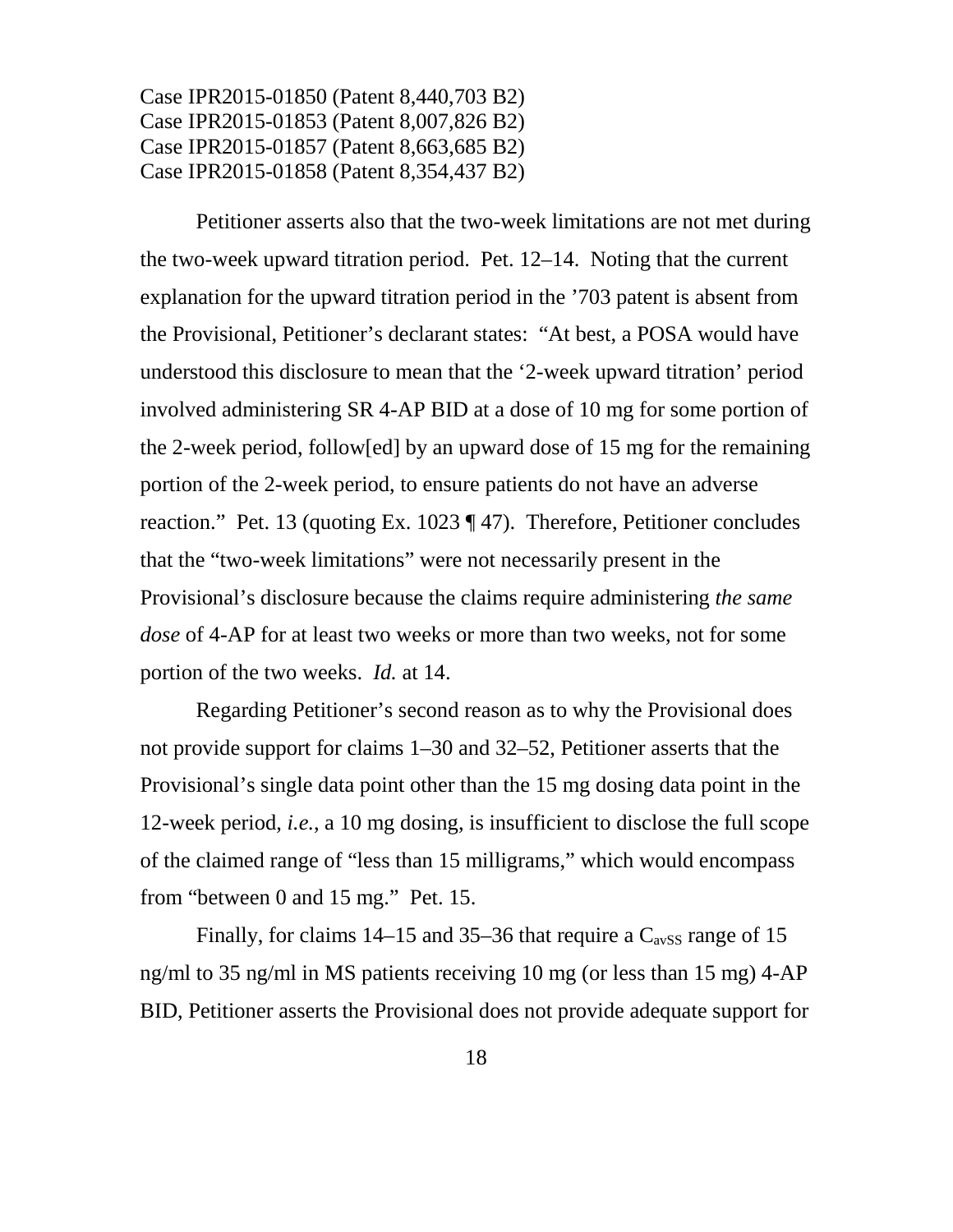the full scope of claimed range because it only discloses  $C_{avSS}$  ranges of 15.1 ng/ml to 26.5 ng/ml in Table 7. *Id*. at 16 (citing Ex. 1007, 45). Petitioner again notes that the description for the claimed  $C_{avSS}$  ranges in the '703 patent are absent from the Provisional. *Id*.

Based on this analysis, Petitioner posits that:

The S-1 constitutes prior art under 35 U.S.C. §§ 102(a) and (b) because it was printed and made publicly available at least as early as September 30, 2003—more than one year before the earliest effective filing date of April 8, 2005 (for claims without provisional priority). (Ex. 1004-9; *see generally*, Ex. 1003). Even assuming *arguendo* that the priority date is April 9, 2004, the S-1 would still qualify as prior art against *all* claims under 35 U.S.C. § 102(a).

# Pet. 23.

Petitioner asserts further that S-1 was publicly available as early as 2000 because a person of skill would have known that Acorda was investigating 4-AP for treating multiple sclerosis and would have been motivated to monitor and seek information about Acorda's studies, such as Acorda's publically available S-1 filing. *Id*. 24–26.

## *4. Patent Owner's Arguments Regarding Prior art Status of S-1*

Patent Owner asserts that Petitioner's challenges fail because S-1 cannot be asserted against the claims of the '703 patent. The claims of the '703 patent, Patent Owner argues, are entitled to the benefit of the Provisional's filing date, which disqualifies S-1 as prior art under § 102(b)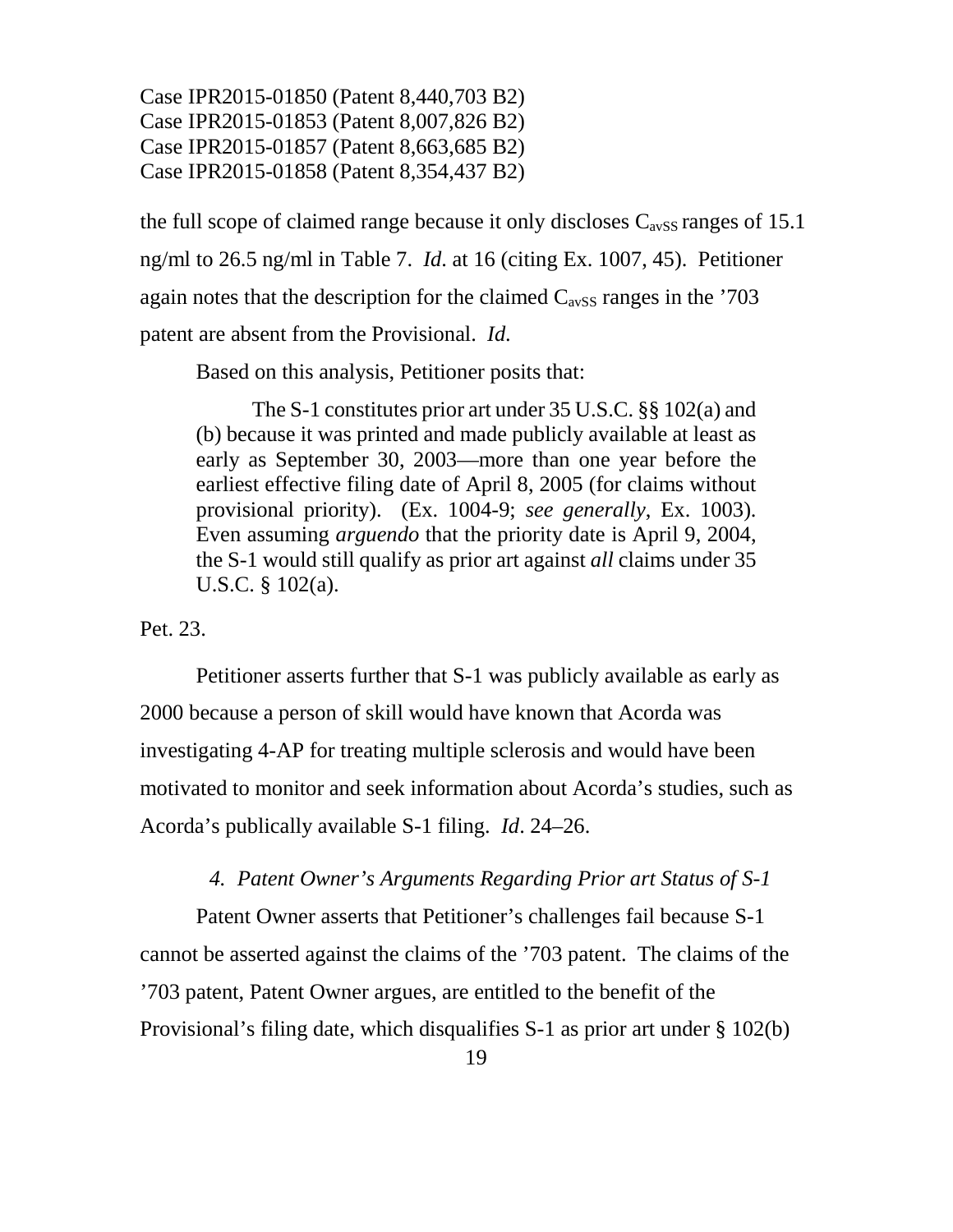against the '703 patent. PO Resp. 1. In addition, according to Patent Owner, because S-1 is the work of the named inventors of the '703 patent, and not "by others," it cannot be asserted against the claims of the '703 patent as prior art under § 102(a). *Id*. Also, Patent Owner asserts that S-1 does not qualify as a printed publication. *Id*.

As to Patent Owner's argument that the '703 patent is entitled to the benefit of the Provisional's filing date, Patent Owner refers to Example 11 of the Provisional, asserting

Because patients in the '10 mg bid' dosing arm received the 10 mg big dose throughout the '2-week upward titration (10/15 mg bid or placebo)' phase of the study, the reported 'significant difference . . . at up-titration' shows that the inventors possessed therapeutically effective abbreviated treatment periods comprising, for example, two weeks of 4-AP dosing at 10 mg bid.

# *Id*. at 5–6.

Patent Owner also asserts that Table 7 of the Provisional discloses  $C_{avSS}$  ranges for patients receiving "10 mg BID" as "Mean + SD" data referring to a standard deviation or the measure of the spread of data within a sample, not as an accounting for error as Petitioner assumes. *Id*. at 7. Thus, Patent Owner states that "a POSA with an understanding of the term 'standard deviation' would have appreciated that, by definition, only 'around 66 or 67 percent' of measured data falls within one SD from the mean, and approximately 95% of the measured values fall within two SDs from the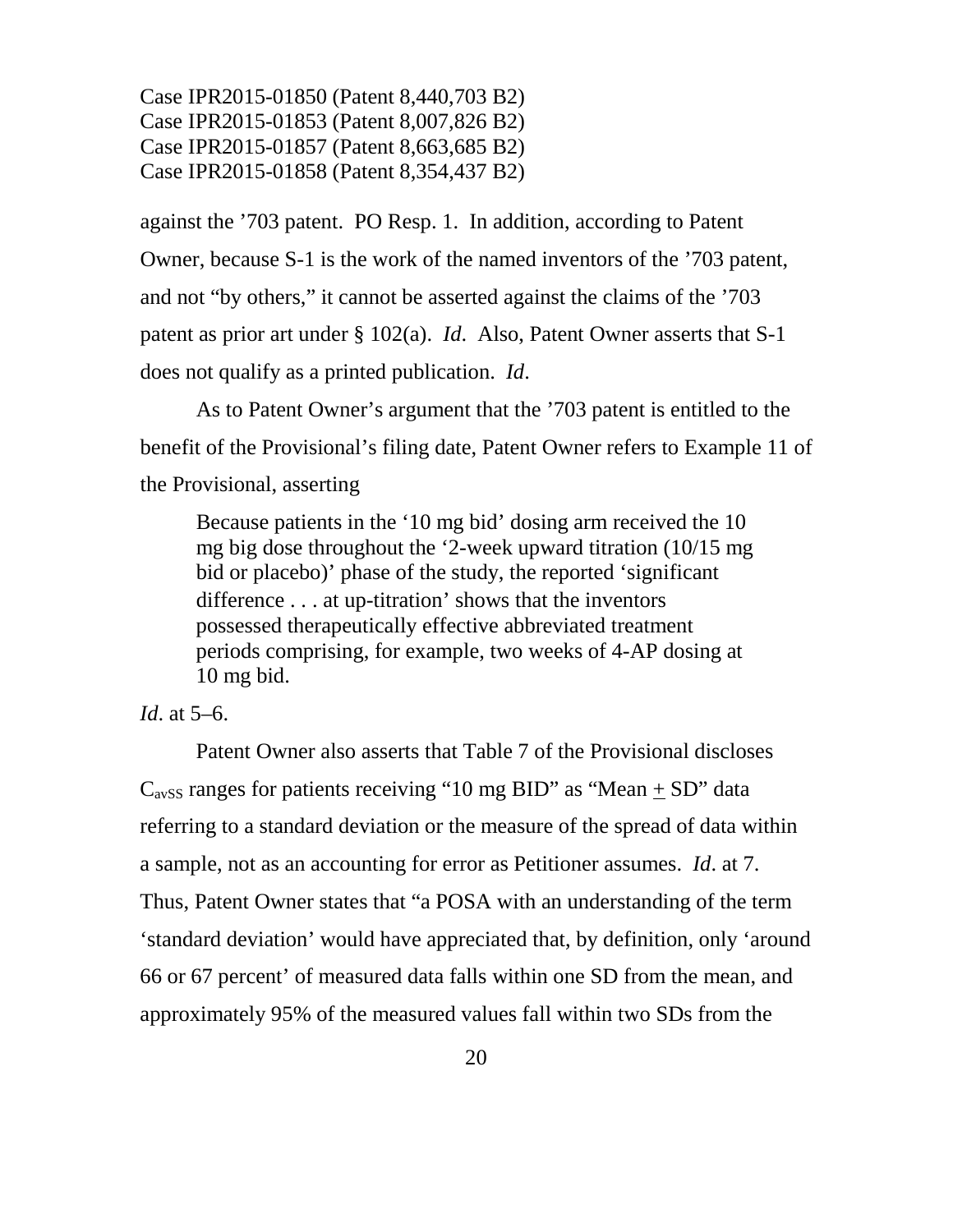mean." *Id*. at 8 (citing Ex. 2039, 76:20–23, 78:25–79:3; Ex. 2041 ¶¶ 20, 22, 24 (Hayes Declaration); Ex. 2038, 43:25–45:2).

Therefore, Table 7 as properly interpreted, Patent Owner asserts, discloses a  $C_{avSS}$  from about 3.7 ng/ml to about 37.8 ng/ml at three standard deviations encompassing greater than 99 percent of measured values. *Id*. at 9. The Provisional, therefore, discloses the  $C_{avSS}$  range of "about 15 ng/ml" to about 35 ng/ml" recited in the challenged claims. *Id.* at 9–10 (citing Ex.  $2041$  ¶  $25-26$ ).

Finally, Patent Owner asserts that S-1 cannot qualify as § 102(a) art because it is the inventors' own work. *Id*. at 10. Petitioner, Patent Owner asserts, relies on two clinical trials, MS-F201 and MS-F202 mentioned in S-1 to support its assertion of obviousness. *Id*. at 11. Patent Owner states that:

There is, in fact, overwhelming evidence that the reliedupon portions of the S-1 describe the work of, and were authored by, Andrew R. Blight, Ph.D., and Ron Cohen, M.D., the named inventors on the '703 Patent, who were responsible for the design and analysis of those clinical trials, which yielded the claimed inventions. The accompanying unequivocal declarations of Drs. Blight (Ex. 2044) and Cohen (Ex. 2045) and five noninventors whom the inventors directed and supervised in preparing the relied-upon portions of the S-1 (Mary M. Fisher (Ex. 2052), Dr. Mitchell A. Katz (Ex. 2046), David Lawrence (Ex. 2047), Tierney Saccavino (Ex. 2056), and Fran M. Stoller (Ex. 2048)), together with contemporaneous documents that summarize the design and results of the MS-F201 clinical trial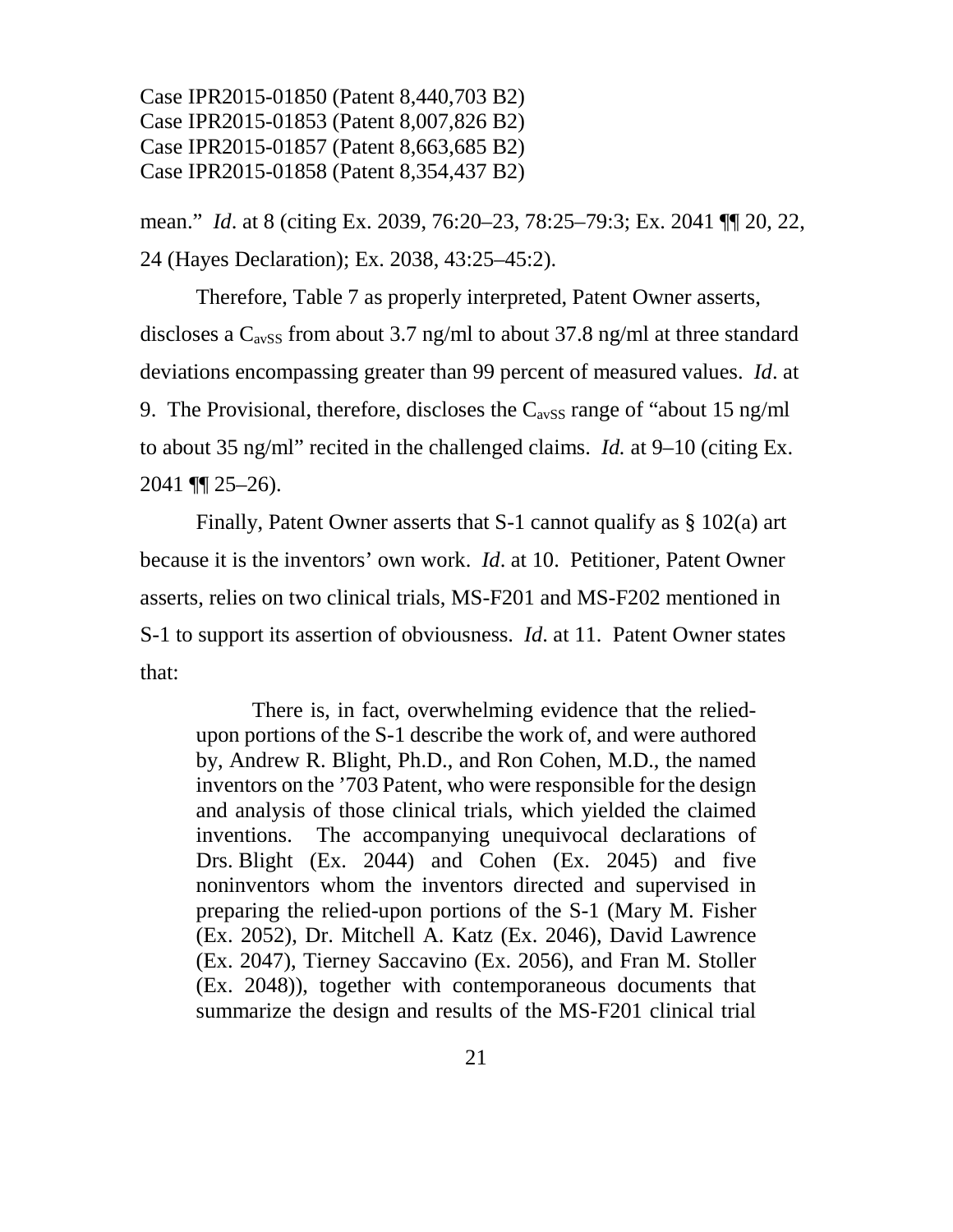> (Ex. 2049 and Ex. 2051, respectively) and the results of the MS-F202 clinical trial (Ex. 2050), leave no room for doubt.

PO Resp. 12–13.

# *5. Petitioner's Reply Regarding Prior Art Status of S-1*

Petitioner counters that statements in S-1 belie Drs. Blight and Cohen's declaratory statements that they were the only inventors of the claimed inventions in the '703 patent. *See* Reply 1–4. Petitioner points to the following statement in S-1: "The current late Phase 2 clinical trial, MS-F202, was designed, *after extensive consultation with a panel of expert MS neurologists and with the FDA*." *Id*. 2 (quoting Ex. 1003, 37). Petitioner asserts that because neither inventor recalls the content of their discussions with the panel of experts and FDA individuals, except using them as a "sounding board," neither can claim that the MS-F202 protocol described in S-1 was the work of the named inventors alone. *Id.* at 2–3 (citing Ex. 1064, 64:18–65:14; Ex. 1063, 76:20–77:20, 80:9–81:14, 110:13– 111:2).

Petitioner also takes issue with Patent Owner's statement that in "early 2002," Drs. Blight and Cohen drafted descriptions of the design and results of the MS-F201 trial and of the design of the MS-F202 trial in anticipation of an initial public offering of stock that year. Petitioner points us to version 1.0 of the MS-F202 protocol, which is dated October 2002, too late to be "early 2002." *Id*. at 2. Petitioner also points to different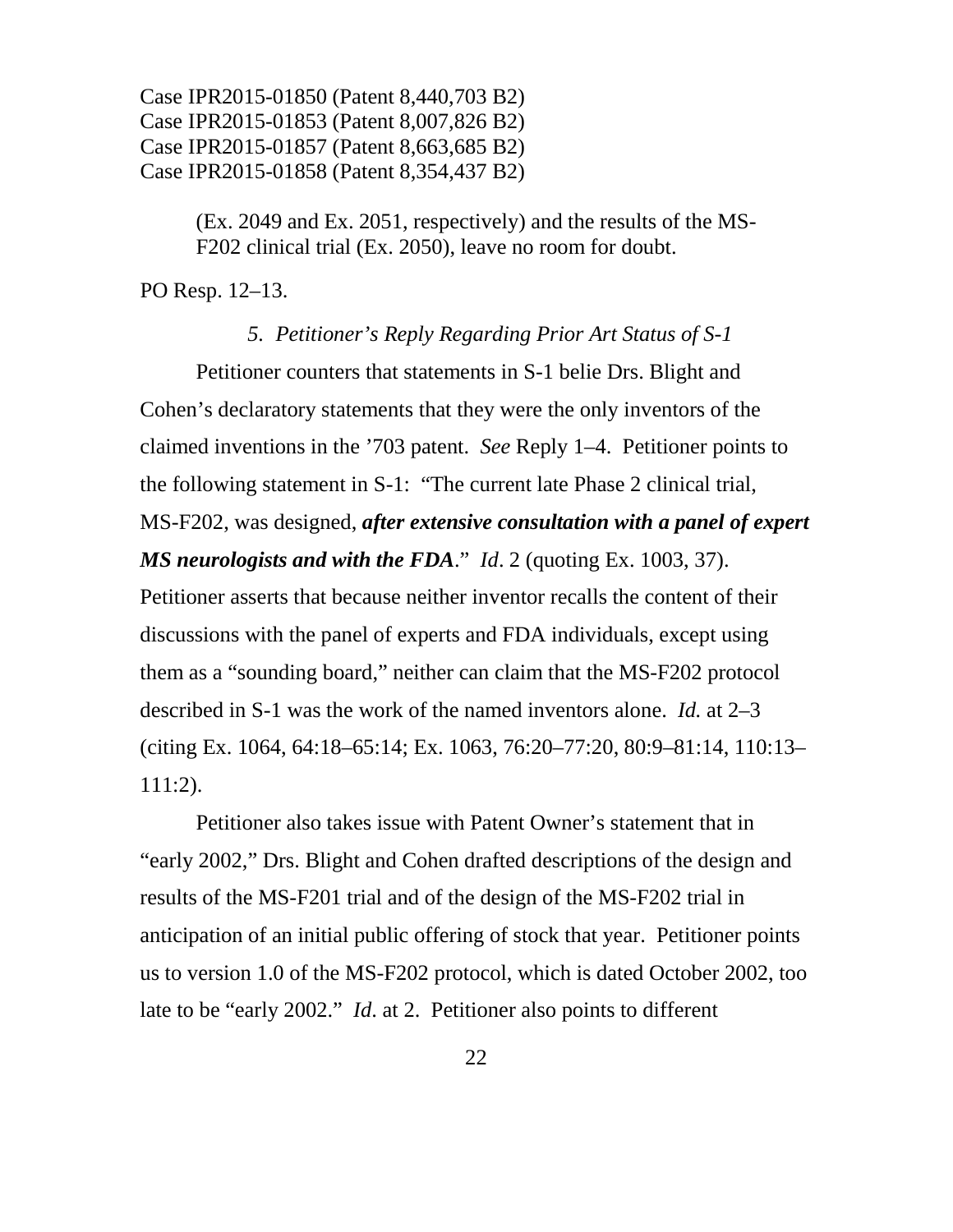publications describing the MS-F201 trial and the MS-F202 trial that do not consistently list Drs. Blight and Cohen as authors or as the sole authors. *Id*. at 3–4.

Petitioner concludes that because the Patent Owner "has not 'provided a satisfactory showing which would lead to a reasonable conclusion' that the S-1's description of at least the design of the MS-F202 trial is the work of Drs. Blight and Cohen *alone*, the Board should consider the S-1 to be § 102(a) prior art against the '703 patent." *Id*. at 4 (citing *In re Katz*, 687 F.2d 450, 455 (CCPA 1982)).

Petitioner also asserts that, as to claims 1–30 and 32–52, S-1 qualifies as § 102(b) prior art because these claims are not entitled to the benefit of the Provisional's filing date. *Id*. at 4–5. Petitioner submits that the evidence of record shows that a person of ordinary skill would have understood that during the upward titration period of Example 11 that all dosing arms were upwardly titrated because of the potential psychoactive effects of 4-AP and not that 10 mg bid was given consistently through the upward titration period. *Id*. at 6–7 (citing Ex. 2038, 58:3–59:9, 60:22–61:10, 64:25–65:17, 55:25–56:13, 60:2–60:21). Due to the shorthand nature of the description of the 2-week upward titration period in Example 11 of the Provisional, Petitioner asserts that because "a POSA would not know, based on the information presented in the '894 Provisional, that patients in the '10 mg bid' arm *necessarily* received 10 mg bid throughout the '2-week upward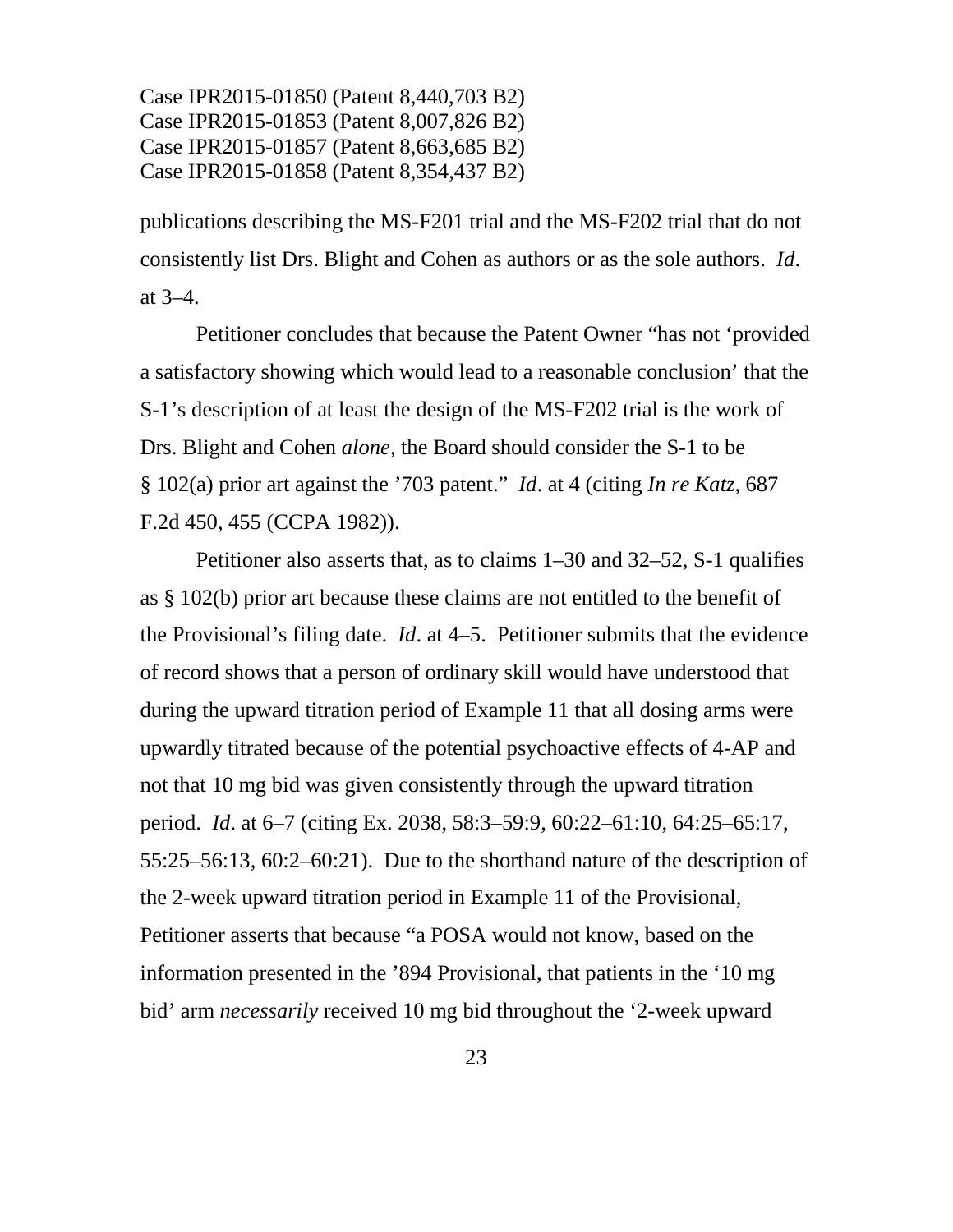titration,' the '703 patent claims containing the two-week limitations are not entitled to the '894 Provisional's priority date." *Id.* at 7.

Petitioner offers evidence that the full range of  $C_{avSS}$  from 15 ng/ml to 35 ng/ml resulting from 4-AP administration, as required for claims 14–15 and 35–36, also is not disclosed in the Provisional. *Id*. at 8–12. Petitioner asserts that Table 7, which reports a mean and standard deviation, does not disclose an actual range of *measured* data, but provide only *estimated* values based on descriptive statistics provided in the table. *Id*. at 9 (citing Ex. 1066  $\P$  35, 75; Ex. 1069, 52:2–19). Finally, Petitioner asserts that "[w] ithout information about the distribution of the data underlying Table 7—which the '894 Provisional does not provide—a POSA could not know whether to expect data points at two or three standard deviations from the mean," as Patent Owner assumes to achieve the claimed range. *Id*. at 12.

#### *6. Analysis*

We first must determine if S-1 qualifies prior art under only 35 U.S.C. § 102(a), or also under 35 U.S.C. § 102(b). As part of that analysis, we must determine the filing date to which each of challenged claims 1–30 and 32–52 of the '703 patent are entitled. If the claims of the '703 patent are not entitled to the effective filing date of its provisional application (i.e., the Provisional), S-1 qualifies as prior art under § 102(b), which acts as a statutory bar irrespective of whether S-1 presents the work of "others." Whereas if the '703 patent is entitled to the effective filing date of the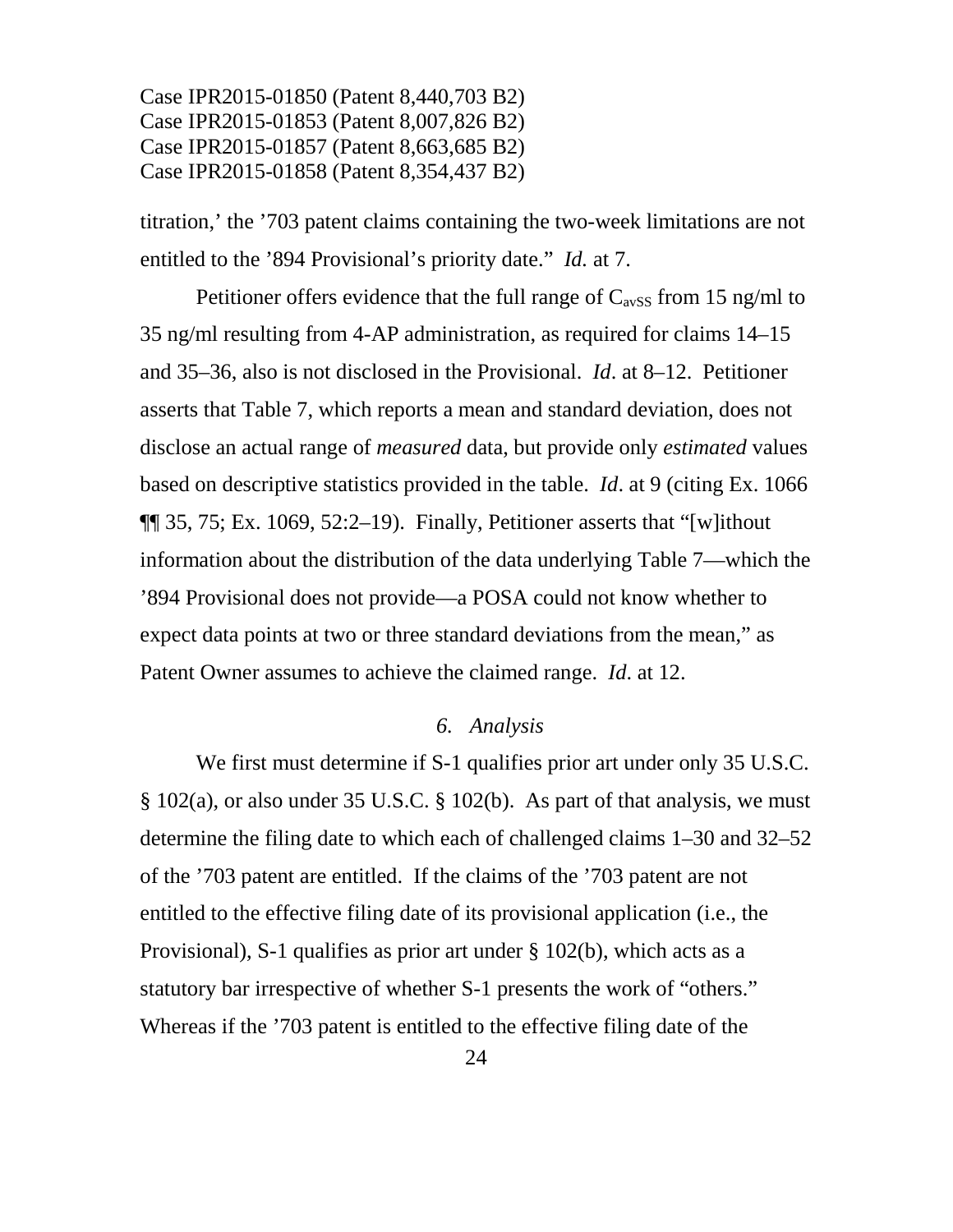Provisional, S-1 qualifies as prior art only under  $\S 102(a)$ , and we must consider Patent Owner's evidence that S-1 was not the work of "others." *See In re Katz*, 687 F.2d 450, 454 (CCPA 1982).

In relation to the effective filing date of the '703 patent, Petitioner questions whether the Provisional to which the '703 claims priority provides adequate written description support for the so-called "two-week limitations" found in all challenged claims, as well as the specific  $C_{avSS}$ ranges found in claims 14–15 and 35–36.[8](#page-24-0)

# *a. "Two-week limitations"*

All challenged claims 1–30 and 32–52 require either a time period of "at least two weeks" or "more than two weeks" during which a multiple sclerosis patient is orally administered 4-AP to improve lower extremity function in a human multiple sclerosis patient in need thereof. *See generally*, Ex. 1001, 29:55–67, 31:7–10, 32:18–22. The amount of 4-AP administered differs per claim, but each claim requires that the same amount of 4-AP be administered throughout the time period. *Id*. at 29:55–62 (claiming in independent claim 1 an amount of 4-AP administered of less than 15 milligrams twice daily, but also requiring "wherein the amount of said 4-aminopyridine administered to said patient in each said administering

<span id="page-24-0"></span><sup>&</sup>lt;sup>8</sup> Petitioner is not contesting that the Provisional provides written description support for claim 31 of the '703 patent. *See* Pet. 10, 17.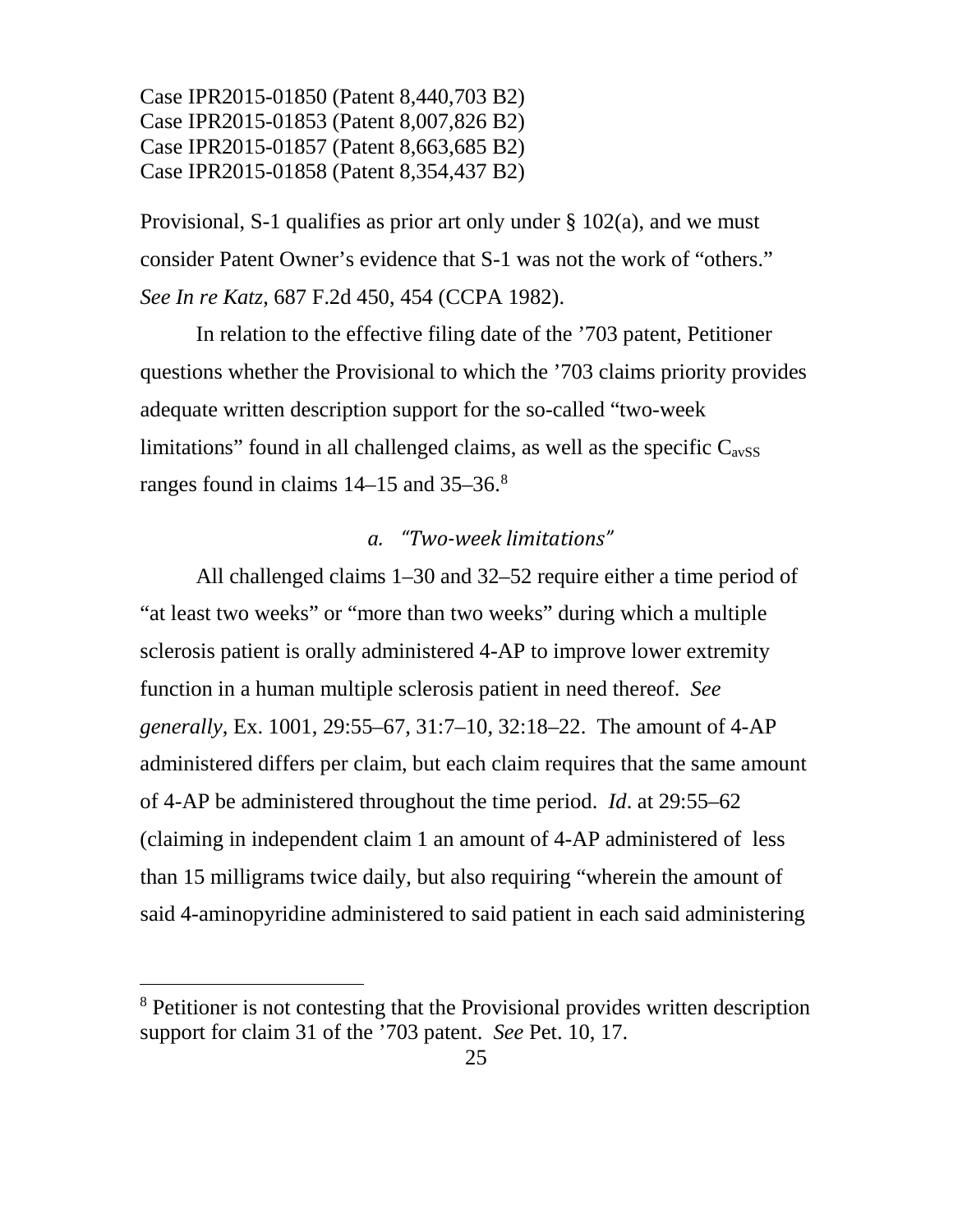step is the same over said time period"); 29:63–67 (requiring in independent claim 2, "10 milligrams of 4-aminopyridine twice daily for a time period of at least two weeks").

The parties' dispute concerning whether the Provisional provides adequate written description support centers on Example 11 and what is conveyed to the ordinary artisan by the graphically depicted Example 11 Study Design, shown below.



# Example 11 Study Design

The Example 11 Study Design depicted above "was a double-blind, placebo-controlled, 20 week, parallel-group study to evaluate safety, tolerability and activity of oral fampridine-SR in subjects with Multiple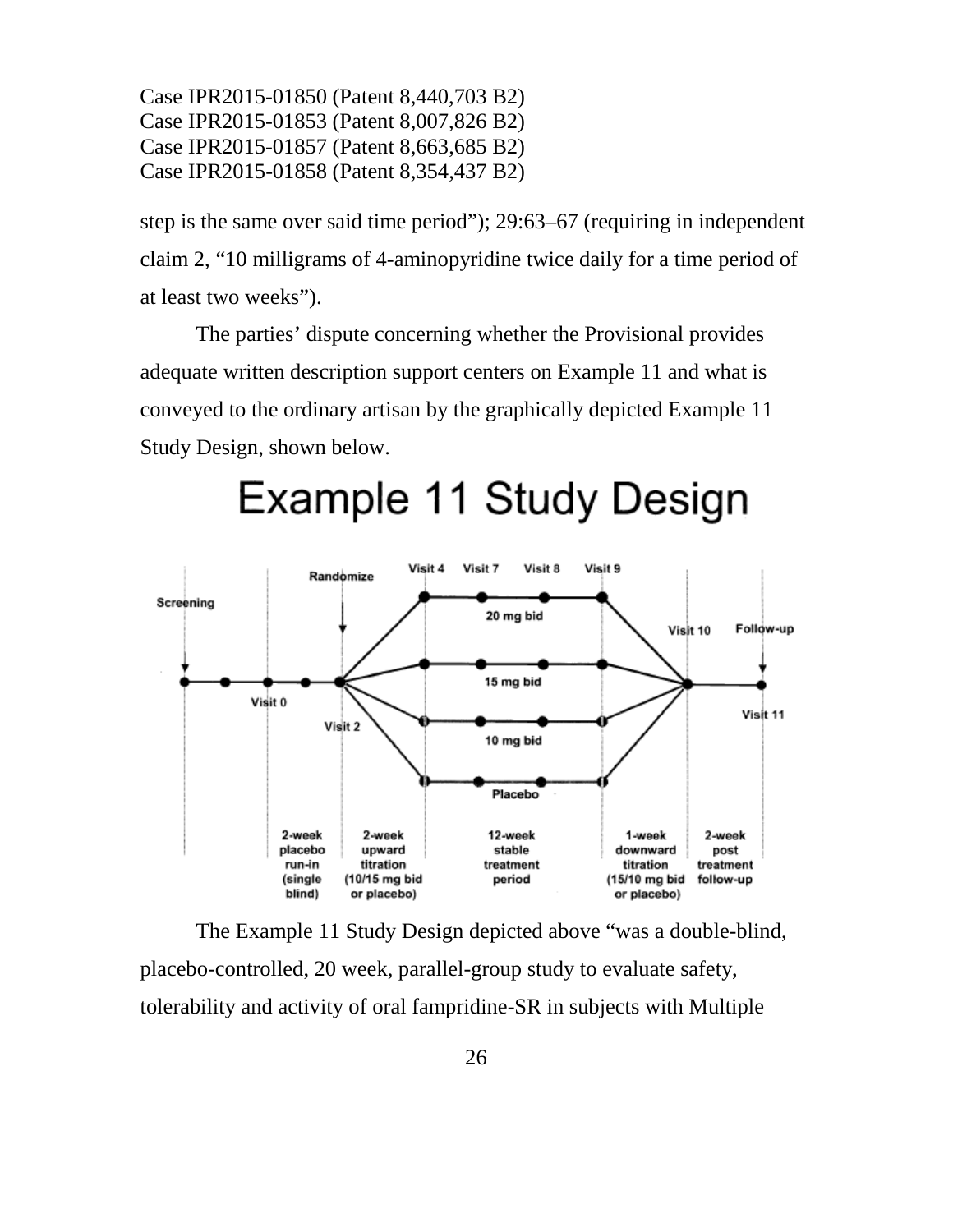Sclerosis." Ex. 1007 ¶ 115 (U.S. Provisional Patent Application No. 60/560,894 (filed Apr. 9, 2004)). The Example 11 Study Design depicted above shows administration of twice-daily Fampridine-SR for 15 weeks, including a two-week upward titration period, a 12-week stable treatment period, and a 1-week downward titration period. Pet. 11–12; PO Resp. 4. The parties' dispute focuses on the two-week, upward titration period between Visits 2 and 4 depicted in the Example 11 Study Design above.

In order for claims of the '703 patent to be entitled to benefit of the filing date of the Provisional, the Provisional must provide written description support for those claims. *See* 35 U.S.C. § 120. To satisfy the written description requirement of 35 U.S.C. § 112, first paragraph, and provide support for the challenged claims of the '703 patent under 35 U.S.C. § 120, the Provisional must describe the claimed invention in sufficient detail that one skilled in the art can reasonably conclude that the inventor had possession of the claimed invention. *See In re Wertheim*, 541 F.2d 257, 261, 262 (CCPA 1976); *Vas-Cath Inc. v. Mahurkar*, 935 F.2d 1555, 1563– 64 (Fed. Cir. 1991). The primary consideration in determining whether appropriate written description support exists "is *factual* and depends on the nature of the invention and the amount of knowledge imparted to those skilled in the art by the disclosure." *Union Oil Co. of Cal. v. Atlantic Richfield Co.*, 208 F.3d 989, 996 (Fed. Cir. 2000).

Petitioner relies on testimony from Dr. Pleasure, who stated: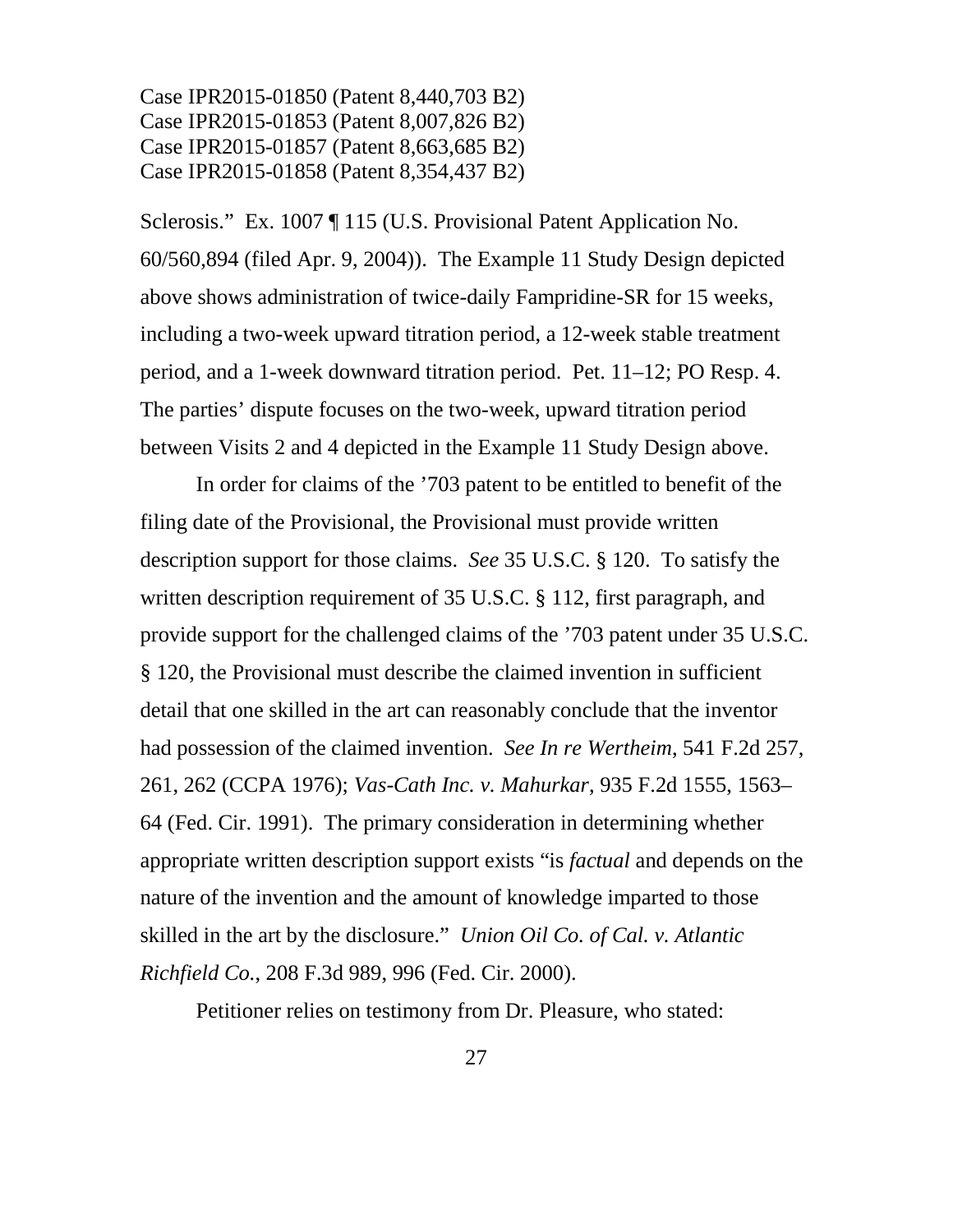> At best, a POSA would have understood this disclosure to mean that the "2-week upward titration" period involved administering SR 4-AP BID at a dose of 10 mg for some portion of the 2-week period, following by an upward dose of 15 mg for the remaining portion of the 2-week period, to ensure patients do not have an adverse reaction [to 4-AP]. Nothing in Example 11 suggests that different treatment groups took different dosages during the upward titration period. And the applicant essentially acknowledges the Provisional's failure to disclose the upward titration method of Example 11 because it *added at least 15 lines of text* to the '703 Patent to explain the dosing parameters of the upward-titration period.

Pet. 13 (quoting Ex. 1023 ¶ 47).

Patent Owner offers the testimony of two declarants, Drs. Fred D. Lublin and Carl C. Peck, which provides a different interpretation of the Example 11 Study Design graphic, specifically for the upward titration period. *See* PO Resp. 5–6. Dr. Lublin, a Professor of Neurology, testified that:

Patients in the clinical study described in Example 11 were divided into four "arms": placebo, 10 mg b.i.d., 15 mg b.i.d., and 20 mg b.i.d., which were administered during a "12-week stable treatment period." [Ex. 1007-00056] Prior to the 12-week stable treatment period, a "2-week upward titration (10/15 mg bid or placebo)" was implemented. An upward titration in a clinical study applies increasing doses until the treatment dose is reached. However, where the treatment dose is also the lowest available dose, a POSA would have understood that this dose would be applied throughout the titration period. Therefore, with regard to patients in the 10 mg b.i.d. arm of this study, a POSA would have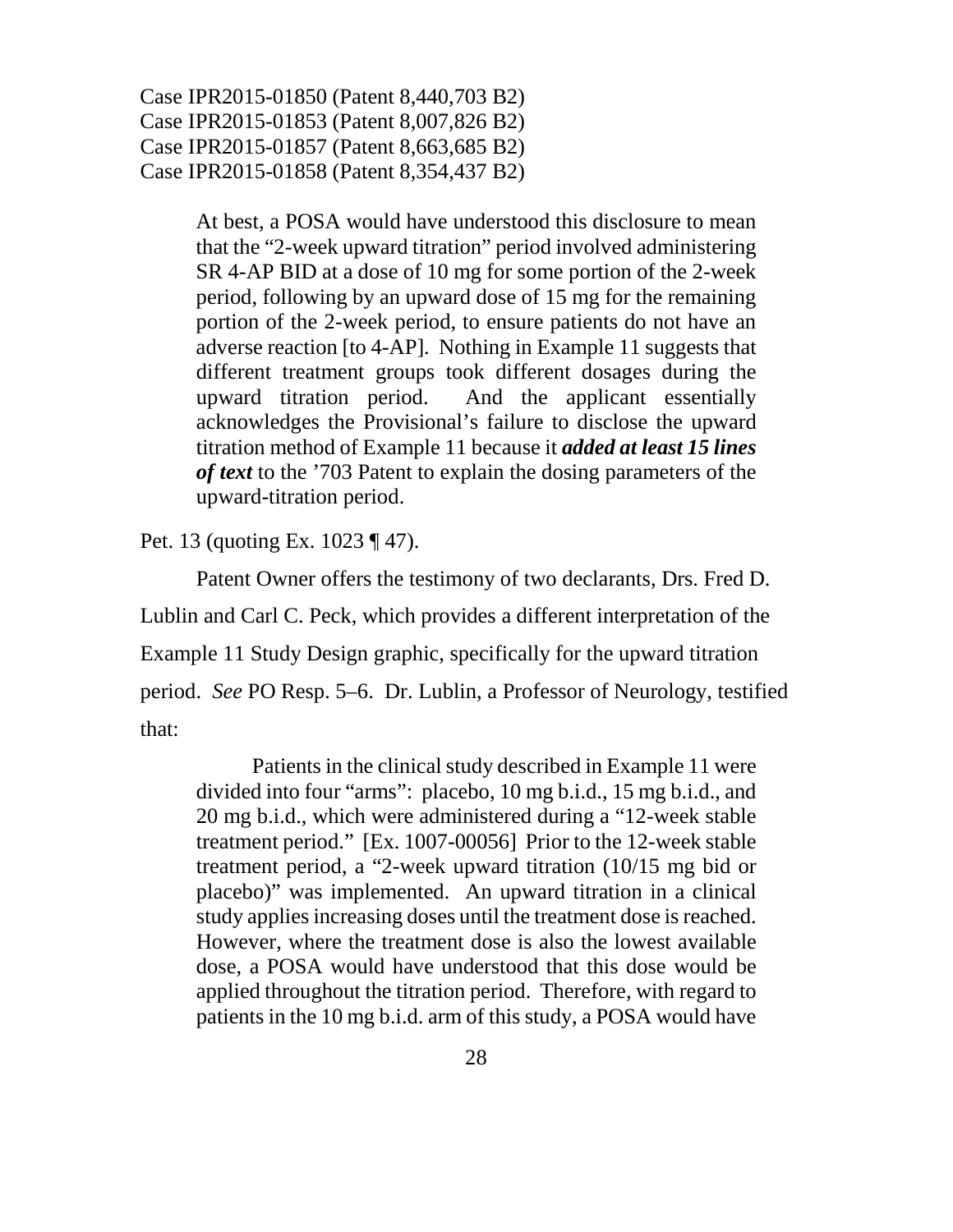> understood the '894 provisional to be disclosing that these patients received 10 mg b.i.d. sustained release 4-aminopyridine for the entirety of the 2-week titration period. [Ex. 1007-00056]

Ex. 2042 ¶ 71. Dr. Lublin specifically disagrees with Dr. Pleasure's assumption that during the 2-week upward titration period a patient in the 10 mg bid arm of the study would be administered both 10 mg bid and 15 mg bid to ensure no adverse reaction because "a POSA would not upwardly titrate the dose to above the treatment dose for any period of time, as that may distort later measurements of efficacy at the lower dose and potentially affect any safety determinations." *Id*. ¶ 72.

Dr. Peck, a board-certified physician in internal medicine and clinical pharmacology, also testified that it is his opinion that the Provisional "adequately discloses consistent administration of 10 mg bid fampridine-SR for at least two weeks to improve lower extremity function and walking in MS patients." Ex. 2043 ¶¶ 5, 13; *see also id*. ¶ 72 (stating " the '894 Provisional Application dated April 9, 2004 describes and possesses administering to a human with multiple sclerosis a sustained release composition of 10 mg of 4-AP twice daily for a time period of ' at least two weeks' or 'greater than two weeks.'"). Specifically, Dr. Peck states that "Example 11 of the '894 Provisional teaches that a two week administration of Fampridine-SR in MS patients significantly improves walking in MS patients." Ex. 2043 ¶ 64 (citing Ex. 1007, 00050, 00055, 00061–64).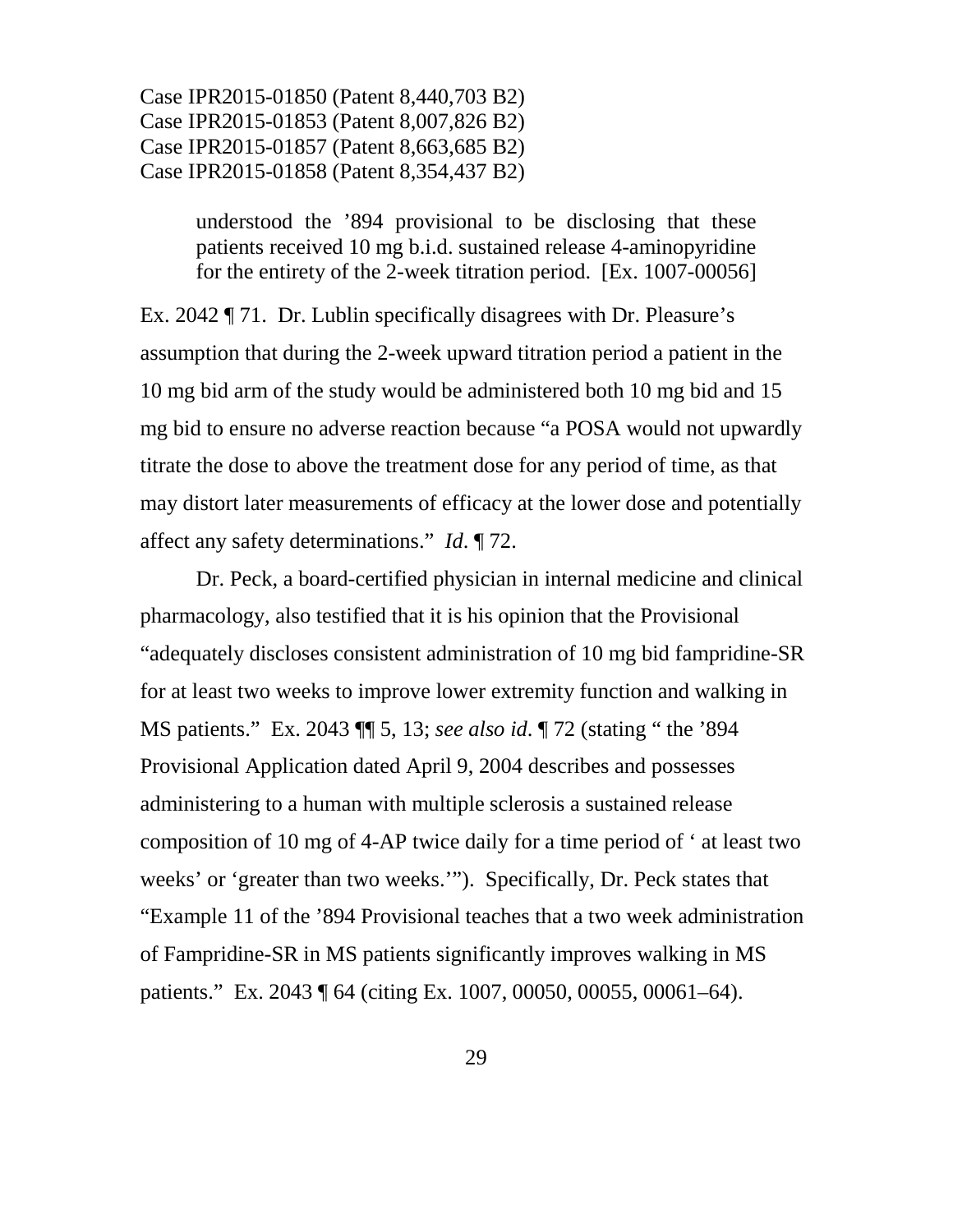Dr. Peck describes Dr. Pleasure's testimony regarding patients in the 10 mg bid arm of the study receiving both 10 mg bid and 15 mg bid in the 2-week upward titration period as illogical. Ex. 2043 ¶ 68. Dr. Peck explains that it is illogical:

because patients designated after randomization to receive 10 mg bid of fampridine-SR to determine the effect of 10 mg bid on the patients would never be administered a higher dose of the drug in a parallel clinical trial. A parallel trial like Example 11 observes the effect of different doses on different groups of patients and not on the same patients. Furthermore, the slash or virgule designated by the symbol "/" is punctuation shorthand for either "and" or "or" depending upon the context. A POSA would not have considered "10/15 mg bid" as precluding the option of only administering 10 mg bid.

*Id*. ¶ 68 (citation omitted). Dr. Peck also testifies that a POSA would not have administered a lower dose than 10 mg bid in the upward titration phase in Example 11 "and would have known from the MS-F201 study that 10 mg b.i.d. was an acceptable starting dose." *Id*. ¶ 69 (citations omitted).

We agree with Patent Owner that the Provisional provides adequate written description support for the challenged claims of the '703 patent. We agree with Drs. Lublin and Peck and credit their testimony that one of skill in art reading the Study Design schematic for Example 11 would have understood that a patient in the 10 mg b.i.d. arm of the study would have received 10 mg b.i.d. throughout the two-week upward titration period. As 10 mg b.i.d. is the lowest dose except for placebo, we find that it necessarily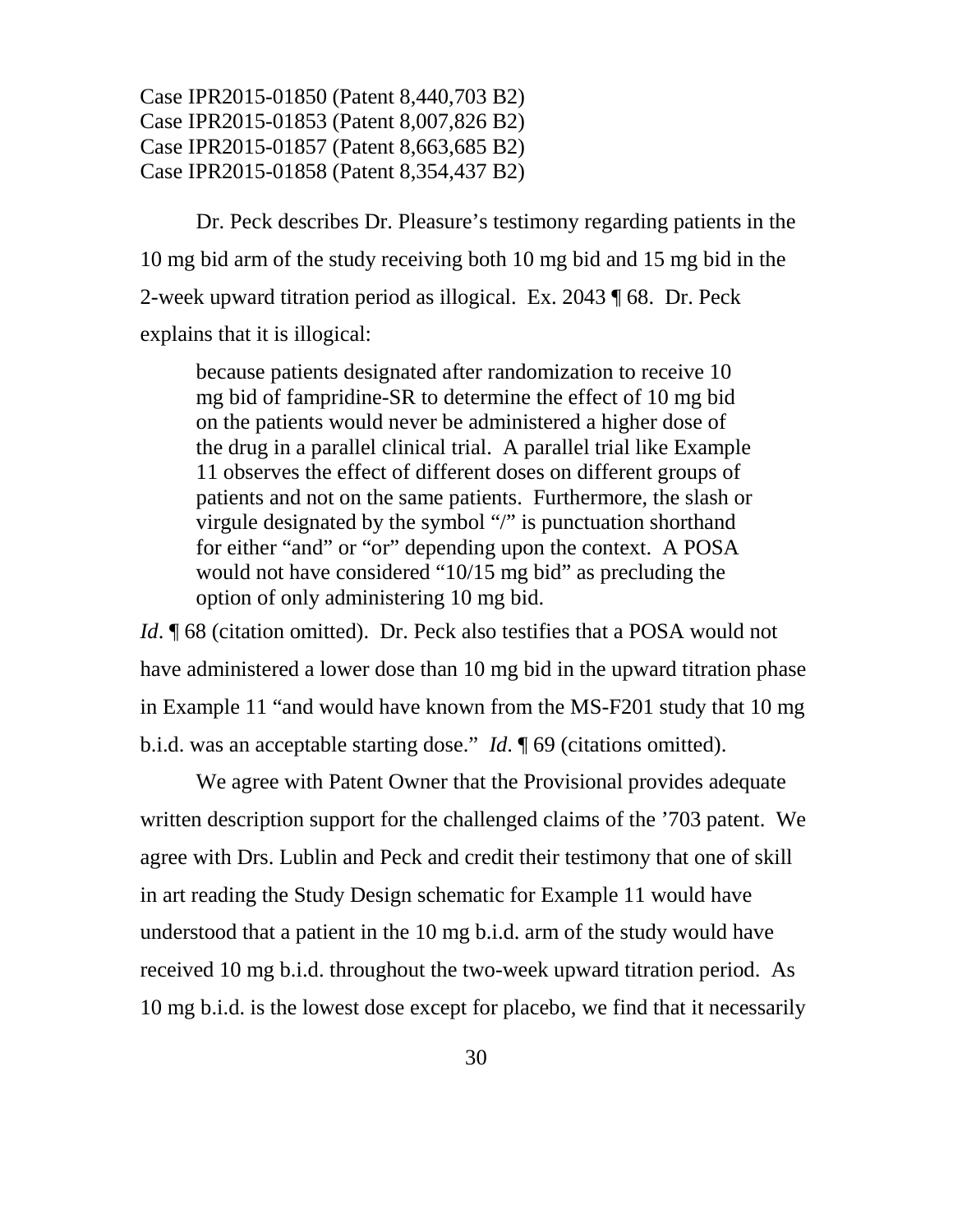follows that those patients in the 10 mg b.i.d. arm of the study do not need upward titration to the treatment dose because they start and finish at the lower 10 mg dose.

Dr. Pleasure's testimony that during the two-week upward titration period there must be some variation in the dosage between the 10 mg b.i.d. and the 15 mg b.i.d., as listed in Example 11, appears inconsistent with the four dosage, randomized study where patients are sorted into the different dosing arms of the study before the upward titration period begins. *See* Ex. 2038, 57:7–16 (Dr. Pleasure agreeing that patients randomized into one of the four dosage arms of the study in Example 11 of the Provisional at Visit 2); Ex. 2043 ¶ 66. Because Example 11 indicates two dosages during the upward titration period, 10 mg b.i.d. and 15 mg b.i.d., and a patient in the 10 mg b.i.d. arm would be receiving 10 mg b.i.d. during the treatment period, we find one of skill in the art would interpret Example 11 as providing a 10 mg b.i.d. dose during the 2-week upward titration period to those patients in the 10 mg b.i.d. arm of the study.

Also, Dr. Pleasure states that upward titration would be used to ensure patients have no adverse reaction to the drug. *See* Ex. 1023 ¶ 47. Providing a higher dose to a patient than the treatment dose, however, would not appear to be done to minimize adverse reactions at the lower treatment dose that the patient would be given during the study. *See* Ex. 2043 ¶ 69 (stating escalating dose study, such as the MS-F201 has a primary goal of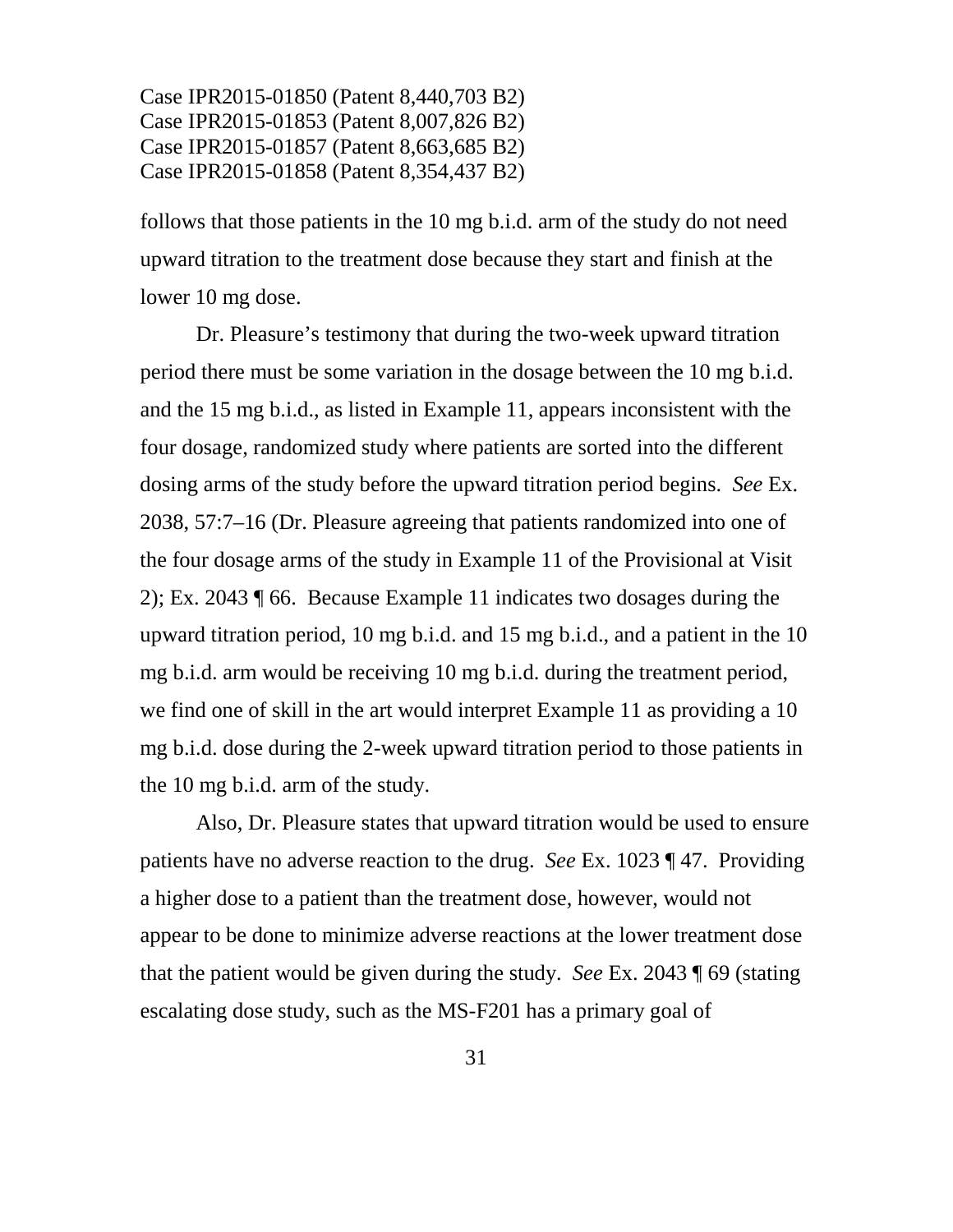determining the tolerablity of the higher escalated doses with the starting dose of 10 mg b.i.d.). We also credit Dr. Lublin's testimony that changing the dose of a patient in the 10 mg b.i.d. arm of the study to 15 mg b.i.d. may distort later measurements of efficacy at the lower dose and potentially affect any safety determinations for the 10 mg b.i.d. dose.

In addition, we agree with Patent Owner that the Provisional provides adequate written description support for the claims of the '703 that require orally administered 4-AP for "at least two weeks" or "more than two weeks" to improve lower extremity function in a human multiple sclerosis patient. *See* Ex. 1007, 00050, 00061 (reporting that all doses, including the 10 mg b.i.d. dose, "showed a statistically significant difference" at up-titration); Ex. 2042 ¶ 71 n.6; 2043 ¶¶ 66 (describing Example 11 study as encompassing 15 weeks of treatment including a two week upward titration period, followed by a 12-week stable treatment period, and a one week downward titration period), 71 (discussing "statistical significant difference).

# *b. CavSS ranges*

The parties' dispute as to whether the Provisional supports the  $C_{avSS}$ ranges in claims 14–15 and 35–36 involves a determination of what Table 7 of the Provisional teaches one of skill in the art about  $C_{avSS}$  ranges for a 10 mg BID of 4-AP. Patent Owner offers persuasive evidence that a person of skill in the art would have understood the  $C_{avSS}$  in Table 7 to disclose a range from about 3.7 ng/mL to about 37.8 ng/ml to support the range of "about 15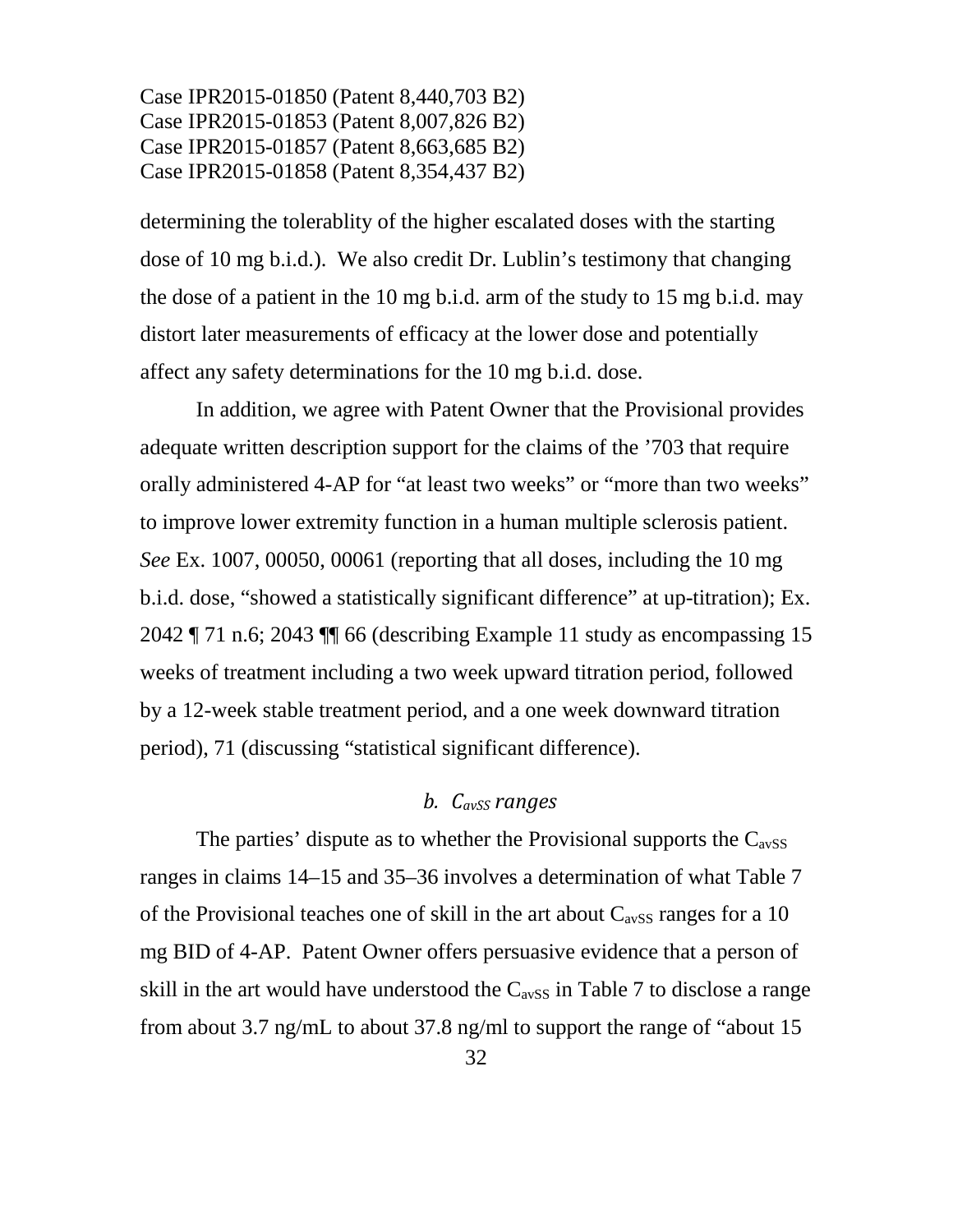ng/ml to about 35 ng/ml" in the challenged claims. PO Resp. 9–10 (citing Ex. 2041 ¶¶25–26). Specifically, Dr. Hayes states the standard deviation set forth in Table 7 of the Provisional refers to the spread of data within a sample, and the "SD" values represent one standard deviation from the mean, propositions to which two of Petitioner's experts agree. Ex. 2041 ¶¶ 18–19 (citing deposition testimony of Drs. Pleasure and Polli).

Dr. Hayes testifies that "a POSA would have known that about 95% of measured values are arranged within two standard deviations from the mean, and over 99% of the measured values are positioned within three standard deviations from the mean." *Id*. ¶ 22. Dr. Hayes noted testimony from Petitioner's declarants, Drs. Polli and Pleasure, that confirmed this understanding as well. *Id*. (citing Ex. 2039, 76:20–23; Ex. 2038, 43:25– 45:2).

Dr. Hayes also states:

. . . .

In light of the fact that a POSA would immediately recognize that Table 7 of the '894 Provisional (Ex. 1007-00045) shows possession of measured data beyond even two standard deviations from its reported mean values, a more complete view of the information reported in Table 7 would consider data dispersed beyond two standard deviations from the mean. For example, considering only data within one standard deviation from the mean excludes nearly one-third of measured data.

. . . [T]he information given in Table 7 of the '894 Provisional (Ex. 1007-00045) would have informed a POSA that the experimenters possessed a range of measured  $C_{avSS}$  data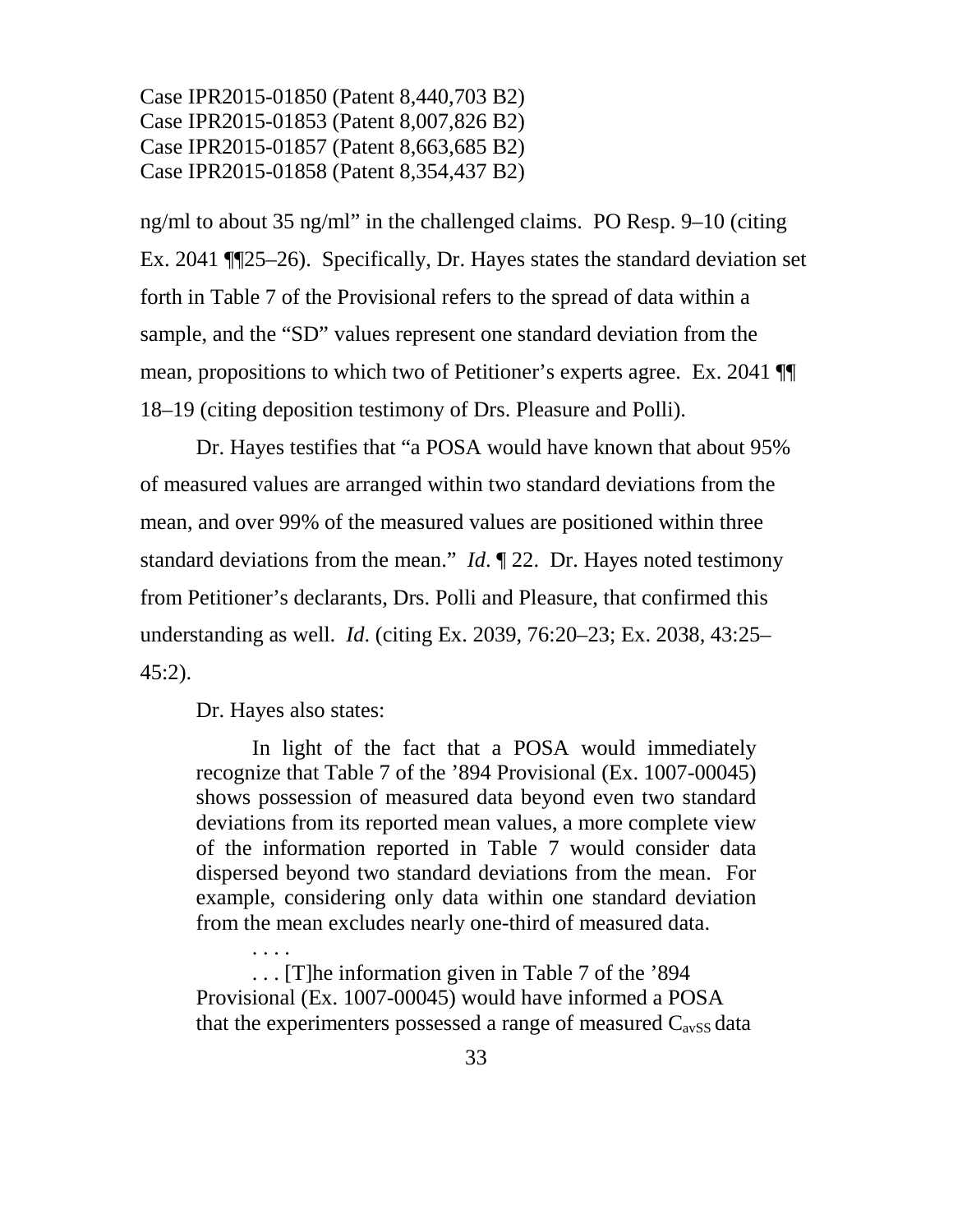> spanning from about 3.7 to about 37.8 ng/mL (i.e., three standard deviations from the mean).

Ex. 2041 ¶¶ 23, 25.

Thus, Dr. Hayes concludes that a POSA would have understood this  $C_{avSS}$  range of from about 3.7 to about 37.8 ng/ml to support the entire range of "about 15ng/ml to about 35 ng/ml" as required by the challenged claims. *Id*. ¶ 26.

In its Reply relying on testimony from Dr. William R. Fairweather, Petitioner questions whether the data in Table 7 in the Provisional has a normal distribution, as determining the ranges for the data in Table 7 for three standard deviations results in negative values, which are not possible. Reply 11–12 (citing Ex. 1066 ¶¶ 69–70, 72–74). Petitioner concludes that "[w]ithout information about the distribution of the data underlying Table 7—which the '894 Provisional does not provide—a POSA could not know whether to expect data points at two or three standard deviations from the mean." *Id*. at 12 (citing Ex. 1066 ¶¶ 75, 78). In its reply, Petitioner does not address the testimony of Drs. Pleasure and Polli that Dr. Hayes noted agrees with his understanding of how measured values are arranged within standard deviations from the mean.

We are persuaded by Dr. Hayes' testimony as confirmed by testimony from Drs. Pleasure and Polli, and conclude that the Provisional supports the  $C<sub>avSS</sub>$  ranges in claims 14–15 and 35–36. Dr. Hayes offers credible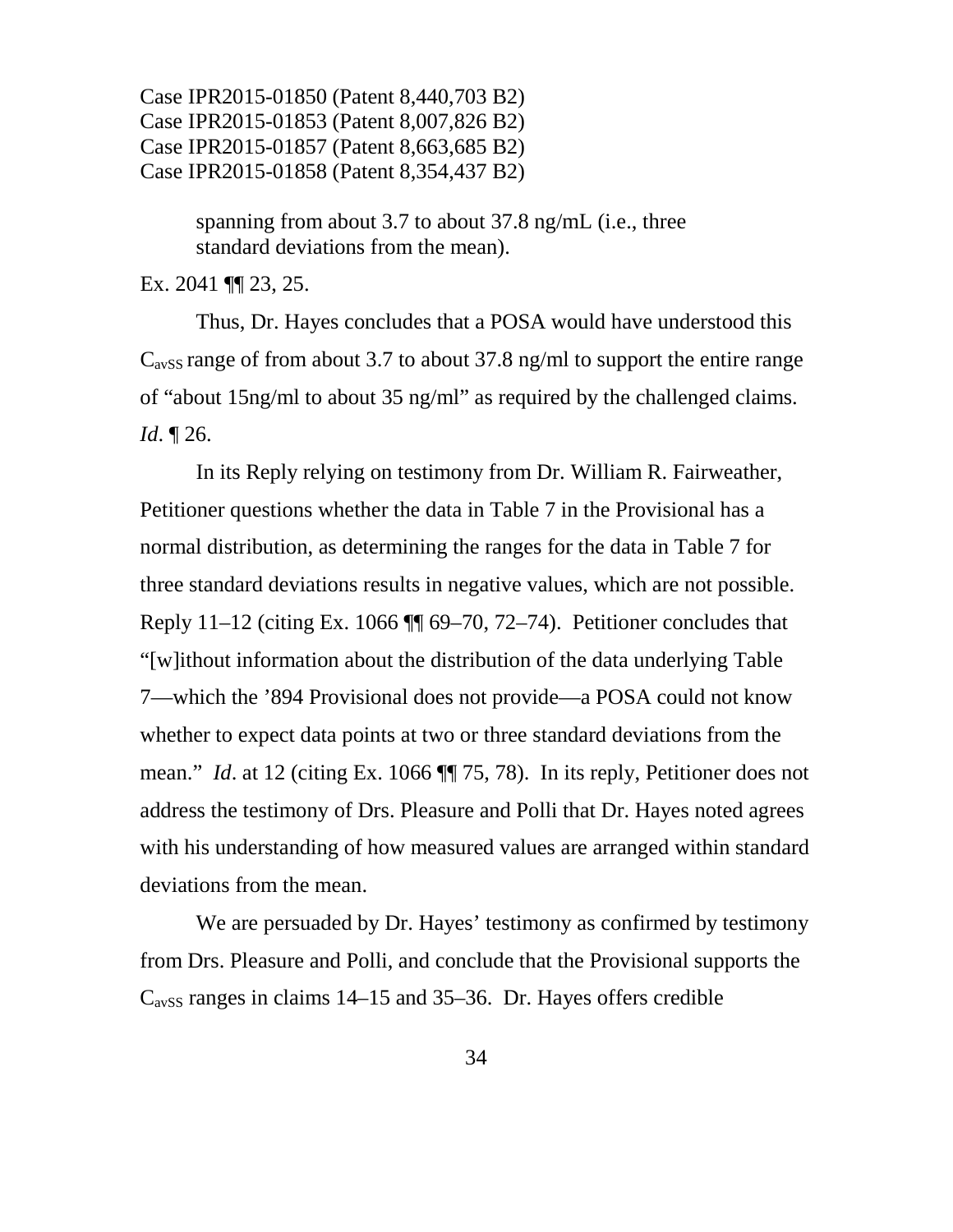testimony concerning how one of skill in the art would interpret Table 7 of the Provisional, which depicts essentially the same data as Table 3 of Hayes. *See* Ex. 2041 ¶ 17. Dr. Hayes interpretation of the data in Table 7 is supported by testimony from Drs. Pleasure and Polli that about two thirds of the measured data fall within one standard deviation and approximately 95 percent of measured values are within two standard deviations from the mean. *Id*. at 20–22 (citing deposition testimony from Drs. Pleasure and Polli confirming such an understanding). We agree with Dr. Hayes that "[i]n light of the fact that a POSA would immediately recognize that Table 7 of the '894 Provisional (Ex. 1007-00045) shows possession of measured data beyond even two standard deviations from its reported mean values, a more complete view of the information reported in Table 7 would consider data dispersed beyond two standard deviations from the mean" to encompass a  $C<sub>avSS</sub>$  range from 3.7–37.8 ng/ml. Ex. 2041 ¶ 23.

We are not persuaded by Dr. Fairweather's testimony that Table 7 supports a  $C_{avSS}$  of only 15.1 ng/ml to 26.5 ng.ml. *See* Ex. 1066  $\P$  21. Dr. Fairweather was asked if he could identify where "range" is defined as plus or minus one standard deviation, and he replied that he could not identify where he found such a definition, Ex. 2176, 44:13–22, but Dr. Fairweather confirmed such a definition is not how he would define "range" in his usual practice, *Id*. at 92:20–93:21. *See also id*. at 108:5–11 (conceding there may not be any document that defines "range" as one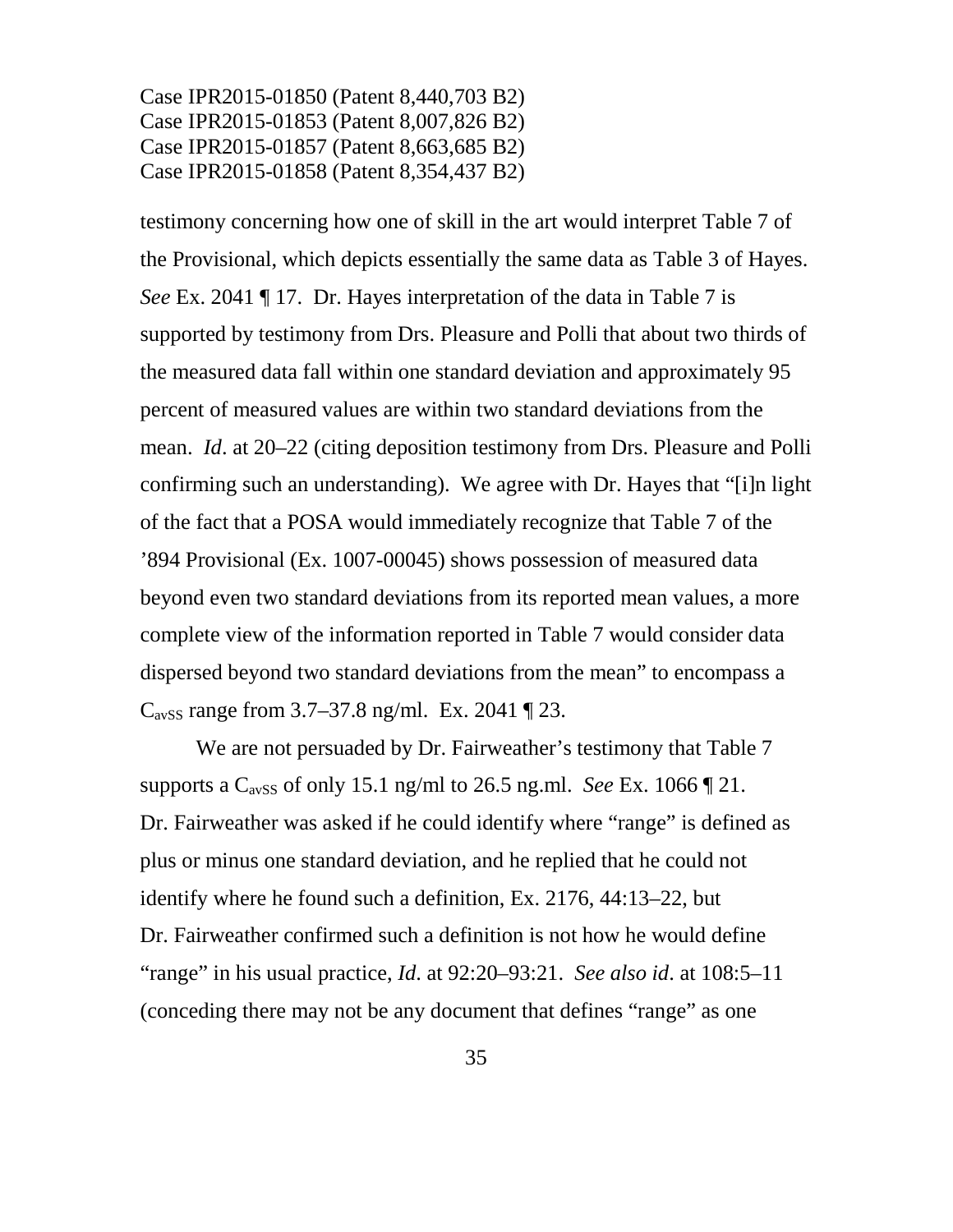standard deviation from the mean). When asked whether he could justify the range that he provided for  $C_{avSS}$  in his declaration, Dr. Fairweather stated that he could not. *Id*. at 104:25–105:2. He testified that he conceded the smallest range so as to avoid a discussion of what's the proper definition for range. *Id*. at 104:16–20. Dr. Fairweather stated twice that he was not a person of skill in the art and would not be able to answer what assumptions such a person would make when reviewing Table 7 of the Provisional. *Id*. 136:16–23, 138:14–139:7. Finally, Dr. Fairweather also testified that he could not rule out whether the  $C_{avSS}$  data for the 10 mg b.i.d. dose described in Table 7 of the Provisional had a range of at least 15 to 35 ng/ml. *Id*. at 90:9–92:19. In light of these statements, we do not credit Dr. Fairweather's testimony.

In its obviousness challenge for claims 14–15 and 35–36 requiring a  $C_{avSS}$  range of between about 15 ng/ml to about 35 ng/ml, Petitioner relies on data provided in Hayes to teach this claimed range, data that both parties agree provides reliable pharmokinetic data *in vivo* for SR4-AP. *See* Pet. 45– 49; Ex. 1002, 151; Ex. 2041 ¶ 17. In his claim chart supporting Petitioner's obviousness challenge for claims 14, 15, 34, and 35, Dr. Pleasure states "Hayes discloses pharmacokinetics profile for SR 4-AP with  $C_{avSS}$  of about 15 ng/ml to about 35 ng/ml." Ex. 1043, 14–15, 22–23; *see* Ex. 1023 ¶ 154. Thus, the above cited evidence in fact also supports our conclusion that the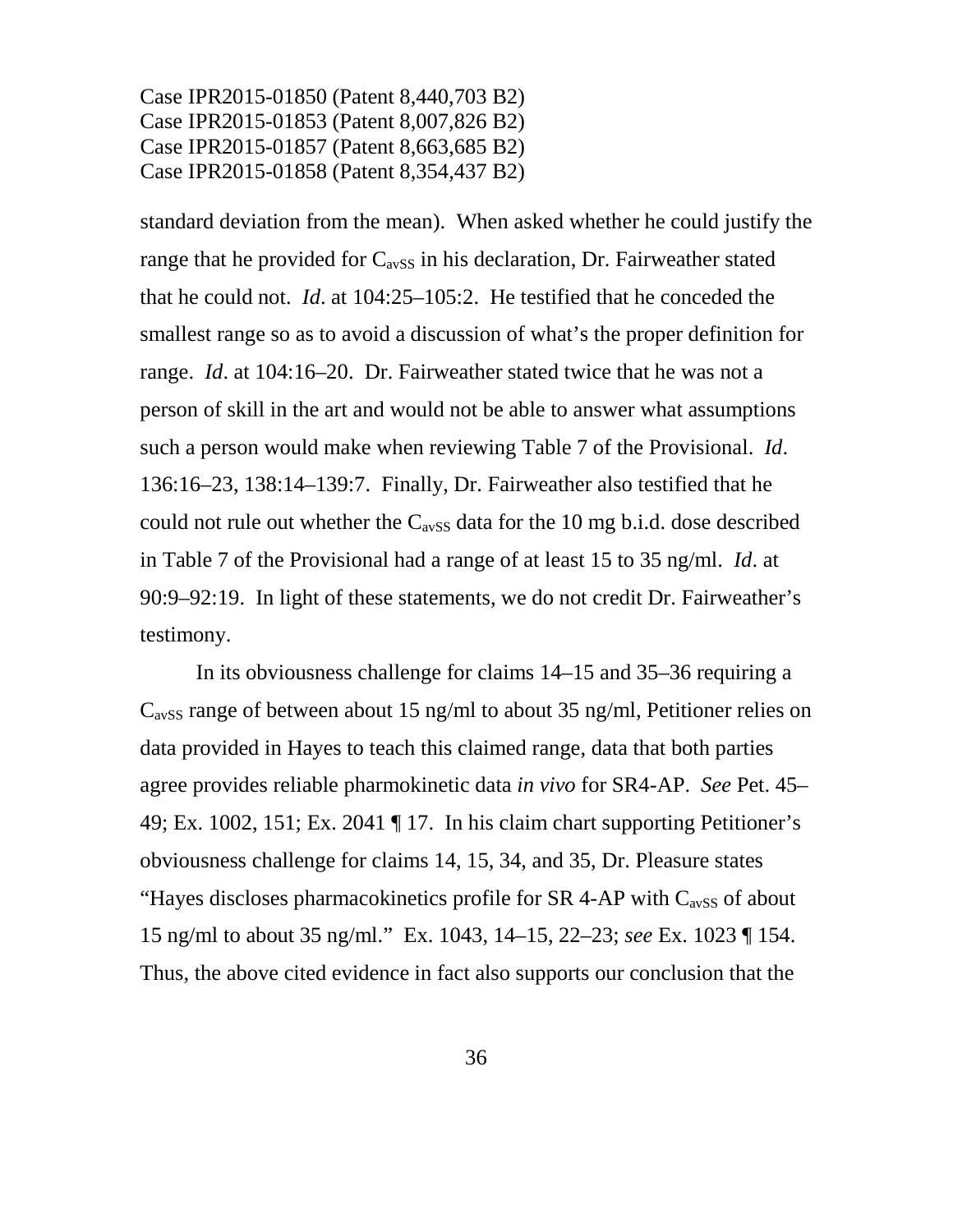Provisional supports the supports the  $C_{avSS}$  ranges in claims 14–15 and 35– 36.

Because the Provisional provides written description support for the challenged claims, S-1 potentially qualifies as prior art only under 35 U.S.C. § 102(a), but not § 102(b), because the S-1 publication date of September 26, 2003 is less than one year before the filing date of the Provisional of April 9, 2004. As discussed in more detail below, however, Patent Owner has provided evidence that S-1 is not prior art to the claims of the '703 patent under § 102(a) either because the pertinent portions of the S-1 are the original work of inventors Drs. Blight and Cohen. *See* 35 U.S.C. § 102(a); *Katz*, 687 F.2d at 454 (stating "one's own work is not prior art under sec. 102(a) even though it has been disclosed to the public in a manner or form which otherwise would fall under [sec.]  $102(a)$ ").

#### *c. Pertinent Portions of S-1 are Inventors Own Work not "By Others"*

Patent Owner presented declarations from five declarants in addition to the inventors stating that the work described in S-1 relating to MS-F201 and MS-F202 were solely the work of the inventors Drs. Blight and Cohen. *See* Exs. 2046–48, 2052, 2056.

Petitioner and Patent Owner disagree as to who has the burden of persuasion on proving that S-1 is the work of the inventors of the '703 patent or the work of others. The United States Court of Appeals for the Federal Circuit ("Federal Circuit") has recently stated the following: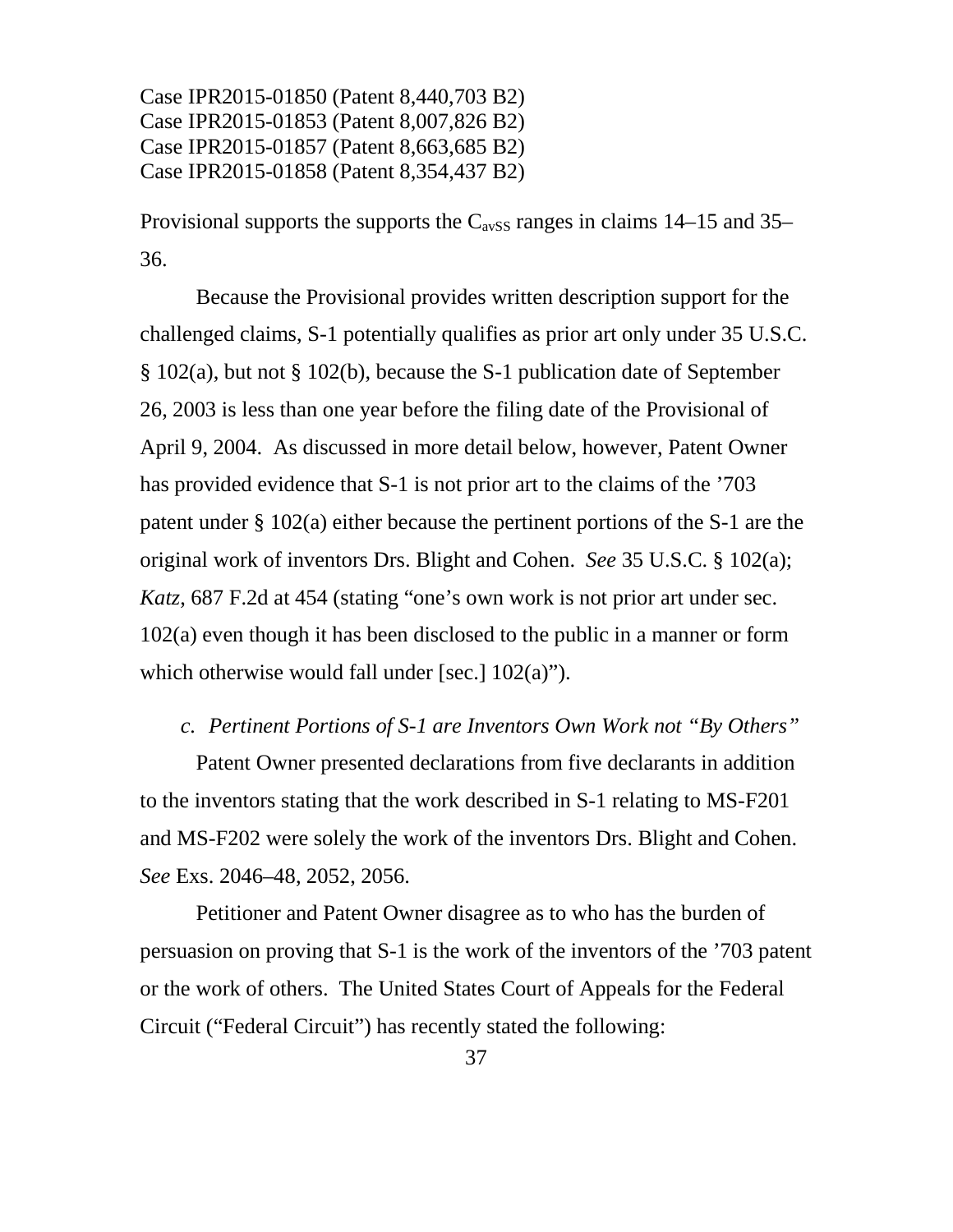> In an *inter partes* review, the burden of persuasion is on the petitioner to prove "unpatentability by a preponderance of the evidence," 35 U.S.C. § 316(e), and that burden never shifts to the patentee. "Failure to prove the matter as required by the applicable standard means that the party with the burden of persuasion loses on that point—thus, if the fact trier of the issue is left uncertain, the party with the burden loses."

*Dynamic Drinkware, LLC v. Nat'l Graphics, Inc.*, 800 F.3d 1375, 1378–79 (Fed. Cir. 2015) (quoting *Tech. Licensing Corp. v. Videotek, Inc*. 545 F.3d 1316, 1327 (Fed. Cir. 2008)). Therefore, the burden of persuasion for unpatentability does not shift from Petitioner to prove unpatentability to Patent Owner to prove patentability of the challenged claims. Moreover, even if Patent Owner has the burden to prove that S-1 was the inventors own work, it has amply done so on the record before us.

Dr. Blight testified that he and Dr. Cohen alone are the inventors of the four patents subject to *inter partes* review at issue here. Ex. 2044 ¶ 7 ("The inventions claimed in the patents under review derive directly from the work of Dr. Cohen and me."). Dr. Blight also testified that

Together, and without help from anyone other than individuals working under our direction and supervision, Dr. Cohen and I developed the protocols for clinical trials of Fampridine-SR, including MS-F201 and MS-F202. Dr. Cohen and I also worked together to analyze the results of those clinical trials. To the extent that others contributed to the design or analysis of those trials, they did so under the direction and supervision of Dr. Cohen and me.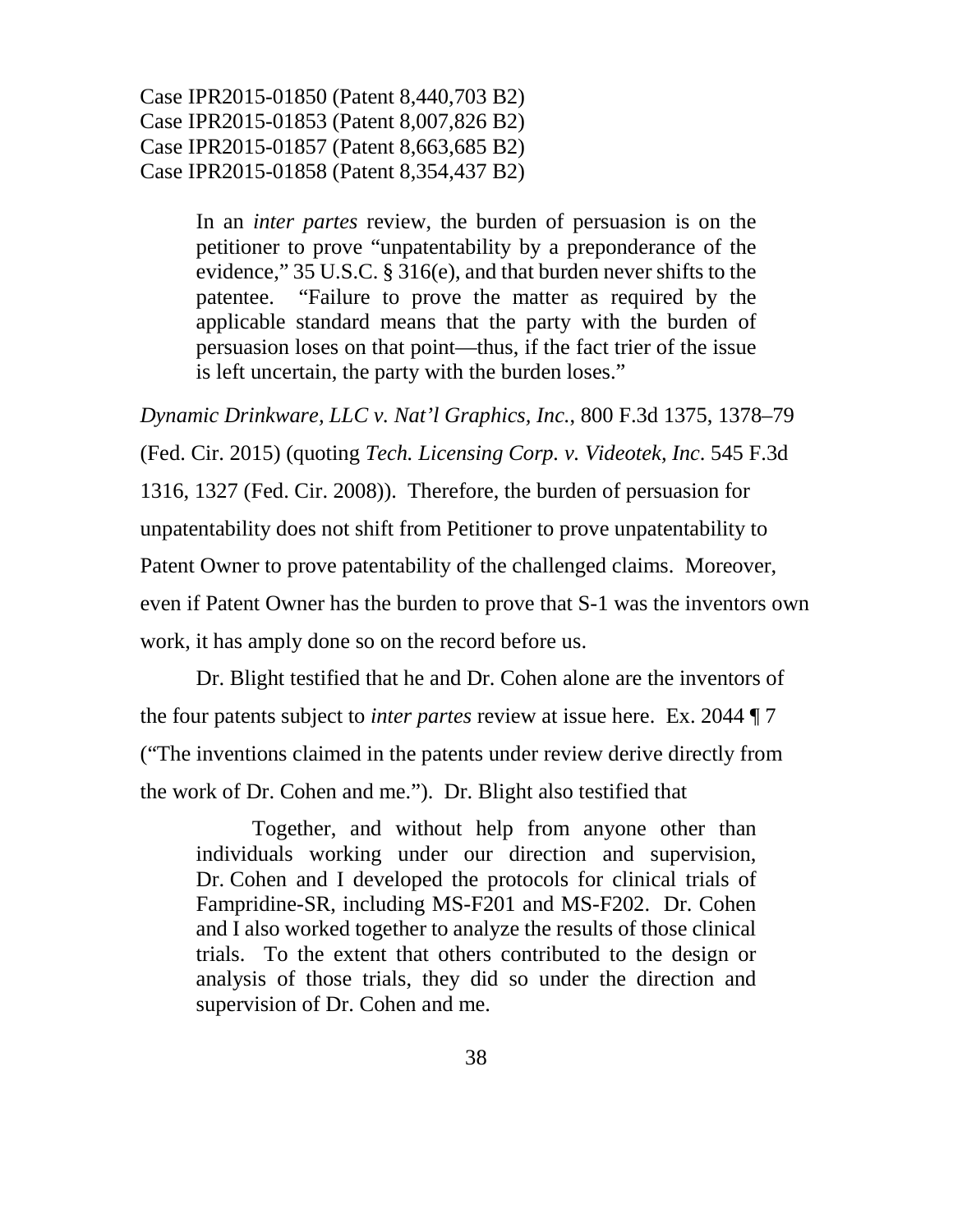*Id*. **¶** 8 (citations omitted). Dr. Blight concludes that "S-1 disclosures that Petitioner relies on, which concern Fampridine-SR and clinical trials MS-F201 and MS-F202, describe the original work of Dr. Cohen and me." *Id*. ¶ 17.

Dr. Cohen testifies similarly. *See* Ex. 2045 ¶ 6 ("Dr. Andrew R. Blight and I are the inventors of the patents under review. There are no other co-inventors."). Dr. Cohen specifically stated that "I note that portions of the S-1 describing Fampridine-SR clinical trials describe the original work of Dr. Blight and me. No one else was involved in that work, except under our direction and supervision." *Id*. ¶ 13.

Dr. Katz, who is not an inventor and now the Head of Clinical Research and Drug Safety Operations at Perdue Pharma L.P., confirmed Drs. Blight and Cohen's testimony. Ex. 2046 ¶ 3. Dr. Katz stated that he worked on the MS-F201 and MS202 studies under the direction and supervision of Drs. Blight and Cohen. Ex. 2046 ¶ 7. Dr. Katz further testified that he has personally reviewed and has knowledge of the preparation of the MS-F201 and MS-F202 protocols and the Integrated Clinical and Statistical Report, "all of which I understand to be the original work of Drs. Blight and Cohen." *Id*. Dr. Katz concludes that "[g]iven my experience working on the MS-F201 and MS-F202 trials under the direction and supervision of Drs. Blight and Cohen, I affirm that the disclosures in the S-1 that I understand are now being cited against the patents under review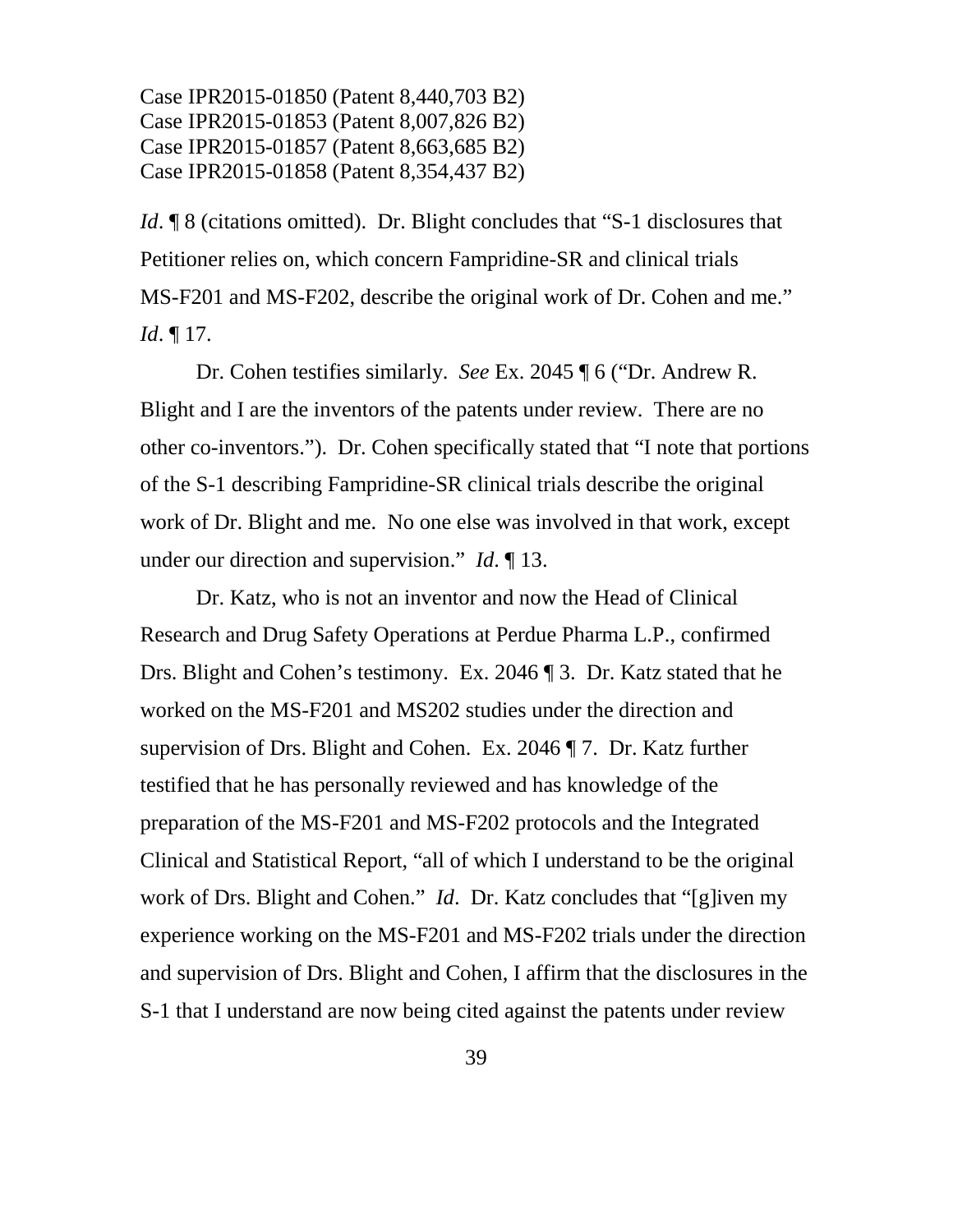were derived from Drs. Blight and Cohen, and no one else, and describe their work." *Id*. ¶ 8.

Four other fact witnesses, David Lawrence, Chief of Business Operations at Acorda; Fran M. Stoller, counsel for Acorda for the proposed initial public offering; Mary M. Fisher, current President, Chief Executive Officer, and Board Director at Colorescience and previous employee of Acorda; and Tierney E. Saccavino-Payne, Executive Vice President of Corporate Communications at Acorda, all confirm Drs. Blight and Cohen's sole inventorship role in the portions of S-1 relating to the clinical trials with 4-AP. *See* Ex. 2047 ¶ 7 (stating business section of S-1 "and other portions that describe Acorda's Fampridine-SR clinical studies originated with Drs. Blight and Cohen and describe their own work; this information was communicated by Drs. Blight and Cohen in confidence to the team that prepared the S-1, solely for the purpose of preparing the S-1"); Ex. 2048 ¶ 7 (stating "portions of the S-1 regarding Acorda's Fampridine-SR clinical trials (including MS-F201 and MS-F202) were derived from draft disclosure prepared by Drs. Blight and Cohen and others working under their direction and supervision"); Ex. 2052 ¶ 7 (stating draft of the "Business" section of S-1 "was created by Drs. Blight and Cohen and represented their own work" and "that draft became the foundation for portions of the S-1 that discuss clinical trials with Fampridine-SR in multiple sclerosis patients (e.g., the MS-F201 and MS-F202 trials)"; also stating "having closely served on the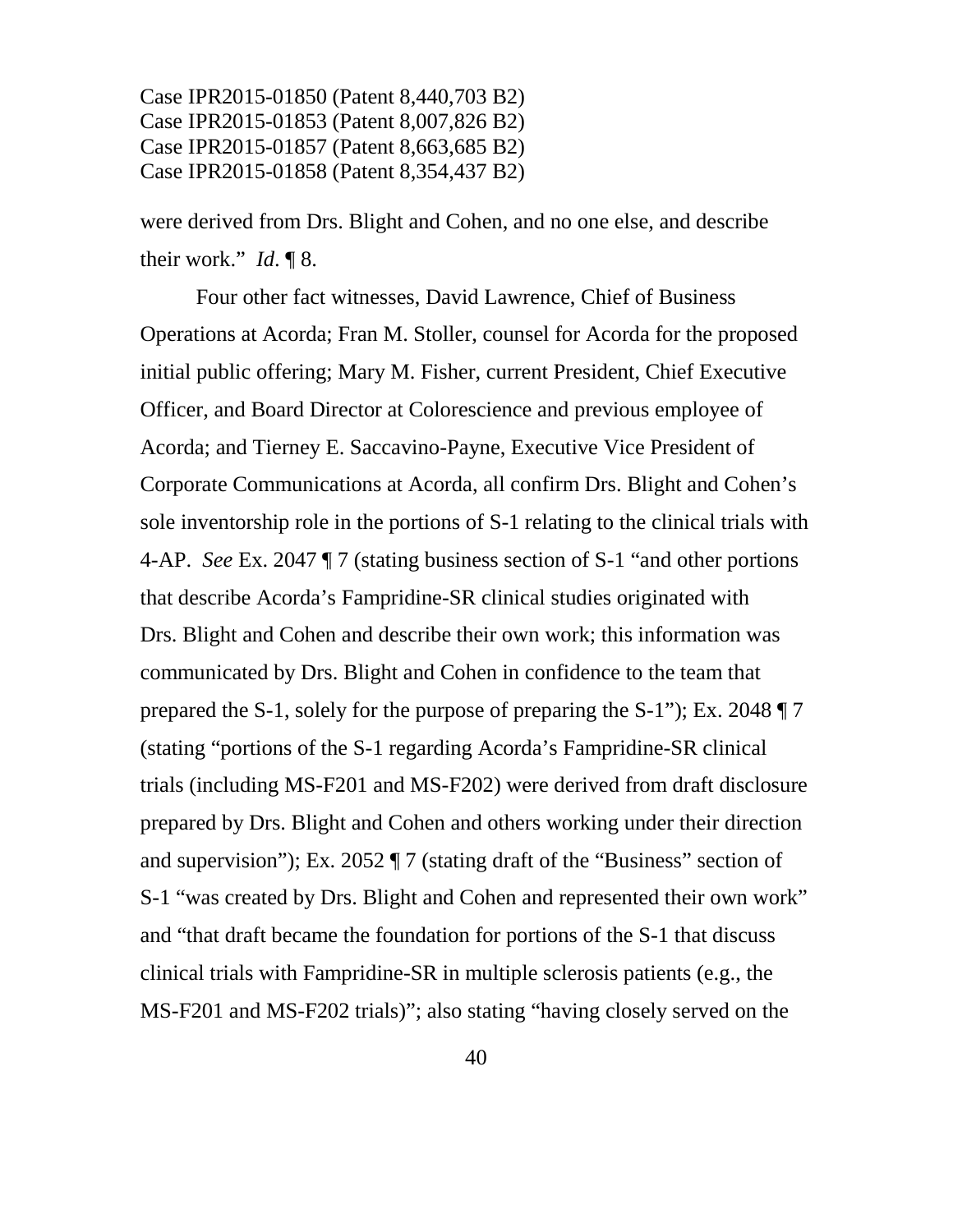team that prepared the S-1, I know that no other than Drs. Blight and Cohen provided original, substantive discussion of those trials"); Ex. 2056 ¶ 7 (stating Drs. Blight and Cohen created the draft "Business" section to the S-1 involving Acorda's 4-AP clinical trials and "Drs. Blight and Cohen were the sole source of original technical discussion describing Acorda's Fampridine-SR clinical trials (including MS-F201 and MS-F202)").

Although the burden of persuasion for unpatentability never shifts from Petitioner during the trial, the burden of production may shift. *See Dynamic Drinkware*, 800 F.2d at 1379. Petitioner adequately met its burden of production by presenting S-1 as prior art that on its face lists authors that differ from the inventors of the patents at issue. *See* Ex. 1003, 92. Patent Owner has responded with ample and persuasive evidence, however, that Drs. Blight and Cohen are the sole source of the disclosure of S-1. Thus, Patent Owner satisfies any burden of production to refute Petitioner's case that S-1 is prior art under 35 U.S.C. § 102(a). *See supra*. Petitioner's response to Patent Owner's evidence does not persuade us that the portions of S-1 upon which they rely are not solely attributable to Drs. Blight and Cohen.

Specifically, Petitioner offers evidence from the S-1 of a statement that the MS-F202 clinical trial was designed "after extensive consultation with a panel of expert MS neurologists and with the FDA," arguing that statement indicates that Drs. Blight and Cohen may not be the sole authors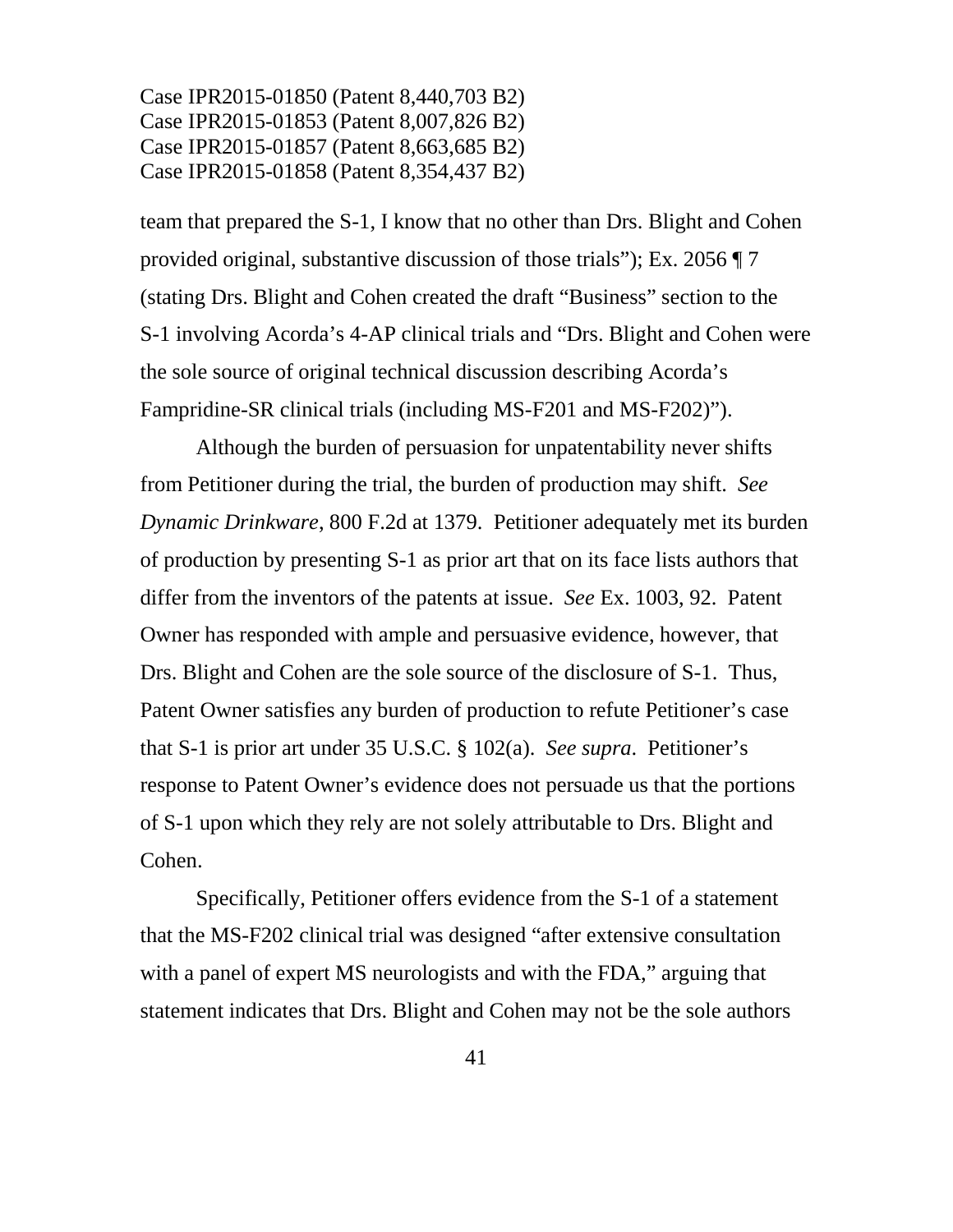of the protocol for this clinical trial. Reply 2. Petitioner further argues that Drs. Blight and Cohen's deposition testimony supports its contention that Drs. Blight and Cohen may not be the sole authors of the protocol for this clinical trial because they could not recall the details of that consultation. *Id*. at 3 (citing Ex. 1064, 64:18–65:14; Ex. 1063, 76:20–77:20, 80:9–81:14, 110:13–111:2). Petitioner also takes issue with another statement in S-1 indicating that in *early* 2002, Drs. Blight and Cohen drafted descriptions of the MS-F201 and MS-F202, although version 1.0 of the MS-F202 protocol is dated October 2002. *Id*. at 2 (citing Paper 28, 16; Ex. 2050, 6). Finally, Petitioner points to publications discussing MS-F201 and MS-F202 where Drs. Blight and Cohen are not consistently named as authors and other authors, such as Drs. Goodman and Katz, are listed. *Id*. at 3–4.

We find that Petitioner's evidence that allegedly casts doubt on the authorship of the relevant portions of S-1 is not sufficient to overcome the ample, unequivocal evidence presented by Patent Owner that supports our finding that the relevant portions of S-1 are the original work of Drs. Blight and Cohen alone. *See In re Katz,* 687 F.2d at 455. Both Drs. Cohen and Blight state that they alone are the inventors and sole originators of the work in S-1 upon which Petitioner relies. *See* Exs. 2044, 2045. Five other declarants, intimately involved in the development of S-1, two of which now work for entities other than Acorda, substantiate this testimony. *See* Exs. 2046–2048, 2052, 2056. Relying on statements that may, on their face,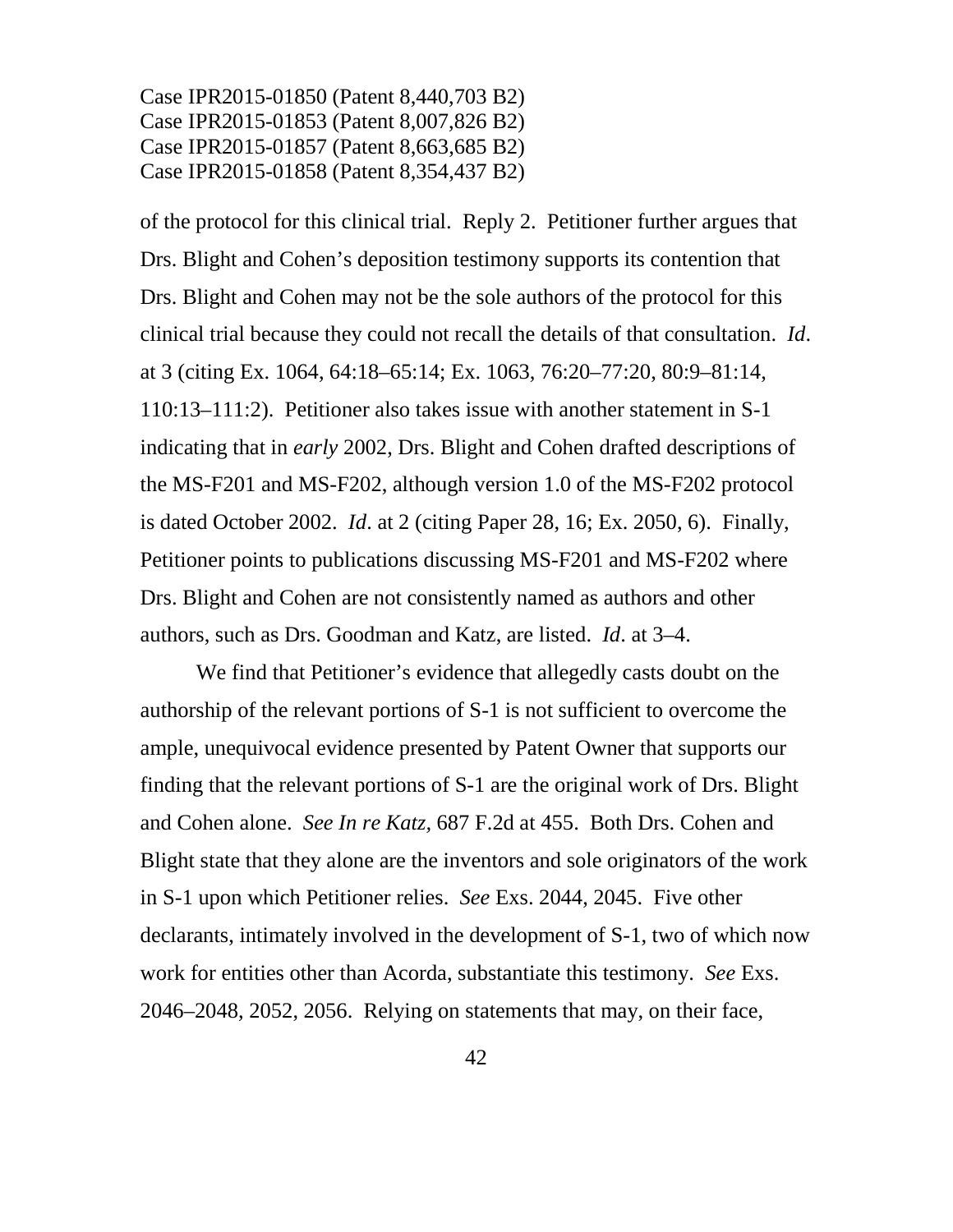indicate that others may have been involved without any evidence that others were, in fact, originators of the work in question or inventors is simply not enough to carry Petitioner's burden to show that the S-1 is prior art under 35 U.S.C. § 102(a).

For the reasons discussed above, we determine that S-1 does not qualify as prior art to the claims of the '703 patent under 35 U.S.C. § 102(a) or (b). Thus, all of Petitioner's challenges to the patentability of the claims of the '703 patent, which depend on S-1 alone or in combination with Hayes or Juarez, fail. Petitioner, therefore, has not carried its burden to prove unpatentability of claims 1–52 of the  $'703$  patent by a preponderance of the evidence.<sup>[9](#page-42-0)</sup>

# *D. IPR2015-01853; IPR2015-01857; and IPR2015-01858*

Petitioner's patentability challenges to the claims of U.S. Patent No. 8,354,437 B2 ("the '437 patent"), U.S. Patent No. 8,007,826 B2 ("the '826 patent"), and U.S. Patent No. 8,354,437 B2 ("the '437 patent"), at issue in IPR2015-01853, IPR2015-01857, and IPR2015-01858, respectively, essentially raise the same issues presented in the patentability challenge to the claims of the '703 patent in IPR2015-01850. Therefore, we chose to

<span id="page-42-0"></span> $9$  Because we find that S-1 is not prior art under 35 U.S.C. § 102(a), we need not reach whether S-1 is a printed publication.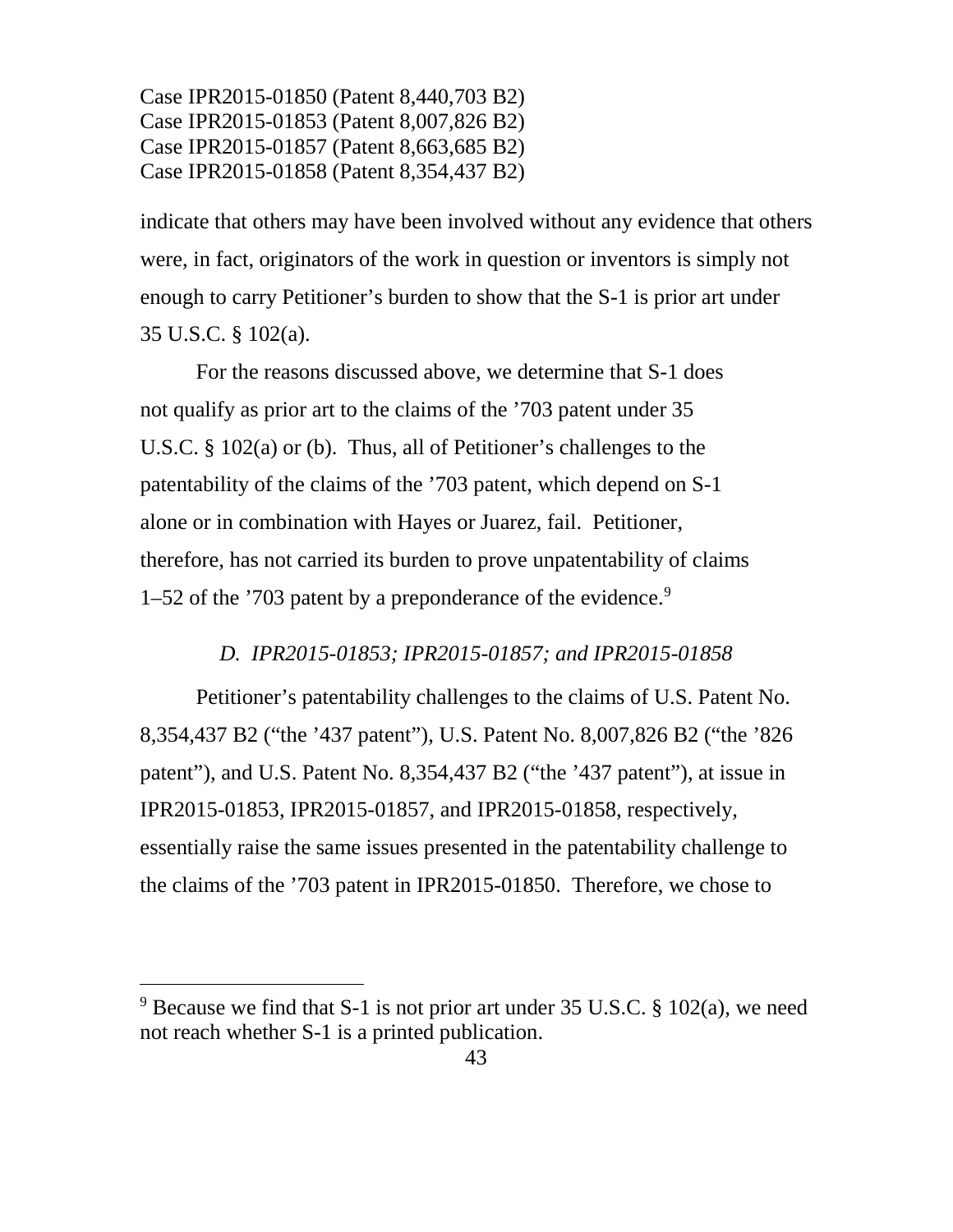address the patentability of all challenged claims in these additional three *inter partes* reviews in this Final Written Decision as well.

# 1. *IPR2015-01853[10](#page-43-0)*

In IPR2015-01853, Petitioner challenges the patentability of claims 1– 3, 5–8, and 10–41 of the '826 patent based on the combination of S-1 and Hayes. Pet. 21. We instituted *inter partes* review based on that challenge. Dec. Instit. 20.

The '826 patent relates to methods of using a sustained release oral dosage form of an aminopyridine composition to treat a neurological disorder, such as multiple sclerosis ("MS"), by maximizing the therapeutic effect, while minimizing adverse side effects. Ex. 1001, 1:16–25.

Examples 4 and 5 in the '826 patent present pharmacokinetic parameters of fampridine (4-aminopyridine) compositions administered to patients with MS. *Id*. at 19:56–22:32. In Example 8, the '826 patent describes a clinical trial "to evaluate safety, tolerability and activity of oral fampridine-SR [sustained release] in subjects with Multiple Sclerosis." *Id*. at 25:52–56. As stated in Example 8, "the Timed 25 Foot Walk is widely used to assess MS patients' functional status." *Id*. at 26:37–40. The trial "showed a strong positive trend across all three dose groups compared to

<span id="page-43-0"></span><sup>&</sup>lt;sup>10</sup> Unless otherwise stated, all references in this section are to the Papers and Exhibits in *inter partes* review IPR2015-01853.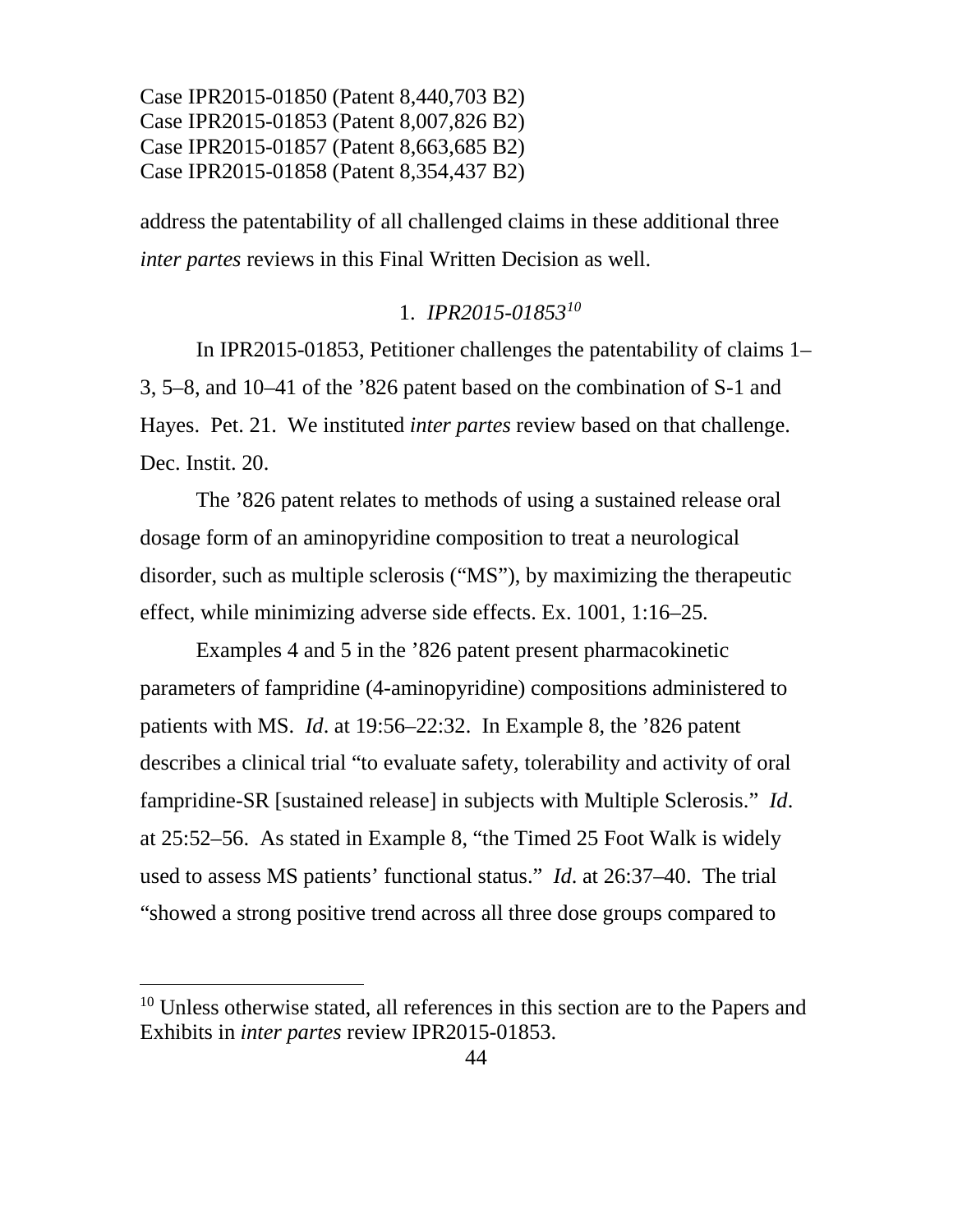placebo in its primary endpoint, improvement in walking speed, as measured by a timed 25-foot walk as shown in FIG. 3." *Id*. at 26:29–32. In addition, the trial "showed a statistically significant improvement across dose groups in its secondary endpoint, the Lower Extremity Manual Muscle Test (LEMMT), as shown in FIG. 4." *Id*. at 26:32–35. The '826 patent further states that this study "confirms the safety profile of 4-aminopyridine and preferable dosing of 10 to 15 milligrams twice daily." *Id*. at 26:46–48.

Claims 1, 6, 11, 17, 31, 36, and 37 are independent claims in the '826 patent. Claims 1 and 31, reproduced below, are representative.

1. A method for maintaining a therapeutically effective concentration of 4-aminopyridine in order to improve walking in a human with multiple sclerosis in need thereof, said method comprising:

orally administering to the human a sustained release composition of 10 milligrams of 4-aminopyridine twice daily for a day; and thereafter,

maintaining administration of 4-aminopyridine by orally administering to said human a sustained release composition of 10 milligrams of 4-aminopyridine twice daily for a time period of at least two weeks, whereby an in vivo 4-aminopyridine C*maxSS*:C*minSS* ratio of 1.0 to 3.5 and a C<sub>avSS</sub> of 15 ng/ml to 35 ng/ml are obtained in the human.

31. A method of increasing walking speed in a human multiple sclerosis patient in need thereof comprising orally administering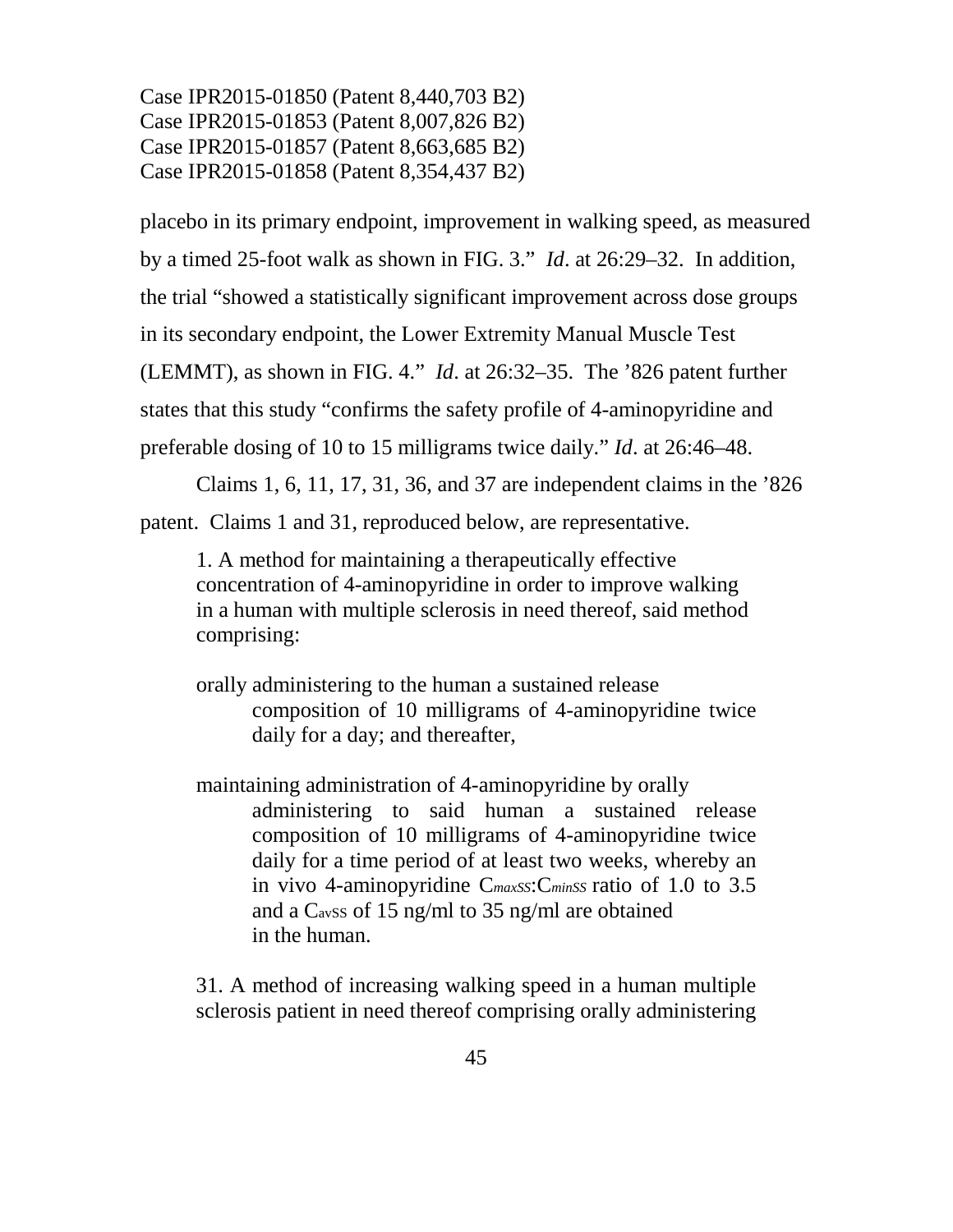> to said patient a sustained release composition of 10 milligrams of 4-aminopyridine twice daily for a time period of greater than two weeks, wherein said sustained release composition provides a mean T*max* in a range of about 1 to about 6 hours after administration of the sustained release composition to the patient.

Ex. 1001, 27:17–30, 29:16–23.

The '826 patent claims priority to the same Provisional as the '703 patent that has a filing date of April 9, 2004. *See* Ex. 1001 ¶ 60.[11](#page-45-0) As Patent Owner notes, Petitioner does not challenge that claims 33 and 39 of the '826 have the benefit of the filing date of the Provisional. *See* Pet. 11; PO Resp. 3. Petitioner does challenge, however, whether the Provisional provides adequate written description support for claims  $1-3$ ,  $5-8$ ,  $10-32$ ,  $34-38$ , and  $40-41$  of the '826 patent.

Petitioner's arguments as to why these claims of the '826 patent do not have adequate written description support is the same as for the claims of the '703 as discussed above, namely, "[t]he '894 Provisional nowhere discloses a method of improving walking, increasing walking speed, or improving lower extremity muscle strength by

<span id="page-45-0"></span><sup>&</sup>lt;sup>11</sup> The '826 patent also claims priority to three additional provisionals filed in 2003, but the priority benefit of these applications is not at issue here. *See* Ex. 1001 ¶ 60; Pet. 11–12; PO Resp. 2–3.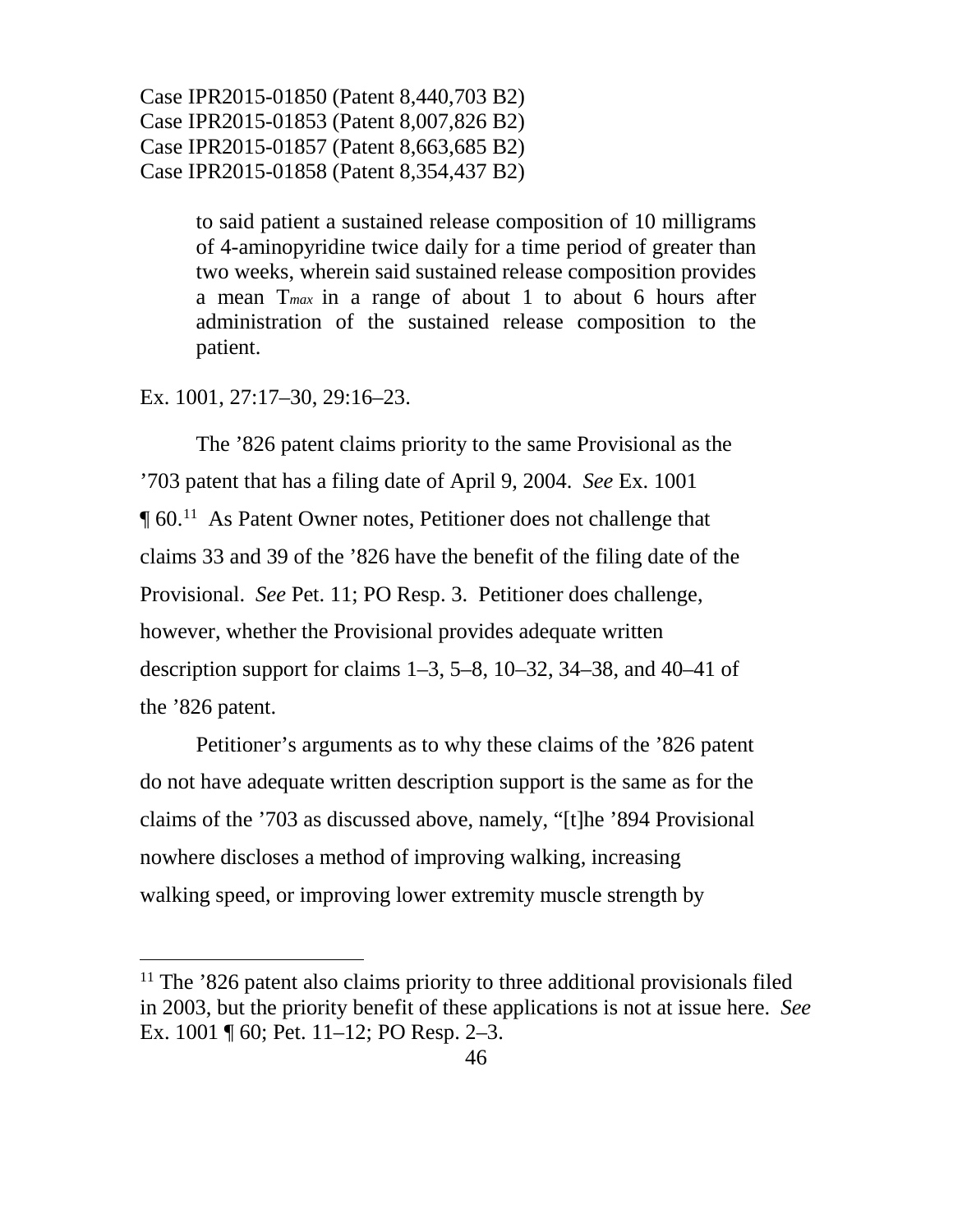administering 10 mg 4-AP for a one or two-week treatment period" or for an unspecified period of time (more than a day) in which efficacy is demonstrated; "claims 1–3, 5–8, 10–30, and 36 all require the pharmacokinetic range of  $C_{avSS}$  of 15 ng/ml to 35 ng/ml in MS patients receiving 10 mg 4-AP BID," which is not supported by Table 7 of the Provisional; and claims 32 and 38 also require a  $C_{maxSS}$ :  $C_{minSS}$ ration of 1.0 to 3.5, which is also not supported by Table 7 of the Provisional. *See* Pet. 13–19.

For the same reasons discussed *supra* in Section C.6., we find that the Provisional provides adequate support for the challenged claims of the '826 patent.<sup>[12](#page-46-0)</sup> Also, as we found above in the same section, because all challenged claims of the '826 are entitled to the benefit of the filing date of the Provisional, S-1 can only be prior art for these claims under 35 U.S.C. § 102(a), but not § 102(b). Because S-1 in relevant part corresponds to work by the inventors, not "by others," S-1 does not qualify as prior art to the claims of the '826 patent under §102(a). *See supra* Section C.6. Therefore, Petitioner's challenge to the patentability of the claims of the '826 patent, which depend on the combination of S-1 with Hayes, fails. Petitioner has

<span id="page-46-0"></span><sup>&</sup>lt;sup>12</sup> The same analysis concerning "mean  $+$  SD" that applies to how to determine the range for  $C_{avSS}$  also applies to how to determine the range for CmaxSS and CminSS ranges and ratio. *See* PO Resp. 8–11; Ex. 2041 ¶¶ 21–29.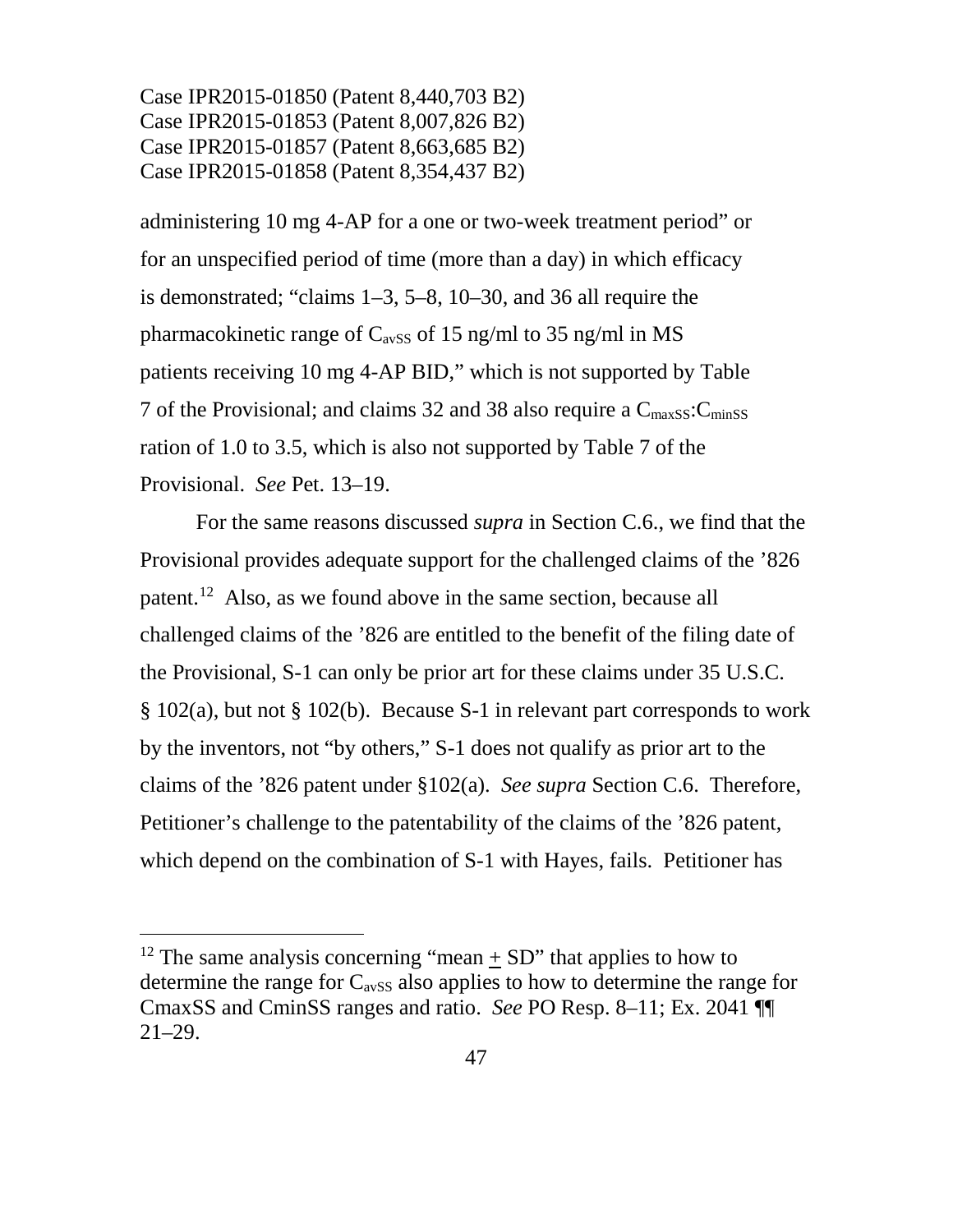not carried its burden to prove unpatentability of claims 1–3, 5–8, and 10–41 of the '826 patent by a preponderance of the evidence.

# *2. IPR2015-01857[13](#page-47-0)*

In IPR2015-1857, Petitioner challenges the patentability of claims 1–8 of the '685 patent. Pet. 22, 35–54. We instituted *inter partes* review based on the following challenges:

| Reference(s)   | <b>Basis</b> | <b>Claims Challenged</b> |
|----------------|--------------|--------------------------|
|                | \$103        | l and 8                  |
| S-1 and Hayes  | \$103        | $2 - 5$                  |
| S-1 and Juarez | 103          |                          |

Dec. Instit. 24.

The '685 and the '826 patents share the same specification. *See* Ex. 1001 ¶ 63 (stating continuation application No. 11/010,828, filed on Dec. 13, 2004, now Pat. No. 8,007,826). The description of the '826 patent applies to the '685 patent.

Claim 1 is the only independent claim in the '685 patent. Claims 1, 2,

5, and 6, reproduced below, are representative.

1. A method of improving walking in a human multiple sclerosis patient in need thereof comprising orally administering to said patient a sustained release composition of 10 milligrams of 4-aminopyridine twice daily for a time

<span id="page-47-0"></span><sup>13</sup> Unless otherwise stated, all references in this section are to the Papers and Exhibits in *inter partes* review IPR2015-01857.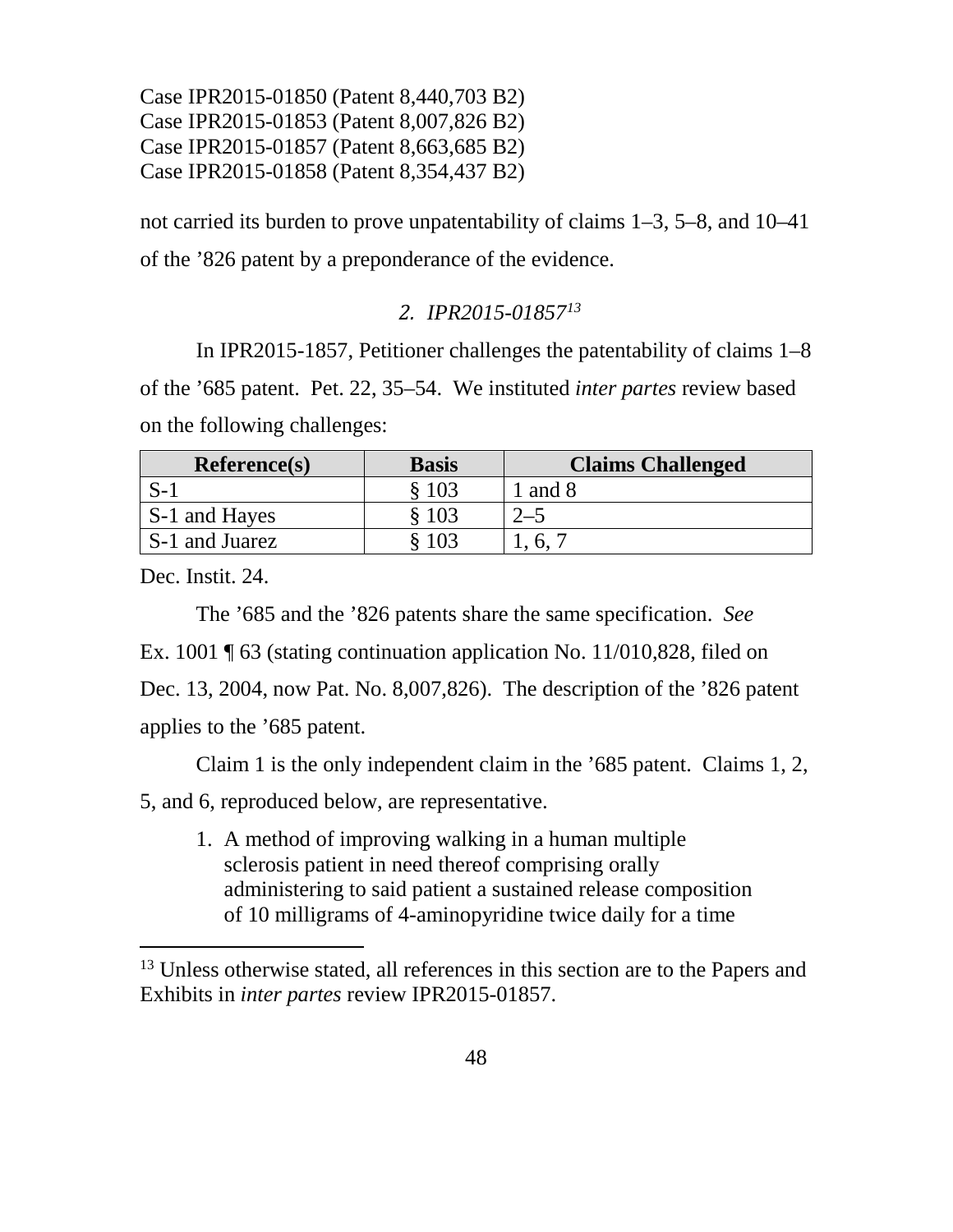> period of at least two weeks, wherein the sustained release composition further comprises one or more pharmaceutically acceptable excipients.

- 2. The method of claim 1 wherein said sustained release composition provides a mean T*max* in a range of about 2 to about 6 hours after administration of the sustained release composition to the patient.
- 5. The method of claim 1 wherein the sustained release composition provides an average plasma concentration at steady state in humans in the range of about 15 ng/ml to about 35 ng/ml.
- 6. The method of claim 1 wherein the 4-aminopyridine is dispersed in a rate of release controlling polymer.

Ex. 1001, 27:22–28:20.

Like the '703 patent, the '685 patent claims priority to the Provisional that has a filing date of April 9, 2004. *See* Ex. 1001 ¶ 60. Petitioner challenges whether the Provisional provides adequate written description support for challenged claims 1–8 of the '685 patent. Pet. 14.

Petitioner's arguments as to why these claims of the '685 patent do not have adequate written description support are the same as for the claims of the '703 as discussed above, namely, "[t]he '894 Provisional nowhere discloses a method of improving walking by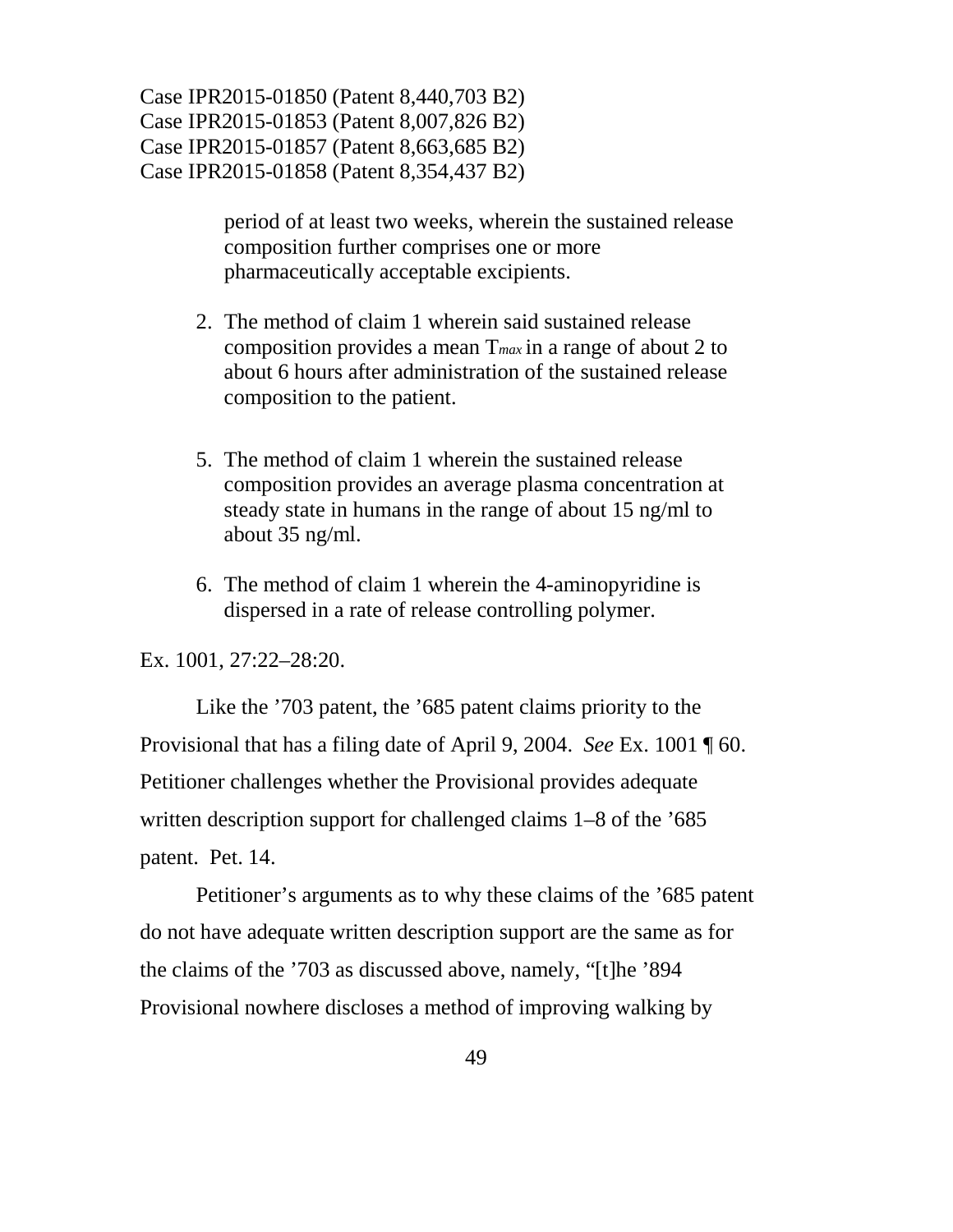administering 10 mg 4-AP for a two-week treatment period" as required by all challenged claims, and "[b]ecause the claimed range for claim 5 claims up to 35 ng/ml—while the '894 Provisional does not disclose at least the upper range of 26.6 ng/ml–35 ng/ml—claim 5 of the '685 Patent cannot claim priority to the '894 Provisional." *See* Pet. 14–19.

For the same reasons discussed *supra* in Section C.6., we find that the Provisional provides adequate support for the challenged claims of the '685 patent. Also, as we found above in the same section, because all challenged claims of the '685 are entitled to the benefit of the filing date of the Provisional, S-1 could only be prior art for these claims under 35 U.S.C.  $\S$  102(a), but not  $\S$  102(b). Because S-1 in relevant part corresponds to work by the inventors, not "by others," however, S-1 does not qualify as prior art to the claims of the '685 patent under § 102(a). *See supra* Section C.6. Therefore, all of Petitioner's challenges to the patentability of the claims of the '685 patent, which depend on the S-1 alone or in combination with Hayes or Juarez, fail. Petitioner has not carried its burden to prove unpatentability of claims 1–8 of the '685 patent by a preponderance of the evidence.

50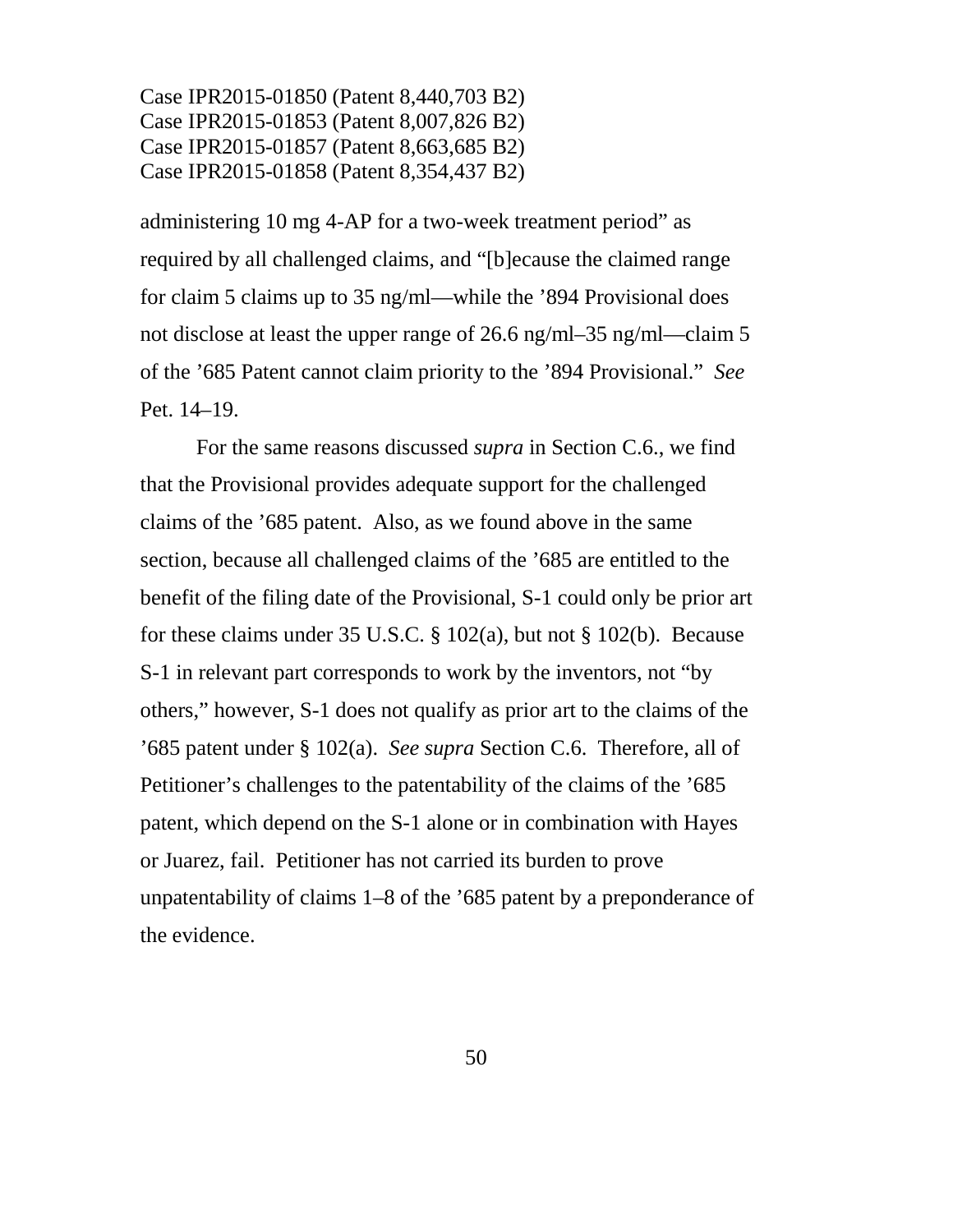## *3. IPR2015-01858[14](#page-50-0)*

In IPR2015-01858, Petitioner challenges the patentability of claims 1– 40 of the '437 patent based on S-1 alone, or in combination with Hayes. Pet. 20–21. We instituted *inter partes* review based on the following challenges:

| Reference(s)  | <b>Basis</b> | <b>Claims Challenged</b> |
|---------------|--------------|--------------------------|
| $S-1$         | \$103        | $1-21$ and $26-40$       |
| S-1 and Hayes | § 103        | $13-25$ , 32-35, and 39  |

Dec. Instit. 20.

Independent claims 1 and 32 of the '437 patent are directed to methods of increasing walking speed in an MS patient and independent claims 2 and 33 are directed to improving walking in an MS patient. *See* Ex. 1001, 27:55–67, 29:10–24. Independent claims 3, 4, 34, and 35 are directed to methods of improving lower extremity muscle strength (claims 4 and 35) and tone (claims 3 and 34) in an MS patient. *See id*. at 28:1–16, 29:25– 30:10. Additionally, independent claim 38 is directed to a method of treating walking disability in a MS patient in need thereof. *Id*. at 30:15–21. Similar to the claims of the '703 patent, each of the independent claims requires administering to the patient a sustained release composition of 10 mg of 4-aminopyridine twice daily for a time period of at least two weeks with claims 32–35 requiring administering at about every 12 hours.

<span id="page-50-0"></span><sup>&</sup>lt;sup>14</sup> Unless otherwise stated, all references in this section are to the Papers and Exhibits in *inter partes* review IPR2015-01858.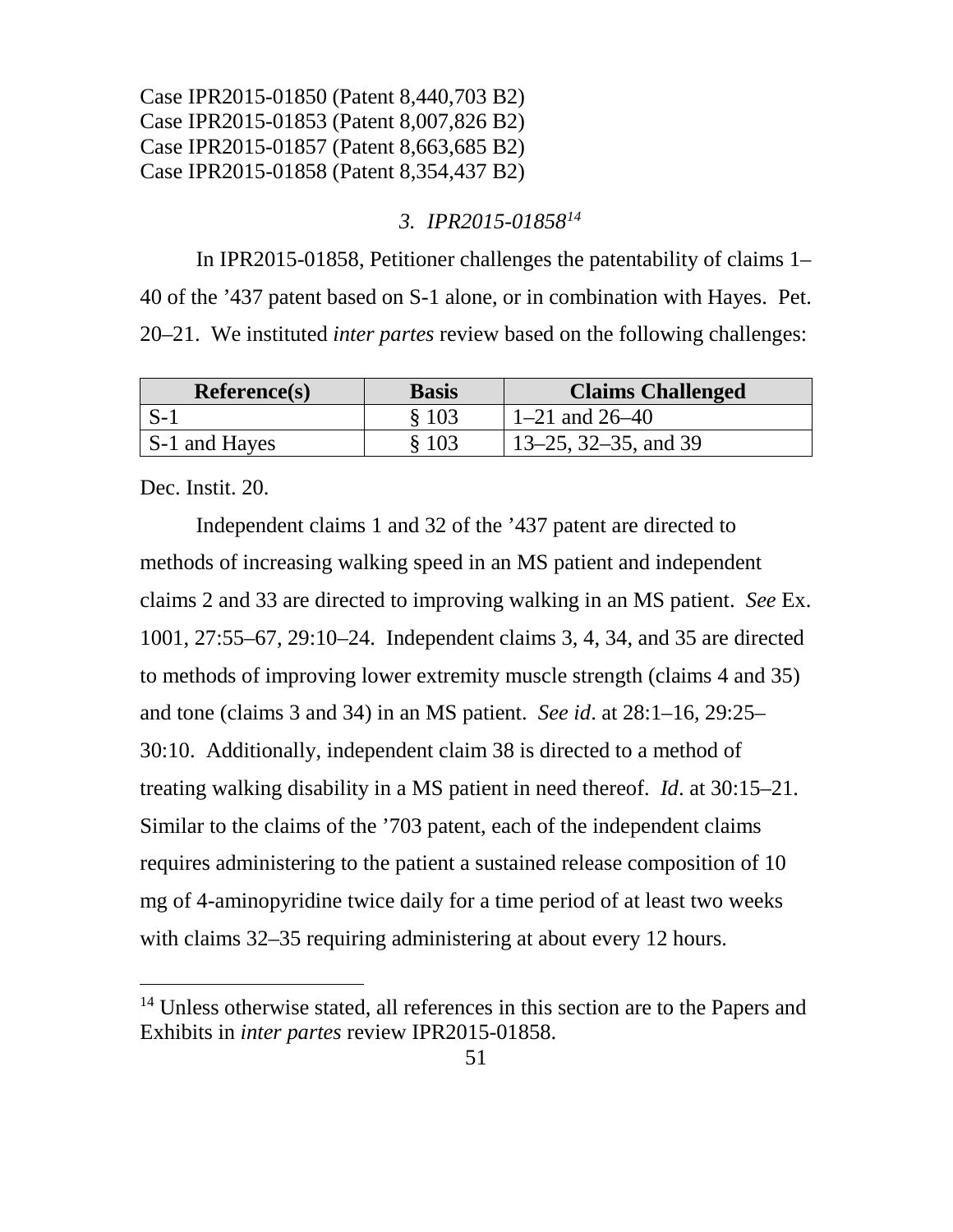Claims 1 and 32 are illustrative of the challenged claims and are reproduced below:

- 1. A method of increasing walking speed in a human multiple sclerosis patient in need thereof comprising orally administering to said patient a sustained release composition of 10 milligrams of 4-aminopyridine twice daily for a time period of at least two weeks, wherein said 10 milligrams of 4 aminopyridine twice daily are the only doses of 4 aminopyridine administered to said patient during said time period.
- 32. A method of increasing walking speed in a human multiple sclerosis patient in need thereof comprising orally administering to said patient a sustained release tablet of 10 milligrams of 4-aminopyridine at about every 12 hours for a time period of at least two weeks, wherein said 10 milligrams of 4-aminopyridine at about every 12 hours are the only doses of 4-aminopyridine administered to said patient during said time period.

*Id*. at 27:55–61, 29:11–18.

Like the '703 patent, the '437 patent claims priority to the Provisional that has a filing date of April 9, 2004. *See* Ex. 1001 ¶ 60. As Patent Owner notes, Petitioner does not challenge that claims 5–8, 17, 36, 37, and 40 of the '437 have the benefit of the filing date of the Provisional. *See* Pet. 11; PO Resp. 3. Petitioner does challenge, however, whether the Provisional provides adequate written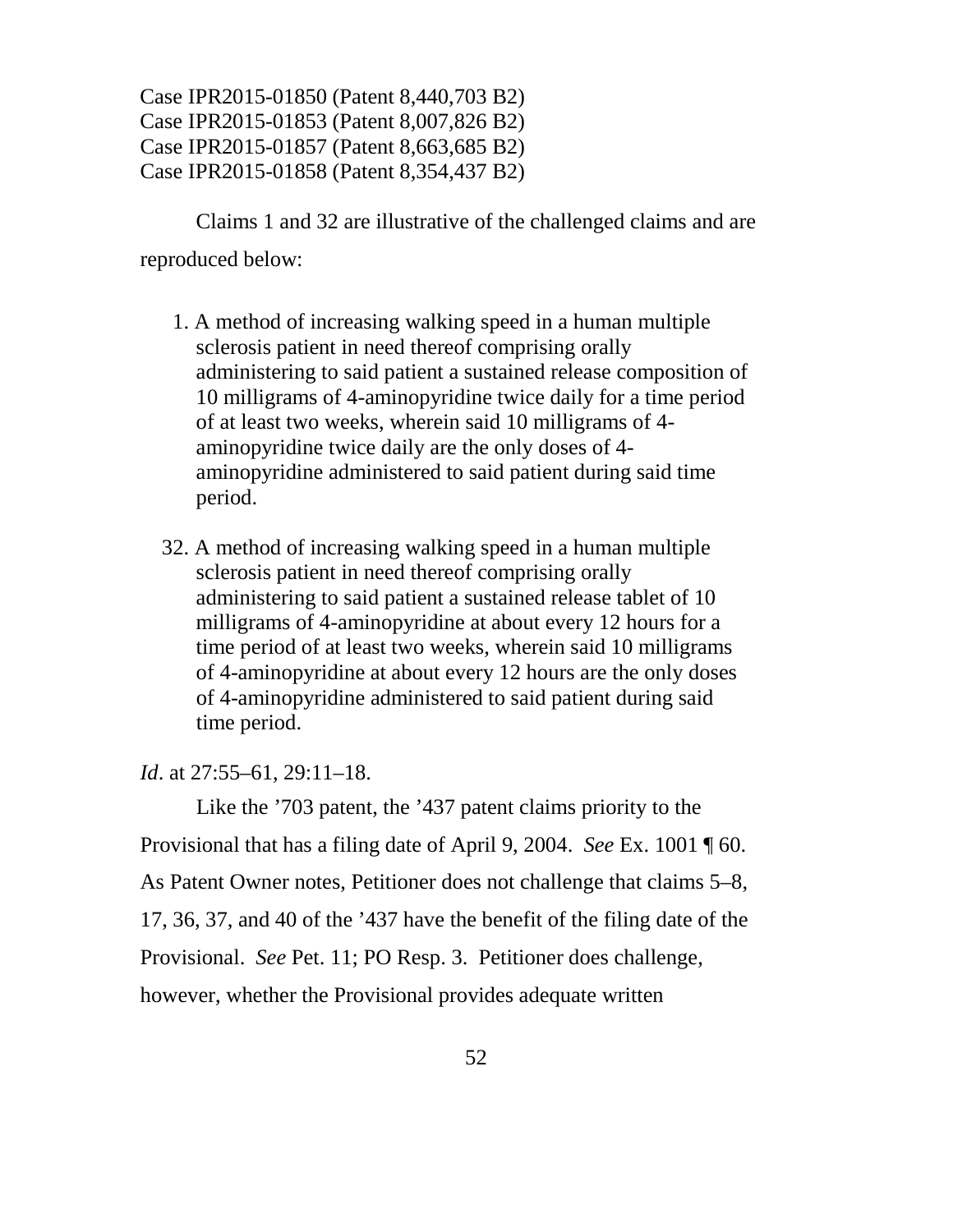description support for claims 1–4, 9–16, 18–35, 38, and 39 of the '437 patent.

Petitioner's arguments as to why these claims of the '437 patent do not have adequate written description support is the same as for the claims of the '703 as discussed above, namely, "[t]he Provisional nowhere discloses a method of improving any lower extremity function by administering 10 mg 4-AP for 'at least two weeks'" as required by all challenged claims, and "claims 22–25 are not supported by the Provisional because they require a  $C_{avSS}$  range of 15 ng/ml to 35 ng/ml in MS patients receiving 10 mg 4-AP BID." *See* Pet. 12–17.

For the same reasons discussed *supra* in Section C.6., we find that the Provisional provides adequate support for the challenged claims of the '437 patent. Also, as we found above in the same section, because all challenged claims of the '437 are entitled to the benefit of the filing date of the Provisional, S-1 could only be prior art for these claims under 35 U.S.C.  $\S$  102(a), but not  $\S$  102(a). Because S-1 in relevant part corresponds to work by the inventors, not "by others," S-1 does not qualify as prior art to the claims of the '437 patent under § 102(a). *See supra* Section C.6. Therefore, all of Petitioner's challenges to the patentability of the claims of the '437 patent, which depend on the S-1 alone or in combination with Hayes,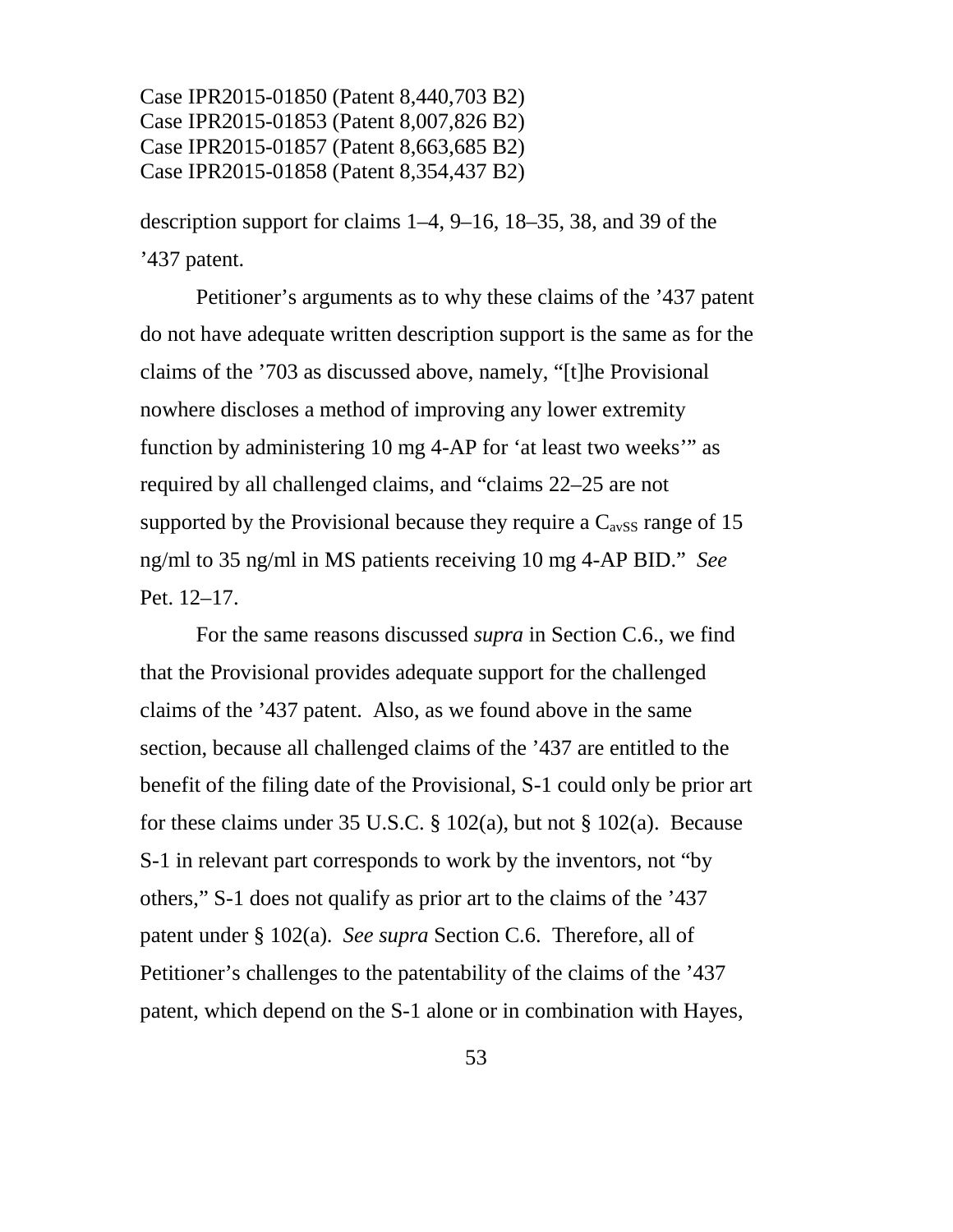fail. Petitioner has not carried its burden to prove unpatentability of claims 1–40 of the '437 patent by a preponderance of the evidence.

## *D. Petitioner's Motions to Exclude*

In all four *inter partes* reviews at issue in this Final Written Decision, Petitioner moves to exclude Exhibits 2025, 2027–2030, 2032, 2033, 2036, 2053, 2094, 2109, and 2169–2173. Paper 56. Patent Owner filed an opposition (Paper 60), and Petitioner filed a reply (Paper 64).

Our Final Written Decision does not rely on evidence contained in any of the objected-to exhibits. Accordingly, Petitioner's Motions to Exclude are dismissed as moot.

#### III. CONCLUSION

For the foregoing reasons, we are not persuaded that Petitioner has shown by a preponderance of the evidence that any claim at issue in the four *inter partes* reviews, IPR2015-01850, IPR2015-01853, IPR2015-01857, and IPR2015-01858, are unpatentable based on grounds asserted by Petitioner under 35 U.S.C. § 103(a).

#### IV. ORDER

#### Accordingly, it is

ORDERED that claims 1–52 of the '703 patent have not been shown by a preponderance of the evidence to be unpatentable;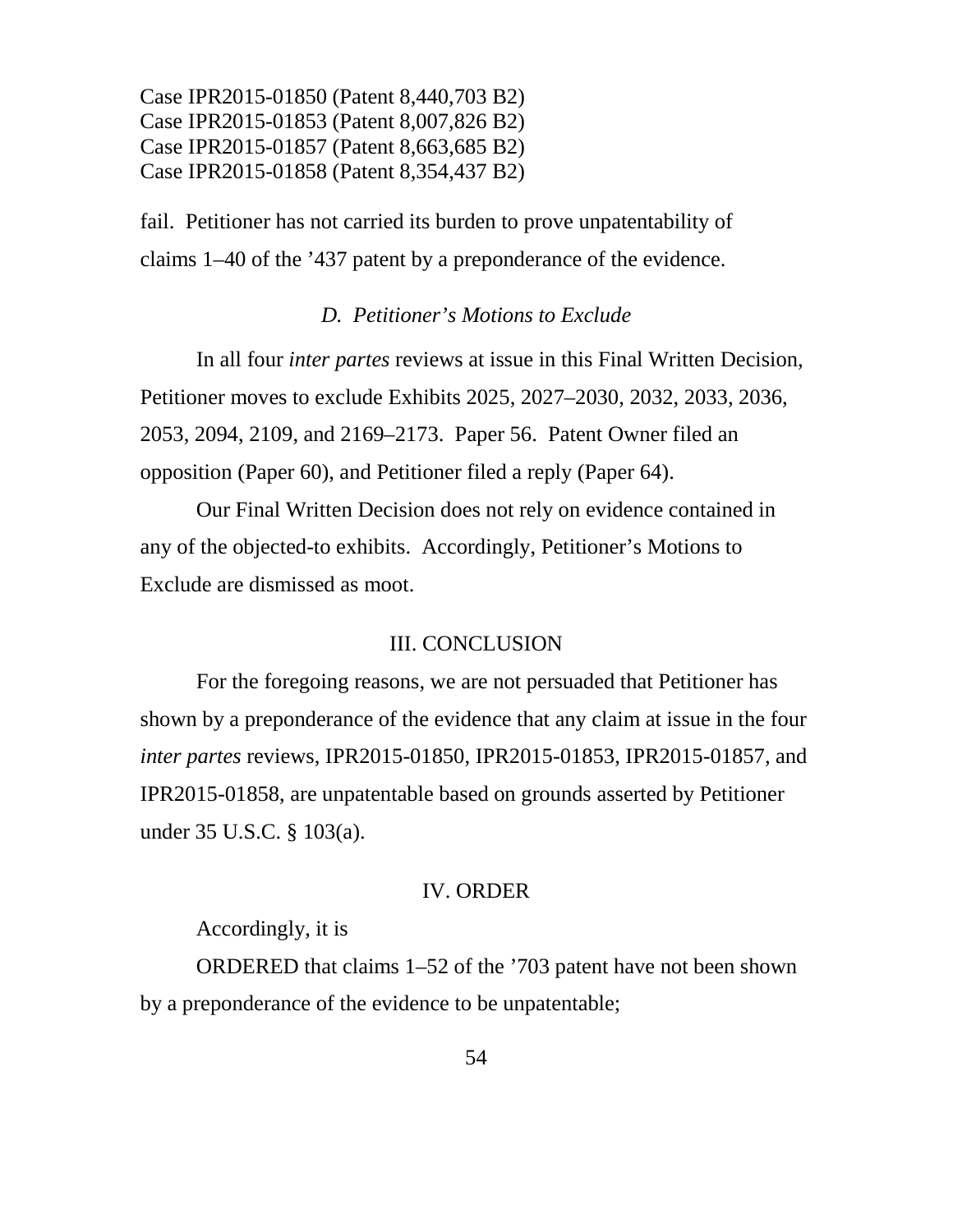FURTHER ORDERED that claims 1–3, 5–8, and 10–41 of the '826 patent have not been shown by a preponderance of the evidence to be unpatentable;

FURTHER ORDERED that claims 1–8 of the '685 patent have not been shown by a preponderance of the evidence to be unpatentable;

FURTHER ORDERED that claims 1–40 of the '437 patent have not been shown by a preponderance of the evidence to be unpatentable;

FURTHER ORDERED that Petitioner's Motions to Exclude are *dismissed* as moot; and

FURTHER ORDERED that, because this is a Final Written Decision, parties to the proceeding seeking judicial review of the decision must comply with the notice and service requirements of 37 C.F.R. § 90.2.